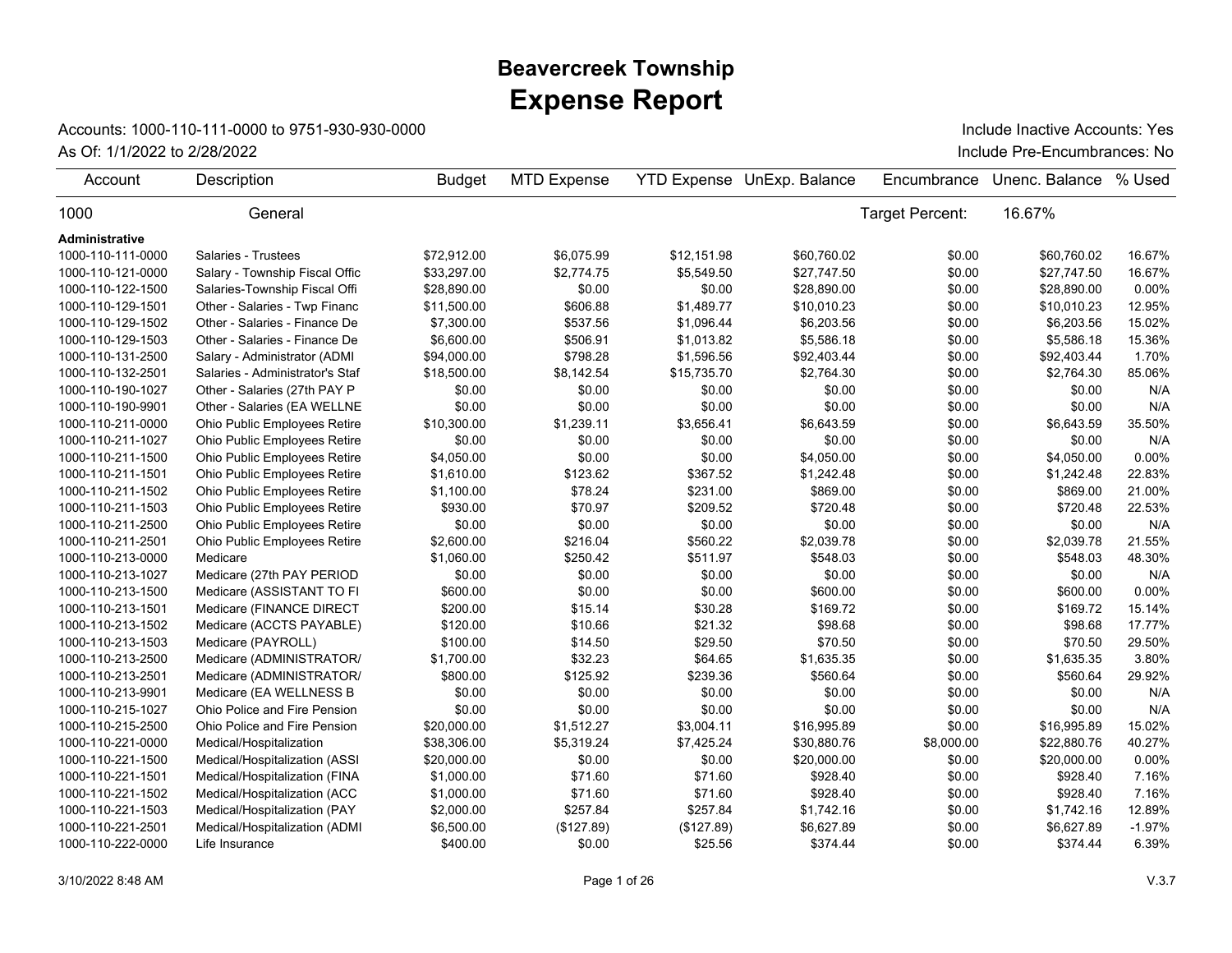| <b>Expense Report</b>                                                                                                                                 |                                   |               |            |             |              |              |             |          |  |
|-------------------------------------------------------------------------------------------------------------------------------------------------------|-----------------------------------|---------------|------------|-------------|--------------|--------------|-------------|----------|--|
| As Of: 1/1/2022 to 2/28/2022<br><b>MTD Expense</b><br>YTD Expense UnExp. Balance<br>Unenc. Balance<br>% Used<br>Account<br>Description<br>Encumbrance |                                   |               |            |             |              |              |             |          |  |
|                                                                                                                                                       |                                   | <b>Budget</b> |            |             |              |              |             |          |  |
| 1000-110-222-1500                                                                                                                                     | Life Insurance (ASSISTANT T       | \$100.00      | \$0.00     | \$0.00      | \$100.00     | \$0.00       | \$100.00    | 0.00%    |  |
| 1000-110-222-1501                                                                                                                                     | Life Insurance (FINANCE DIR       | \$100.00      | \$0.00     | \$0.98      | \$99.02      | \$0.00       | \$99.02     | 0.98%    |  |
| 1000-110-222-1502                                                                                                                                     | Life Insurance (ACCTS PAYA        | \$100.00      | \$0.00     | \$0.98      | \$99.02      | \$0.00       | \$99.02     | 0.98%    |  |
| 1000-110-222-1503                                                                                                                                     | Life Insurance (PAYROLL)          | \$100.00      | \$0.00     | \$0.98      | \$99.02      | \$0.00       | \$99.02     | 0.98%    |  |
| 1000-110-222-2500                                                                                                                                     | Life Insurance (ADMINISTRA        | \$200.00      | \$0.00     | \$7.00      | \$193.00     | \$0.00       | \$193.00    | 3.50%    |  |
| 1000-110-222-2501                                                                                                                                     | Life Insurance (ADMINISTRA        | \$100.00      | \$0.00     | \$3.50      | \$96.50      | \$0.00       | \$96.50     | 3.50%    |  |
| 1000-110-223-0000                                                                                                                                     | Dental Insurance                  | \$2,000.00    | \$0.00     | \$0.00      | \$2,000.00   | \$0.00       | \$2,000.00  | 0.00%    |  |
| 1000-110-223-1500                                                                                                                                     | Dental Insurance (ASSISTAN        | \$800.00      | \$0.00     | \$0.00      | \$800.00     | \$0.00       | \$800.00    | 0.00%    |  |
| 1000-110-223-1501                                                                                                                                     | Dental Insurance (FINANCE         | \$300.00      | \$0.00     | \$0.00      | \$300.00     | \$0.00       | \$300.00    | 0.00%    |  |
| 1000-110-223-1502                                                                                                                                     | Dental Insurance (ACCTS PA        | \$800.00      | \$0.00     | \$0.00      | \$800.00     | \$0.00       | \$800.00    | 0.00%    |  |
| 1000-110-223-1503                                                                                                                                     | Dental Insurance (PAYROLL)        | \$800.00      | \$0.00     | \$0.00      | \$800.00     | \$0.00       | \$800.00    | 0.00%    |  |
| 1000-110-223-2500                                                                                                                                     | Dental Insurance                  | \$0.00        | \$0.00     | \$0.00      | \$0.00       | \$0.00       | \$0.00      | N/A      |  |
| 1000-110-223-2501                                                                                                                                     | Dental Insurance (ADMINIST        | \$400.00      | \$0.00     | \$0.00      | \$400.00     | \$0.00       | \$400.00    | 0.00%    |  |
| 1000-110-230-0000                                                                                                                                     | <b>Workers' Compensation</b>      | \$10,398.50   | \$2,992.08 | \$8,390.58  | \$2,007.92   | \$0.00       | \$2,007.92  | 80.69%   |  |
| 1000-110-230-1503                                                                                                                                     | Workers' Compensation (FIN        | \$0.00        | \$0.00     | \$0.00      | \$0.00       | \$0.00       | \$0.00      | N/A      |  |
| 1000-110-240-1500                                                                                                                                     | Unemployment Compensatio          | \$0.00        | \$0.00     | \$0.00      | \$0.00       | \$0.00       | \$0.00      | N/A      |  |
| 1000-110-240-1501                                                                                                                                     | Unemployment Compensatio          | \$0.00        | \$0.00     | \$0.00      | \$0.00       | \$0.00       | \$0.00      | N/A      |  |
| 1000-110-240-1502                                                                                                                                     | Unemployment Compensatio          | \$0.00        | \$0.00     | \$0.00      | \$0.00       | \$0.00       | \$0.00      | N/A      |  |
| 1000-110-251-2500                                                                                                                                     | Uniform, Tool and Equipment       | \$21,000.00   | \$1,682.58 | \$3,289.12  | \$17,710.88  | \$4,414.00   | \$13,296.88 | 36.68%   |  |
| 1000-110-290-1016                                                                                                                                     | Other - Employee Fringe Ben       | \$48,600.00   | \$1,731.66 | \$13,530.96 | \$35,069.04  | \$1,800.00   | \$33,269.04 | 31.55%   |  |
| 1000-110-311-0000                                                                                                                                     | Accounting and Legal Fees         | \$70,000.00   | \$1,463.00 | \$16,093.03 | \$53,906.97  | \$49,906.97  | \$4,000.00  | 94.29%   |  |
| 1000-110-311-1500                                                                                                                                     | Accounting and Legal Fees (F      | \$0.00        | \$0.00     | \$0.00      | \$0.00       | \$0.00       | \$0.00      | N/A      |  |
| 1000-110-311-1503                                                                                                                                     | Accounting and Legal Fees (F      | \$7,800.00    | \$1,833.00 | \$1,833.00  | \$5,967.00   | \$5,967.00   | \$0.00      | 100.00%  |  |
| 1000-110-312-0000                                                                                                                                     | <b>Auditing Services</b>          | \$35,000.00   | \$0.00     | \$0.00      | \$35,000.00  | \$30,000.00  | \$5,000.00  | 85.71%   |  |
| 1000-110-313-0000                                                                                                                                     | <b>Uniform Accounting Network</b> | \$0.00        | \$0.00     | \$0.00      | \$0.00       | \$0.00       | \$0.00      | N/A      |  |
| 1000-110-314-0000                                                                                                                                     | <b>Tax Collection Fees</b>        | \$10,000.00   | \$0.00     | \$0.00      | \$10,000.00  | \$0.00       | \$10,000.00 | 0.00%    |  |
| 1000-110-315-0000                                                                                                                                     | <b>Election Expenses</b>          | \$13,000.00   | \$0.00     | \$0.00      | \$13,000.00  | \$0.00       | \$13,000.00 | 0.00%    |  |
| 1000-110-316-0000                                                                                                                                     | <b>Engineering Services</b>       | \$100,000.00  | \$0.00     | \$0.00      | \$100,000.00 | \$100,000.00 | \$0.00      | 100.00%  |  |
| 1000-110-319-2500                                                                                                                                     | Other - Professional and Tech     | \$4,000.00    | \$0.00     | \$0.00      | \$4,000.00   | \$0.00       | \$4,000.00  | 0.00%    |  |
| 1000-110-321-0000                                                                                                                                     | <b>Rents and Leases</b>           | \$20,800.00   | \$1,707.89 | \$3,392.94  | \$17,407.06  | \$17,407.06  | \$0.00      | 100.00%  |  |
| 1000-110-321-1500                                                                                                                                     | Rents and Leases (FISCAL O        | \$0.00        | \$0.00     | \$0.00      | \$0.00       | \$0.00       | \$0.00      | N/A      |  |
| 1000-110-321-1503                                                                                                                                     | Rents and Leases (FINANCE         | \$300.00      | \$0.00     | \$0.00      | \$300.00     | \$300.00     | \$0.00      | 100.00%  |  |
| 1000-110-322-0000                                                                                                                                     | Garbage and Trash Removal         | \$3,500.00    | \$372.07   | \$445.75    | \$3,054.25   | \$3,054.25   | \$0.00      | 100.00%  |  |
| 1000-110-323-1009                                                                                                                                     | Repairs and Maintenance (RE       | \$5,000.00    | \$169.00   | \$178.32    | \$4,821.68   | \$2,321.68   | \$2,500.00  | 50.00%   |  |
| 1000-110-330-0000                                                                                                                                     | <b>Travel and Meeting Expense</b> | \$1,000.00    | \$524.27   | \$524.27    | \$475.73     | \$49.00      | \$426.73    | 57.33%   |  |
| 1000-110-330-1500                                                                                                                                     | Travel and Meeting Expense (      | \$2,000.00    | \$85.00    | \$85.00     | \$1,915.00   | \$0.00       | \$1,915.00  | 4.25%    |  |
| 1000-110-330-1503                                                                                                                                     | Travel and Meeting Expense (      | \$4,500.00    | \$55.58    | \$55.58     | \$4,444.42   | \$4,444.42   | \$0.00      | 100.00%  |  |
| 1000-110-330-2500                                                                                                                                     | Travel and Meeting Expense (      | \$5,000.00    | \$85.00    | \$85.00     | \$4,915.00   | \$0.00       | \$4,915.00  | 1.70%    |  |
| 1000-110-341-0000                                                                                                                                     | Telephone                         | \$4,200.00    | \$0.00     | \$0.00      | \$4,200.00   | \$0.00       | \$4,200.00  | 0.00%    |  |
| 1000-110-341-2500                                                                                                                                     | Telephone (ADMINISTRATO           | \$400.00      | \$0.00     | \$0.00      | \$400.00     | \$0.00       | \$400.00    | 0.00%    |  |
| 1000-110-342-0000                                                                                                                                     | Postage                           | \$1,500.00    | \$1,000.00 | \$1,000.00  | \$500.00     | \$500.00     | \$0.00      | 100.00%  |  |
| 1000-110-343-0000                                                                                                                                     | Postage Machine Rental            | \$742.35      | \$142.35   | \$142.35    | \$600.00     | \$600.00     | \$0.00      | 100.00%  |  |
| 1000-110-344-0000                                                                                                                                     | Printing                          | \$2,000.00    | \$535.36   | \$535.36    | \$1,464.64   | \$964.64     | \$500.00    | 75.00%   |  |
| 1000-110-345-1005                                                                                                                                     | Advertising (TOWNSHIP LEG         | \$5,500.00    | \$0.00     | \$0.00      | \$5,500.00   | \$0.00       | \$5,500.00  | 0.00%    |  |
| 1000-110-345-1500                                                                                                                                     | Advertising (FISCAL OFFICE        | \$0.00        | \$0.00     | \$0.00      | \$0.00       | \$0.00       | \$0.00      | N/A      |  |
| 1000-110-345-1503                                                                                                                                     | Advertising (FINANCE DEPA         | \$100.00      | \$0.00     | \$0.00      | \$100.00     | \$0.00       | \$100.00    | $0.00\%$ |  |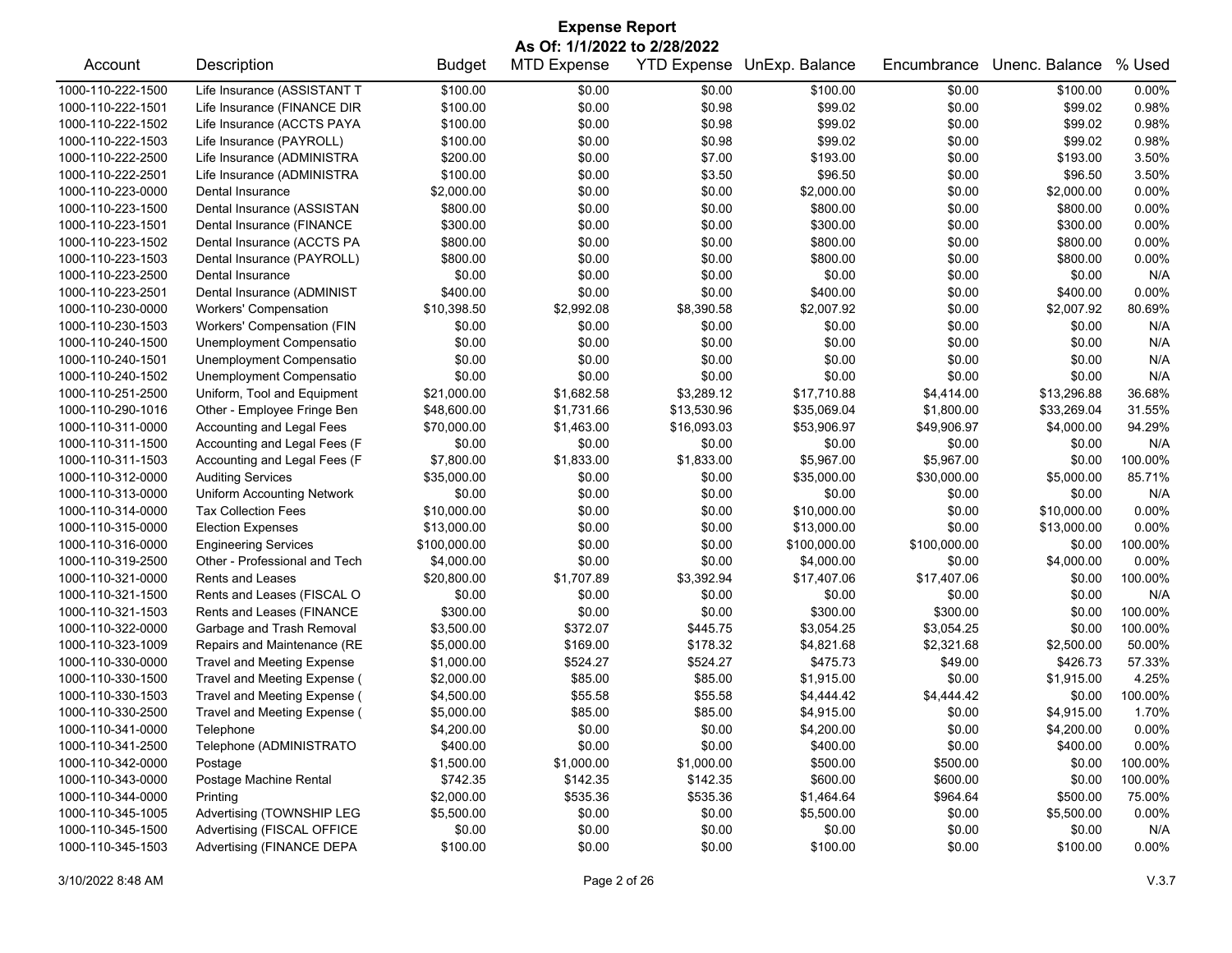| <b>Expense Report</b>                   |                                    |               |                              |                    |                |              |                |          |  |
|-----------------------------------------|------------------------------------|---------------|------------------------------|--------------------|----------------|--------------|----------------|----------|--|
|                                         |                                    |               | As Of: 1/1/2022 to 2/28/2022 |                    |                |              |                |          |  |
| Account                                 | Description                        | <b>Budget</b> | <b>MTD Expense</b>           | <b>YTD Expense</b> | UnExp. Balance | Encumbrance  | Unenc. Balance | % Used   |  |
| 1000-110-351-0000                       | Electricity                        | \$5,413.99    | \$566.83                     | \$980.82           | \$4,433.17     | \$4,183.17   | \$250.00       | 95.38%   |  |
| 1000-110-351-1006                       | <b>Electricity (LIGHTING TUNNE</b> | \$0.00        | \$0.00                       | \$0.00             | \$0.00         | \$0.00       | \$0.00         | N/A      |  |
| 1000-110-360-0000                       | <b>Contracted Services</b>         | \$87,375.61   | \$8,340.00                   | \$24,081.06        | \$63,294.55    | \$12,773.86  | \$50,520.69    | 42.18%   |  |
| 1000-110-360-1500                       | <b>Contracted Services (FISCAL</b> | \$0.00        | \$0.00                       | \$0.00             | \$0.00         | \$0.00       | \$0.00         | N/A      |  |
| 1000-110-360-1503                       | <b>Contracted Services (FINANC</b> | \$15,599.79   | \$1,553.82                   | \$4,952.41         | \$10,647.38    | \$7,901.94   | \$2,745.44     | 82.40%   |  |
| 1000-110-370-1007                       | Payment to Another Political       | \$1,200.00    | \$0.00                       | \$0.00             | \$1,200.00     | \$0.00       | \$1,200.00     | 0.00%    |  |
| 1000-110-370-1008                       | Payment to Another Political       | \$12,000.00   | \$0.00                       | \$2,881.00         | \$9,119.00     | \$9,119.00   | \$0.00         | 100.00%  |  |
| 1000-110-370-1009                       | Payment to Another Political       | \$3,000.00    | \$0.00                       | \$0.00             | \$3,000.00     | \$0.00       | \$3,000.00     | 0.00%    |  |
| 1000-110-389-0000                       | Other - Insurance and Bondin       | \$33,800.00   | \$27,254.94                  | \$27,254.94        | \$6,545.06     | \$0.00       | \$6,545.06     | 80.64%   |  |
| 1000-110-410-0000                       | <b>Office Supplies</b>             | \$10,000.00   | \$29.99                      | \$29.99            | \$9,970.01     | \$405.01     | \$9,565.00     | 4.35%    |  |
| 1000-110-410-1500                       | Office Supplies (FISCAL OFFI       | \$200.00      | \$0.00                       | \$0.00             | \$200.00       | \$0.00       | \$200.00       | $0.00\%$ |  |
| 1000-110-410-1503                       | Office Supplies (FINANCE DE        | \$5,000.00    | \$166.72                     | \$279.44           | \$4,720.56     | \$4,220.56   | \$500.00       | 90.00%   |  |
| 1000-110-420-1010                       | <b>Operating Supplies (JANITOR</b> | \$300.00      | \$0.00                       | \$0.00             | \$300.00       | \$0.00       | \$300.00       | 0.00%    |  |
| 1000-110-420-6002                       | Operating Supplies (FUEL)          | \$1,600.00    | \$90.03                      | \$145.52           | \$1,454.48     | \$1,454.48   | \$0.00         | 100.00%  |  |
| 1000-110-519-0000                       | Other - Dues and Fees              | \$6,900.00    | \$466.00                     | \$3,241.52         | \$3,658.48     | \$530.00     | \$3,128.48     | 54.66%   |  |
| 1000-110-519-1500                       | Other - Dues and Fees (FISC        | \$920.00      | \$0.00                       | \$0.00             | \$920.00       | \$0.00       | \$920.00       | $0.00\%$ |  |
| 1000-110-519-1503                       | Other - Dues and Fees (FINA        | \$1,080.00    | \$269.00                     | \$294.00           | \$786.00       | \$736.00     | \$50.00        | 95.37%   |  |
| 1000-110-520-0000                       | <b>Compensation and Damages</b>    | \$0.00        | \$0.00                       | \$0.00             | \$0.00         | \$0.00       | \$0.00         | N/A      |  |
| 1000-110-599-0000                       | Other - Other Expenses             | \$2,800.00    | \$365.98                     | \$1,113.48         | \$1,686.52     | \$541.52     | \$1,145.00     | 59.11%   |  |
| 1000-110-740-1500                       | Machinery, Equipment and Fu        | \$0.00        | \$0.00                       | \$0.00             | \$0.00         | \$0.00       | \$0.00         | N/A      |  |
| 1000-110-740-1503                       | Machinery, Equipment and Fu        | \$7,100.00    | \$941.52                     | \$2,512.80         | \$4,587.20     | \$1,208.07   | \$3,379.13     | 52.41%   |  |
| 1000-110-740-2500                       | Machinery, Equipment and Fu        | \$300.00      | \$0.00                       | \$0.00             | \$300.00       | \$0.00       | \$300.00       | 0.00%    |  |
| 1000-110-750-0000                       | <b>Motor Vehicles</b>              | \$0.00        | \$0.00                       | \$0.00             | \$0.00         | \$0.00       | \$0.00         | N/A      |  |
|                                         | <b>Administrative Totals:</b>      | \$964,105.24  | \$83,148.09                  | \$172,645.26       | \$791,459.98   | \$272,802.63 | \$518,657.35   | 46.20%   |  |
| <b>Townhalls</b>                        |                                    |               |                              |                    |                |              |                |          |  |
| 1000-120-190-0000                       | Other - Salaries                   | \$0.00        | \$0.00                       | \$0.00             | \$0.00         | \$0.00       | \$0.00         | N/A      |  |
| 1000-120-211-0000                       | Ohio Public Employees Retire       | \$0.00        | \$0.00                       | \$0.00             | \$0.00         | \$0.00       | \$0.00         | N/A      |  |
| 1000-120-213-0000                       | Medicare                           | \$0.00        | \$0.00                       | \$0.00             | \$0.00         | \$0.00       | \$0.00         | N/A      |  |
| 1000-120-221-0000                       | Medical/Hospitalization            | \$0.00        | \$0.00                       | \$0.00             | \$0.00         | \$0.00       | \$0.00         | N/A      |  |
| 1000-120-222-0000                       | Life Insurance                     | \$0.00        | \$0.00                       | \$0.00             | \$0.00         | \$0.00       | \$0.00         | N/A      |  |
| 1000-120-223-0000                       | Dental Insurance                   | \$0.00        | \$0.00                       | \$0.00             | \$0.00         | \$0.00       | \$0.00         | N/A      |  |
| 1000-120-323-0000                       | Repairs and Maintenance            | \$300.00      | \$5.20                       | \$10.40            | \$289.60       | \$89.60      | \$200.00       | 33.33%   |  |
| 1000-120-352-0000                       | Water and Sewage                   | \$579.38      | \$39.69                      | \$79.38            | \$500.00       | \$500.00     | \$0.00         | 100.00%  |  |
| 1000-120-359-0000                       | Other - Utilities                  | \$5,928.72    | \$424.07                     | \$1,352.79         | \$4,575.93     | \$4,575.93   | \$0.00         | 100.00%  |  |
| 1000-120-420-0000                       | <b>Operating Supplies</b>          | \$1,400.00    | \$0.00                       | \$0.00             | \$1,400.00     | \$0.00       | \$1,400.00     | $0.00\%$ |  |
| 1000-120-599-1015                       | Other - Other Expenses (TO         | \$5,000.00    | \$420.50                     | \$841.00           | \$4,159.00     | \$4,159.00   | \$0.00         | 100.00%  |  |
| 1000-120-740-0000                       | Machinery, Equipment and Fu        | \$75,000.00   | \$0.00                       | \$0.00             | \$75,000.00    | \$0.00       | \$75,000.00    | 0.00%    |  |
|                                         | Townhalls Totals:                  | \$88,208.10   | \$889.46                     | \$2,283.57         | \$85,924.53    | \$9,324.53   | \$76,600.00    | 13.16%   |  |
| <b>Community Development &amp; Risk</b> |                                    |               |                              |                    |                |              |                |          |  |
| 1000-130-190-6000                       | Other - Salaries (CD&R)            | \$211,433.00  | \$7,674.33                   | \$22,915.57        | \$188,517.43   | \$0.00       | \$188,517.43   | 10.84%   |  |
| 1000-130-211-6000                       | Ohio Public Employees Retire       | \$29,600.00   | \$2,241.84                   | \$6,554.98         | \$23,045.02    | \$0.00       | \$23,045.02    | 22.15%   |  |
| 1000-130-213-6000                       | Medicare (CD&R)                    | \$4,229.00    | \$293.66                     | \$578.92           | \$3,650.08     | \$0.00       | \$3,650.08     | 13.69%   |  |
| 1000-130-221-6000                       | Medical/Hospitalization (CD&       | \$3,500.00    | \$2,557.34                   | \$2,557.34         | \$942.66       | \$0.00       | \$942.66       | 73.07%   |  |
| 1000-130-222-6000                       | Life Insurance (CD&R)              | \$400.00      | \$0.00                       | \$14.00            | \$386.00       | \$0.00       | \$386.00       | 3.50%    |  |
| 1000-130-223-6000                       | Dental Insurance (CD&R)            | \$1,900.00    | \$0.00                       | \$0.00             | \$1,900.00     | \$0.00       | \$1,900.00     | 0.00%    |  |
| 1000-130-251-6000                       | Uniform, Tool and Equipment        | \$3,877.79    | \$0.00                       | \$0.00             | \$3,877.79     | \$0.00       | \$3,877.79     | $0.00\%$ |  |
|                                         |                                    |               |                              |                    |                |              |                |          |  |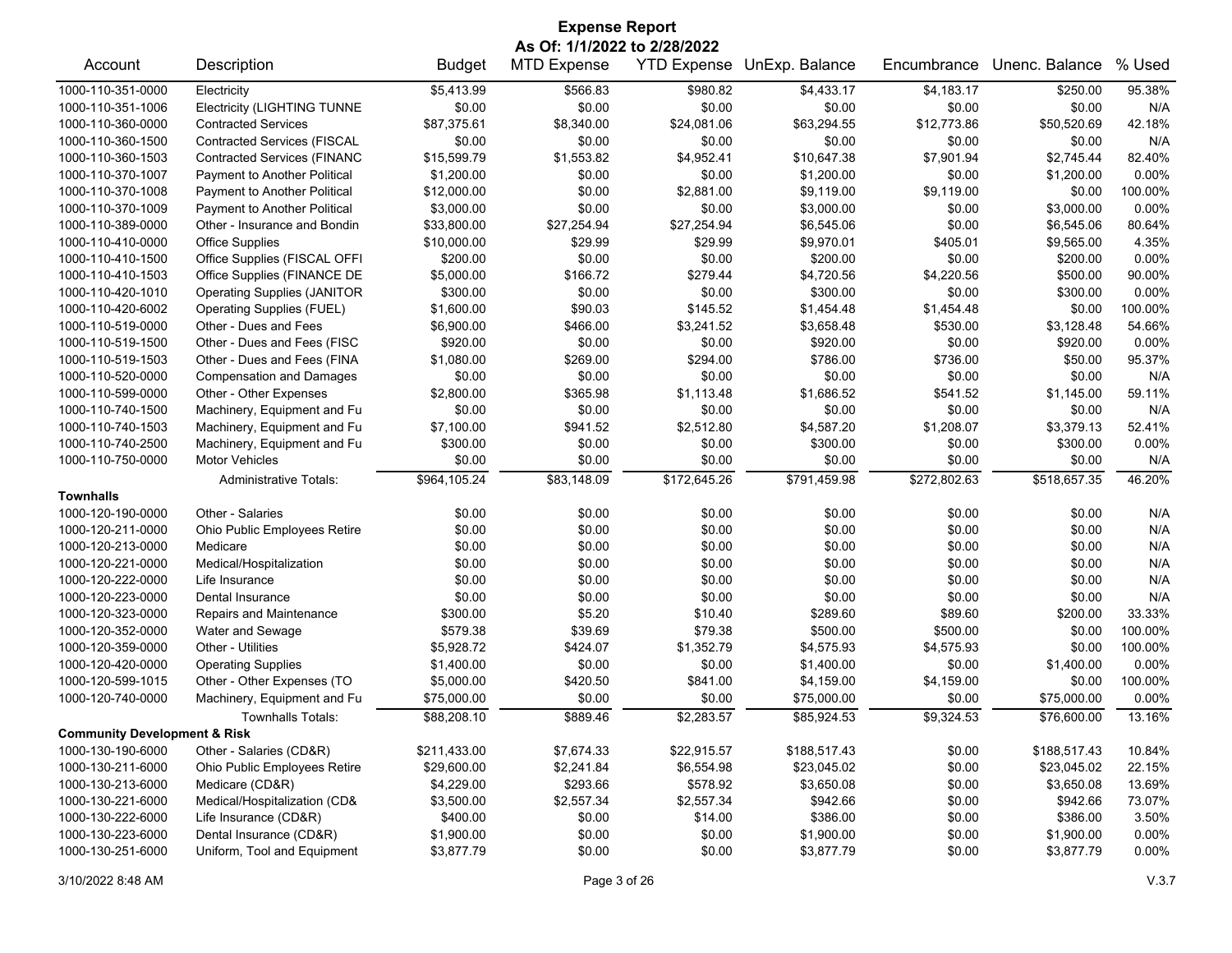| <b>Expense Report</b>   |                                      |               |                              |                    |                |             |                |          |  |
|-------------------------|--------------------------------------|---------------|------------------------------|--------------------|----------------|-------------|----------------|----------|--|
|                         |                                      |               | As Of: 1/1/2022 to 2/28/2022 |                    |                |             |                |          |  |
| Account                 | Description                          | <b>Budget</b> | <b>MTD Expense</b>           | <b>YTD Expense</b> | UnExp. Balance | Encumbrance | Unenc. Balance | % Used   |  |
| 1000-130-311-6000       | Accounting and Legal Fees (Z         | \$15,000.00   | \$266.00                     | \$285.00           | \$14,715.00    | \$14,715.00 | \$0.00         | 100.00%  |  |
| 1000-130-318-6000       | Training Services (CD&R)             | \$2,000.00    | \$265.00                     | \$265.00           | \$1,735.00     | \$0.00      | \$1,735.00     | 13.25%   |  |
| 1000-130-323-6000       | Repairs and Maintenance (C           | \$100.00      | \$0.00                       | \$0.00             | \$100.00       | \$0.00      | \$100.00       | 0.00%    |  |
| 1000-130-330-6000       | Travel and Meeting Expense (         | \$400.00      | \$60.00                      | \$60.00            | \$340.00       | \$340.00    | \$0.00         | 100.00%  |  |
| 1000-130-342-6000       | Postage (CD&R)                       | \$500.00      | \$0.00                       | \$0.00             | \$500.00       | \$500.00    | \$0.00         | 100.00%  |  |
| 1000-130-344-6000       | Printing (CD&R)                      | \$900.00      | \$0.00                       | \$466.01           | \$433.99       | \$433.99    | \$0.00         | 100.00%  |  |
| 1000-130-345-6000       | Advertising (CD&R)                   | \$10,000.00   | \$1,226.88                   | \$1,226.88         | \$8,773.12     | \$3,773.12  | \$5,000.00     | 50.00%   |  |
| 1000-130-360-6000       | Contracted Services (CD&R)           | \$102,741.61  | \$5,545.61                   | \$7,136.97         | \$95,604.64    | \$28,537.25 | \$67,067.39    | 34.72%   |  |
| 1000-130-389-6000       | Other - Insurance and Bondin         | \$750.00      | \$0.00                       | \$0.00             | \$750.00       | \$0.00      | \$750.00       | 0.00%    |  |
| 1000-130-410-6000       | Office Supplies (CD&R)               | \$600.00      | \$0.00                       | \$0.00             | \$600.00       | \$300.00    | \$300.00       | 50.00%   |  |
| 1000-130-420-6000       | Operating Supplies (CD&R)            | \$100.00      | \$0.00                       | \$0.00             | \$100.00       | \$100.00    | \$0.00         | 100.00%  |  |
| 1000-130-420-6002       | Operating Supplies (FUEL CD          | \$700.00      | \$0.00                       | \$0.00             | \$700.00       | \$700.00    | \$0.00         | 100.00%  |  |
| 1000-130-430-3000       | Small Tools and Minor Equip          | \$0.00        | \$0.00                       | \$0.00             | \$0.00         | \$0.00      | \$0.00         | N/A      |  |
| 1000-130-430-6000       | Small Tools and Minor Equip          | \$800.00      | \$76.99                      | \$76.99            | \$723.01       | \$0.00      | \$723.01       | 9.62%    |  |
| 1000-130-519-6000       | Other - Dues and Fees (CD&           | \$1,515.00    | \$0.00                       | \$0.00             | \$1,515.00     | \$1,515.00  | \$0.00         | 100.00%  |  |
| 1000-130-599-6000       | Other - Other Expenses (CD&          | \$985.00      | \$0.00                       | \$0.00             | \$985.00       | \$0.00      | \$985.00       | 0.00%    |  |
| 1000-130-740-6000       | Machinery, Equipment and Fu          | \$1,400.00    | \$0.00                       | \$0.00             | \$1,400.00     | \$0.00      | \$1,400.00     | 0.00%    |  |
|                         | Community Development & Risk Totals: | \$393,431.40  | \$20,207.65                  | \$42,137.66        | \$351,293.74   | \$50,914.36 | \$300,379.38   | 23.65%   |  |
| <b>Human Resources</b>  |                                      |               |                              |                    |                |             |                |          |  |
| 1000-190-190-2000       | Other - Salaries (HUMAN RE           | \$12,100.00   | \$924.00                     | \$1,848.00         | \$10,252.00    | \$0.00      | \$10,252.00    | 15.27%   |  |
| 1000-190-211-2000       | Ohio Public Employees Retire         | \$1,700.00    | \$129.36                     | \$384.64           | \$1,315.36     | \$0.00      | \$1,315.36     | 22.63%   |  |
| 1000-190-213-2000       | Medicare (HUMAN RESOUR               | \$300.00      | \$20.62                      | \$41.24            | \$258.76       | \$0.00      | \$258.76       | 13.75%   |  |
| 1000-190-221-2000       | Medical/Hospitalization (HUM         | \$1,700.00    | \$257.76                     | \$257.76           | \$1,442.24     | \$0.00      | \$1,442.24     | 15.16%   |  |
| 1000-190-222-2000       | Life Insurance (HUMAN RES            | \$15.00       | \$0.00                       | \$0.98             | \$14.02        | \$0.00      | \$14.02        | 6.53%    |  |
| 1000-190-223-2000       | Dental Insurance (HUMAN R            | \$113.00      | \$0.00                       | \$0.00             | \$113.00       | \$0.00      | \$113.00       | 0.00%    |  |
| 1000-190-318-2000       | <b>Training Services (HUMAN R</b>    | \$1,100.00    | \$0.00                       | \$0.00             | \$1,100.00     | \$0.00      | \$1,100.00     | 0.00%    |  |
| 1000-190-319-2000       | Other - Professional and Tech        | \$259.00      | \$0.00                       | \$0.00             | \$259.00       | \$0.00      | \$259.00       | 0.00%    |  |
| 1000-190-330-2000       | Travel and Meeting Expense (         | \$1,500.00    | \$0.00                       | \$0.00             | \$1,500.00     | \$0.00      | \$1,500.00     | 0.00%    |  |
| 1000-190-360-2000       | <b>Contracted Services (HUMAN</b>    | \$7,500.00    | \$0.00                       | \$0.00             | \$7,500.00     | \$0.00      | \$7,500.00     | 0.00%    |  |
| 1000-190-410-2000       | Office Supplies (HUMAN RES           | \$300.00      | \$0.00                       | \$0.00             | \$300.00       | \$0.00      | \$300.00       | 0.00%    |  |
| 1000-190-510-2000       | Dues and Fees (HUMAN RES             | \$600.00      | \$0.00                       | \$0.00             | \$600.00       | \$0.00      | \$600.00       | 0.00%    |  |
| 1000-190-740-2000       | Machinery, Equipment and Fu          | \$1,000.00    | \$0.00                       | \$0.00             | \$1,000.00     | \$0.00      | \$1,000.00     | 0.00%    |  |
|                         | Human Resources Totals:              | \$28,187.00   | \$1,331.74                   | \$2,532.62         | \$25,654.38    | \$0.00      | \$25,654.38    | 8.99%    |  |
| <b>Highways</b>         |                                      |               |                              |                    |                |             |                |          |  |
| 1000-330-190-4000       | Other - Salaries (GENERAL R          | \$0.00        | \$0.00                       | \$0.00             | \$0.00         | \$0.00      | \$0.00         | N/A      |  |
| 1000-330-211-4000       | Ohio Public Employees Retire         | \$0.00        | \$0.00                       | \$0.00             | \$0.00         | \$0.00      | \$0.00         | N/A      |  |
| 1000-330-213-4000       | Medicare (GENERAL ROAD)              | \$0.00        | \$0.00                       | \$0.00             | \$0.00         | \$0.00      | \$0.00         | N/A      |  |
| 1000-330-221-4000       | Medical/Hospitalization (GEN         | \$0.00        | \$0.00                       | \$0.00             | \$0.00         | \$0.00      | \$0.00         | N/A      |  |
| 1000-330-222-4000       | Life Insurance (GENERAL R            | \$0.00        | \$0.00                       | \$0.00             | \$0.00         | \$0.00      | \$0.00         | N/A      |  |
| 1000-330-223-4000       | Dental Insurance (GENERAL            | \$0.00        | \$0.00                       | \$0.00             | \$0.00         | \$0.00      | \$0.00         | N/A      |  |
| 1000-330-360-4999       | Internal Billing                     | \$25,000.00   | \$11,259.47                  | \$20,731.19        | \$4,268.81     | \$4,268.81  | \$0.00         | 100.00%  |  |
|                         | <b>Highways Totals:</b>              | \$25,000.00   | \$11,259.47                  | \$20,731.19        | \$4,268.81     | \$4,268.81  | \$0.00         | 100.00%  |  |
| <b>Health Districts</b> |                                      |               |                              |                    |                |             |                |          |  |
| 1000-420-370-0000       | Payment to Another Political         | \$25,500.00   | \$0.00                       | \$0.00             | \$25,500.00    | \$0.00      | \$25,500.00    | 0.00%    |  |
|                         | <b>Health Districts Totals:</b>      | \$25,500.00   | \$0.00                       | \$0.00             | \$25,500.00    | \$0.00      | \$25,500.00    | $0.00\%$ |  |
|                         |                                      |               |                              |                    |                |             |                |          |  |

**Parks and Recreation**

3/10/2022 8:48 AM Page 4 of 26 V.3.7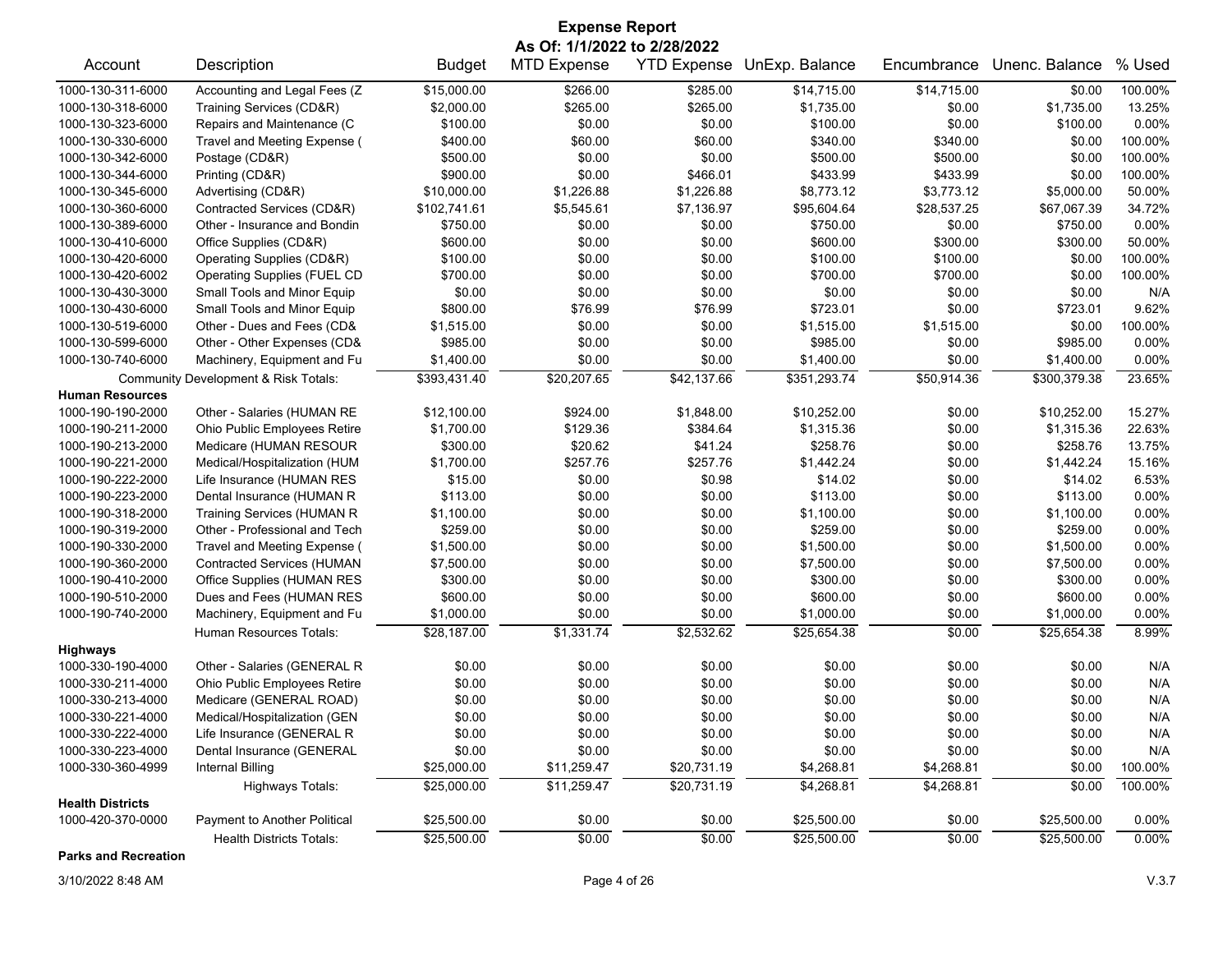| <b>Expense Report</b>         |                                     |               |                              |            |                            |             |                |         |  |
|-------------------------------|-------------------------------------|---------------|------------------------------|------------|----------------------------|-------------|----------------|---------|--|
|                               |                                     |               | As Of: 1/1/2022 to 2/28/2022 |            |                            |             |                |         |  |
| Account                       | Description                         | <b>Budget</b> | <b>MTD Expense</b>           |            | YTD Expense UnExp. Balance | Encumbrance | Unenc. Balance | % Used  |  |
| 1000-610-190-0000             | Other - Salaries                    | \$0.00        | \$0.00                       | \$0.00     | \$0.00                     | \$0.00      | \$0.00         | N/A     |  |
| 1000-610-190-8010             | Other - Salaries (PARKS: FU         | \$0.00        | \$0.00                       | \$0.00     | \$0.00                     | \$0.00      | \$0.00         | N/A     |  |
| 1000-610-190-8011             | Other - Salaries (PARKS: PA         | \$0.00        | \$0.00                       | \$0.00     | \$0.00                     | \$0.00      | \$0.00         | N/A     |  |
| 1000-610-211-0000             | Ohio Public Employees Retire        | \$0.00        | \$0.00                       | \$0.00     | \$0.00                     | \$0.00      | \$0.00         | N/A     |  |
| 1000-610-211-8010             | Ohio Public Employees Retire        | \$0.00        | \$0.00                       | \$0.00     | \$0.00                     | \$0.00      | \$0.00         | N/A     |  |
| 1000-610-211-8011             | Ohio Public Employees Retire        | \$0.00        | \$0.00                       | \$0.00     | \$0.00                     | \$0.00      | \$0.00         | N/A     |  |
| 1000-610-213-0000             | Medicare                            | \$0.00        | \$0.00                       | \$0.00     | \$0.00                     | \$0.00      | \$0.00         | N/A     |  |
| 1000-610-213-8010             | Medicare (PARKS: FULL-TIM           | \$0.00        | \$0.00                       | \$0.00     | \$0.00                     | \$0.00      | \$0.00         | N/A     |  |
| 1000-610-213-8011             | Medicare (PARKS: PART-TIM           | \$0.00        | \$0.00                       | \$0.00     | \$0.00                     | \$0.00      | \$0.00         | N/A     |  |
| 1000-610-321-8000             | Rents and Leases (PARKS)            | \$15,000.00   | \$2,776.50                   | \$2,776.50 | \$12,223.50                | \$2,223.50  | \$10,000.00    | 33.33%  |  |
| 1000-610-323-0000             | Repairs and Maintenance             | \$0.00        | \$0.00                       | \$0.00     | \$0.00                     | \$0.00      | \$0.00         | N/A     |  |
| 1000-610-323-8000             | Repairs and Maintenance (PA         | \$1,700.00    | \$14.22                      | \$14.22    | \$1,685.78                 | \$1,560.78  | \$125.00       | 92.65%  |  |
| 1000-610-351-0000             | Electricity                         | \$0.00        | \$0.00                       | \$0.00     | \$0.00                     | \$0.00      | \$0.00         | N/A     |  |
| 1000-610-351-8000             | Electricity (PARKS)                 | \$1,377.89    | \$59.43                      | \$137.32   | \$1,240.57                 | \$1,240.57  | \$0.00         | 100.00% |  |
| 1000-610-352-8000             | Water and Sewage (PARKS)            | \$500.00      | \$0.00                       | \$0.00     | \$500.00                   | \$500.00    | \$0.00         | 100.00% |  |
| 1000-610-360-4999             | <b>Internal Billing</b>             | \$12,000.00   | \$1,414.10                   | \$1,540.42 | \$10,459.58                | \$10,459.58 | \$0.00         | 100.00% |  |
| 1000-610-370-8000             | Payment to Another Political        | \$0.00        | \$0.00                       | \$0.00     | \$0.00                     | \$0.00      | \$0.00         | N/A     |  |
| 1000-610-370-8001             | <b>Payment to Another Political</b> | \$0.00        | \$0.00                       | \$0.00     | \$0.00                     | \$0.00      | \$0.00         | N/A     |  |
| 1000-610-420-0000             | <b>Operating Supplies</b>           | \$0.00        | \$0.00                       | \$0.00     | \$0.00                     | \$0.00      | \$0.00         | N/A     |  |
| 1000-610-420-8000             | <b>Operating Supplies (PARKS)</b>   | \$500.00      | \$0.00                       | \$0.00     | \$500.00                   | \$500.00    | \$0.00         | 100.00% |  |
| 1000-610-730-0000             | Improvement of Sites                | \$0.00        | \$0.00                       | \$0.00     | \$0.00                     | \$0.00      | \$0.00         | N/A     |  |
| 1000-610-730-3000             | Improvement of Sites                | \$0.00        | \$0.00                       | \$0.00     | \$0.00                     | \$0.00      | \$0.00         | N/A     |  |
| 1000-610-730-8000             | Improvement of Sites (PARK          | \$2,000.00    | \$0.00                       | \$0.00     | \$2,000.00                 | \$0.00      | \$2,000.00     | 0.00%   |  |
|                               | Parks and Recreation Totals:        | \$33,077.89   | \$4,264.25                   | \$4,468.46 | \$28,609.43                | \$16,484.43 | \$12,125.00    | 63.34%  |  |
| Library                       |                                     |               |                              |            |                            |             |                |         |  |
| 1000-690-190-1600             | Other - Salaries (LIBRARY)          | \$0.00        | \$0.00                       | \$0.00     | \$0.00                     | \$0.00      | \$0.00         | N/A     |  |
| 1000-690-190-1610             | Other - Salaries (LIBRARY: F        | \$0.00        | \$0.00                       | \$0.00     | \$0.00                     | \$0.00      | \$0.00         | N/A     |  |
| 1000-690-190-1611             | Other - Salaries (LIBRARY: P        | \$0.00        | \$0.00                       | \$0.00     | \$0.00                     | \$0.00      | \$0.00         | N/A     |  |
| 1000-690-211-1600             | Ohio Public Employees Retire        | \$0.00        | \$0.00                       | \$0.00     | \$0.00                     | \$0.00      | \$0.00         | N/A     |  |
| 1000-690-211-1610             | Ohio Public Employees Retire        | \$0.00        | \$0.00                       | \$0.00     | \$0.00                     | \$0.00      | \$0.00         | N/A     |  |
| 1000-690-211-1611             | Ohio Public Employees Retire        | \$0.00        | \$0.00                       | \$0.00     | \$0.00                     | \$0.00      | \$0.00         | N/A     |  |
| 1000-690-213-1600             | Medicare (LIBRARY)                  | \$0.00        | \$0.00                       | \$0.00     | \$0.00                     | \$0.00      | \$0.00         | N/A     |  |
| 1000-690-213-1610             | Medicare (LIBRARY: FULL-TI          | \$0.00        | \$0.00                       | \$0.00     | \$0.00                     | \$0.00      | \$0.00         | N/A     |  |
| 1000-690-213-1611             | Medicare (LIBRARY: PART-T           | \$0.00        | \$0.00                       | \$0.00     | \$0.00                     | \$0.00      | \$0.00         | N/A     |  |
| 1000-690-323-1600             | Repairs and Maintenance (LI         | \$9,600.00    | \$1,274.91                   | \$2,199.69 | \$7,400.31                 | \$3,804.31  | \$3,596.00     | 62.54%  |  |
| 1000-690-360-1600             | <b>Contracted Services (LIBRAR</b>  | \$1,500.00    | \$0.00                       | \$0.00     | \$1,500.00                 | \$0.00      | \$1,500.00     | 0.00%   |  |
| 1000-690-360-4999             | <b>Internal Billing</b>             | \$6,500.00    | \$189.75                     | \$701.38   | \$5,798.62                 | \$5,798.62  | \$0.00         | 100.00% |  |
| 1000-690-420-1600             | <b>Operating Supplies (LIBRARY</b>  | \$500.00      | \$0.00                       | \$0.00     | \$500.00                   | \$500.00    | \$0.00         | 100.00% |  |
| 1000-690-730-1600             | Improvement of Sites (LIBRA         | \$14,000.00   | \$0.00                       | \$0.00     | \$14,000.00                | \$0.00      | \$14,000.00    | 0.00%   |  |
|                               | Library Totals:                     | \$32,100.00   | \$1,464.66                   | \$2,901.07 | \$29,198.93                | \$10,102.93 | \$19,096.00    | 40.51%  |  |
| <b>Information Technology</b> |                                     |               |                              |            |                            |             |                |         |  |
| 1000-710-190-3000             | Other - Salaries (INFORMATI         | \$0.00        | \$0.00                       | \$0.00     | \$0.00                     | \$0.00      | \$0.00         | N/A     |  |
| 1000-710-211-3000             | Ohio Public Employees Retire        | \$0.00        | \$0.00                       | \$0.00     | \$0.00                     | \$0.00      | \$0.00         | N/A     |  |
| 1000-710-213-3000             | Medicare (INFORMATION TE            | \$0.00        | \$0.00                       | \$0.00     | \$0.00                     | \$0.00      | \$0.00         | N/A     |  |
| 1000-710-221-3000             | Medical/Hospitalization (INFO       | \$0.00        | \$0.00                       | \$0.00     | \$0.00                     | \$0.00      | \$0.00         | N/A     |  |
| 1000-710-222-3000             | Life Insurance (INFORMATIO          | \$0.00        | \$0.00                       | \$0.00     | \$0.00                     | \$0.00      | \$0.00         | N/A     |  |
|                               |                                     |               |                              |            |                            |             |                |         |  |

## 3/10/2022 8:48 AM Page 5 of 26 V.3.7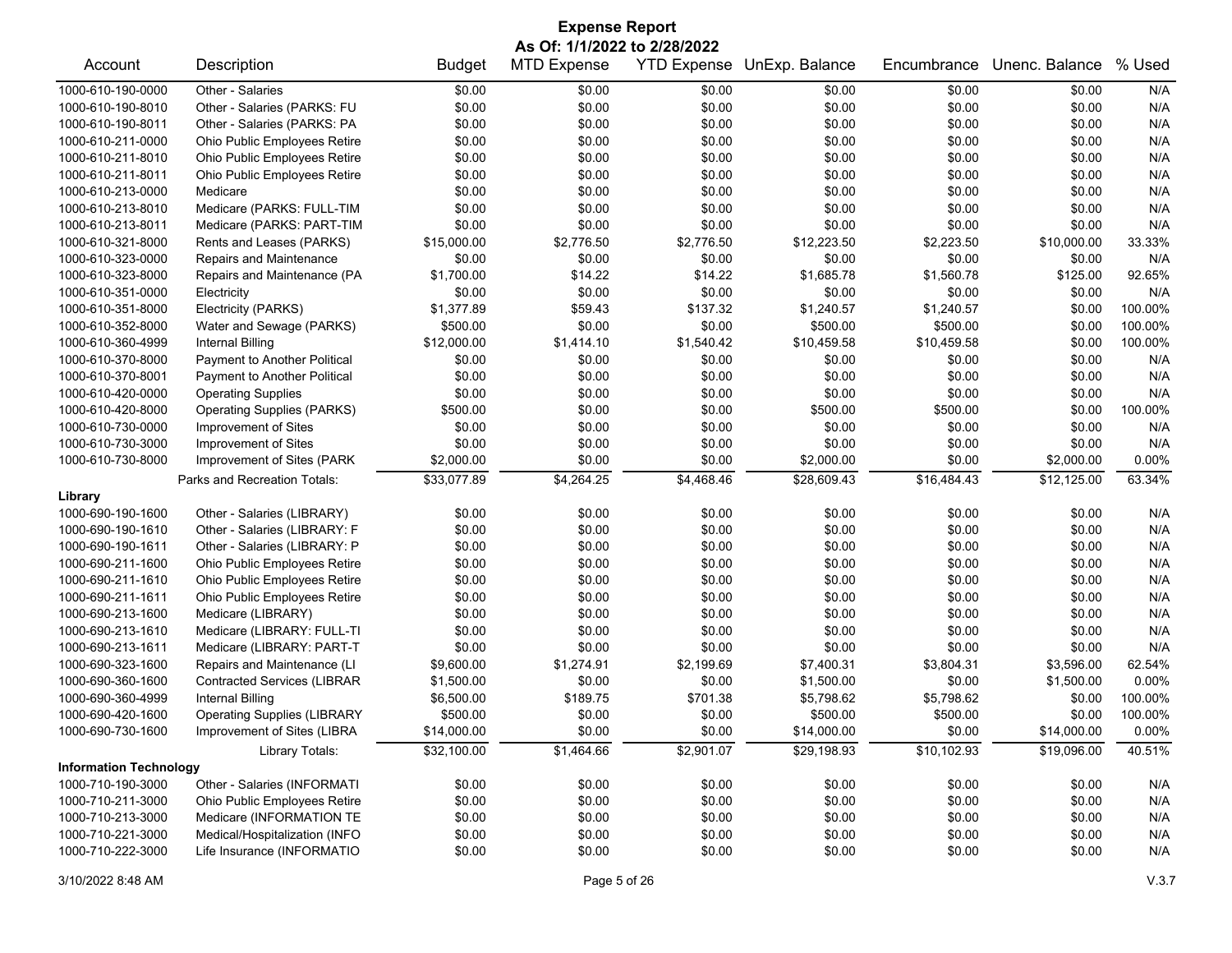| <b>Expense Report</b>       |                                    |                |                              |                    |                |                 |                |          |  |
|-----------------------------|------------------------------------|----------------|------------------------------|--------------------|----------------|-----------------|----------------|----------|--|
|                             |                                    |                | As Of: 1/1/2022 to 2/28/2022 |                    |                |                 |                |          |  |
| Account                     | Description                        | <b>Budget</b>  | <b>MTD Expense</b>           | <b>YTD Expense</b> | UnExp. Balance | Encumbrance     | Unenc. Balance | % Used   |  |
| 1000-710-223-3000           | Dental Insurance (INFORMAT         | \$0.00         | \$0.00                       | \$0.00             | \$0.00         | \$0.00          | \$0.00         | N/A      |  |
| 1000-710-240-3000           | Unemployment Compensatio           | \$0.00         | \$0.00                       | \$0.00             | \$0.00         | \$0.00          | \$0.00         | N/A      |  |
| 1000-710-318-3000           | <b>Training Services (INFORMA</b>  | \$900.00       | \$0.00                       | \$0.00             | \$900.00       | \$833.00        | \$67.00        | 92.56%   |  |
| 1000-710-323-3000           | Repairs and Maintenance (IN        | \$2,000.00     | \$0.00                       | \$1,080.00         | \$920.00       | \$0.00          | \$920.00       | 54.00%   |  |
| 1000-710-360-3000           | <b>Contracted Services (INFOR</b>  | \$156,692.91   | \$1,402.38                   | \$49,296.83        | \$107,396.08   | \$23,740.83     | \$83,655.25    | 46.61%   |  |
| 1000-710-420-3000           | <b>Operating Supplies (INFORM</b>  | \$1,000.00     | \$0.00                       | \$0.00             | \$1,000.00     | \$0.00          | \$1,000.00     | 0.00%    |  |
| 1000-710-430-3000           | Small Tools and Minor Equip        | \$12,604.93    | \$1,185.05                   | \$1,185.05         | \$11,419.88    | \$3,714.14      | \$7,705.74     | 38.87%   |  |
| 1000-710-740-3000           | Machinery, Equipment and Fu        | \$25,981.10    | \$2,113.24                   | \$2,113.24         | \$23,867.86    | \$5,239.99      | \$18,627.87    | 28.30%   |  |
|                             | Information Technology Totals:     | \$199,178.94   | \$4,700.67                   | \$53,675.12        | \$145,503.82   | \$33,527.96     | \$111,975.86   | 43.78%   |  |
| <b>Capital Outlay</b>       |                                    |                |                              |                    |                |                 |                |          |  |
| 1000-760-720-0000           | <b>Buildings</b>                   | \$7,600.00     | \$625.00                     | \$625.00           | \$6,975.00     | \$0.00          | \$6,975.00     | 8.22%    |  |
| 1000-760-730-0000           | Improvement of Sites               | \$170,000.00   | \$106.86                     | \$1,713.04         | \$168,286.96   | \$3,286.96      | \$165,000.00   | 2.94%    |  |
| 1000-760-790-1001           | Other - Capital Outlay (SENIO      | \$0.00         | \$0.00                       | \$0.00             | \$0.00         | \$0.00          | \$0.00         | N/A      |  |
| 1000-760-790-1851           | Other - Capital Outlay (PROJ       | \$0.00         | \$0.00                       | \$0.00             | \$0.00         | \$0.00          | \$0.00         | N/A      |  |
| 1000-760-790-1852           | <b>Traffic Lights</b>              | \$0.00         | \$0.00                       | \$0.00             | \$0.00         | \$0.00          | \$0.00         | N/A      |  |
|                             | Capital Outlay Totals:             | \$177,600.00   | \$731.86                     | \$2,338.04         | \$175,261.96   | \$3,286.96      | \$171,975.00   | 3.17%    |  |
| <b>Transfers</b>            |                                    |                |                              |                    |                |                 |                |          |  |
| 1000-910-910-0000           | Transfers - Out                    | \$100.00       | \$0.00                       | \$0.00             | \$100.00       | \$0.00          | \$100.00       | 0.00%    |  |
|                             | <b>Transfers Totals:</b>           | \$100.00       | \$0.00                       | \$0.00             | \$100.00       | \$0.00          | \$100.00       | 0.00%    |  |
| <b>Advances</b>             |                                    |                |                              |                    |                |                 |                |          |  |
| 1000-920-920-0000           | Advances - Out                     | \$400,000.00   | \$0.00                       | \$0.00             | \$400,000.00   | \$0.00          | \$400,000.00   | 0.00%    |  |
|                             | <b>Advances Totals:</b>            | \$400,000.00   | \$0.00                       | \$0.00             | \$400,000.00   | \$0.00          | \$400,000.00   | 0.00%    |  |
| <b>Contingencies</b>        |                                    |                |                              |                    |                |                 |                |          |  |
| 1000-930-930-0000           | Contingencies                      | \$402,295.82   | \$0.00                       | \$0.00             | \$402,295.82   | \$0.00          | \$402,295.82   | 0.00%    |  |
|                             | <b>Contingencies Totals:</b>       | \$402,295.82   | \$0.00                       | \$0.00             | \$402,295.82   | \$0.00          | \$402,295.82   | 0.00%    |  |
| <b>Other Financing Uses</b> |                                    |                |                              |                    |                |                 |                |          |  |
| 1000-990-990-0000           | <b>Budget Stabilization</b>        | \$96,246.00    | \$0.00                       | \$0.00             | \$96,246.00    | \$0.00          | \$96,246.00    | $0.00\%$ |  |
|                             | Other Financing Uses Totals:       | \$96,246.00    | \$0.00                       | \$0.00             | \$96,246.00    | \$0.00          | \$96,246.00    | $0.00\%$ |  |
| 1000 Total:                 |                                    | \$2,865,030.39 | \$127,997.85                 | \$303,712.99       | \$2,561,317.40 | \$400,712.61    | \$2,160,604.79 | 24.59%   |  |
| 2011                        | Motor Vehicle License              |                |                              |                    |                | Target Percent: | 16.67%         |          |  |
| <b>Highways</b>             |                                    |                |                              |                    |                |                 |                |          |  |
| 2011-330-360-4800           | <b>Contracted Services (PAVING</b> | \$25,000.00    | \$0.00                       | \$0.00             | \$25,000.00    | \$0.00          | \$25,000.00    | $0.00\%$ |  |
|                             | Highways Totals:                   | \$25,000.00    | \$0.00                       | \$0.00             | \$25,000.00    | \$0.00          | \$25,000.00    | 0.00%    |  |
| <b>Contingencies</b>        |                                    |                |                              |                    |                |                 |                |          |  |
| 2011-930-930-0000           | Contingencies                      | \$0.00         | \$0.00                       | \$0.00             | \$0.00         | \$0.00          | \$0.00         | N/A      |  |
|                             | <b>Contingencies Totals:</b>       | \$0.00         | \$0.00                       | \$0.00             | \$0.00         | \$0.00          | \$0.00         | N/A      |  |
| <b>Other Financing Uses</b> |                                    |                |                              |                    |                |                 |                |          |  |
| 2011-990-990-0000           | <b>Budget Stabilization</b>        | \$710.00       | \$0.00                       | \$0.00             | \$710.00       | \$0.00          | \$710.00       | 0.00%    |  |
|                             | Other Financing Uses Totals:       | \$710.00       | \$0.00                       | \$0.00             | \$710.00       | \$0.00          | \$710.00       | 0.00%    |  |
| 2011 Total:                 |                                    | \$25,710.00    | \$0.00                       | \$0.00             | \$25,710.00    | \$0.00          | \$25,710.00    | 0.00%    |  |
| 2021                        | Gasoline                           |                |                              |                    |                | Target Percent: | 16.67%         |          |  |
| Highways                    |                                    |                |                              |                    |                |                 |                |          |  |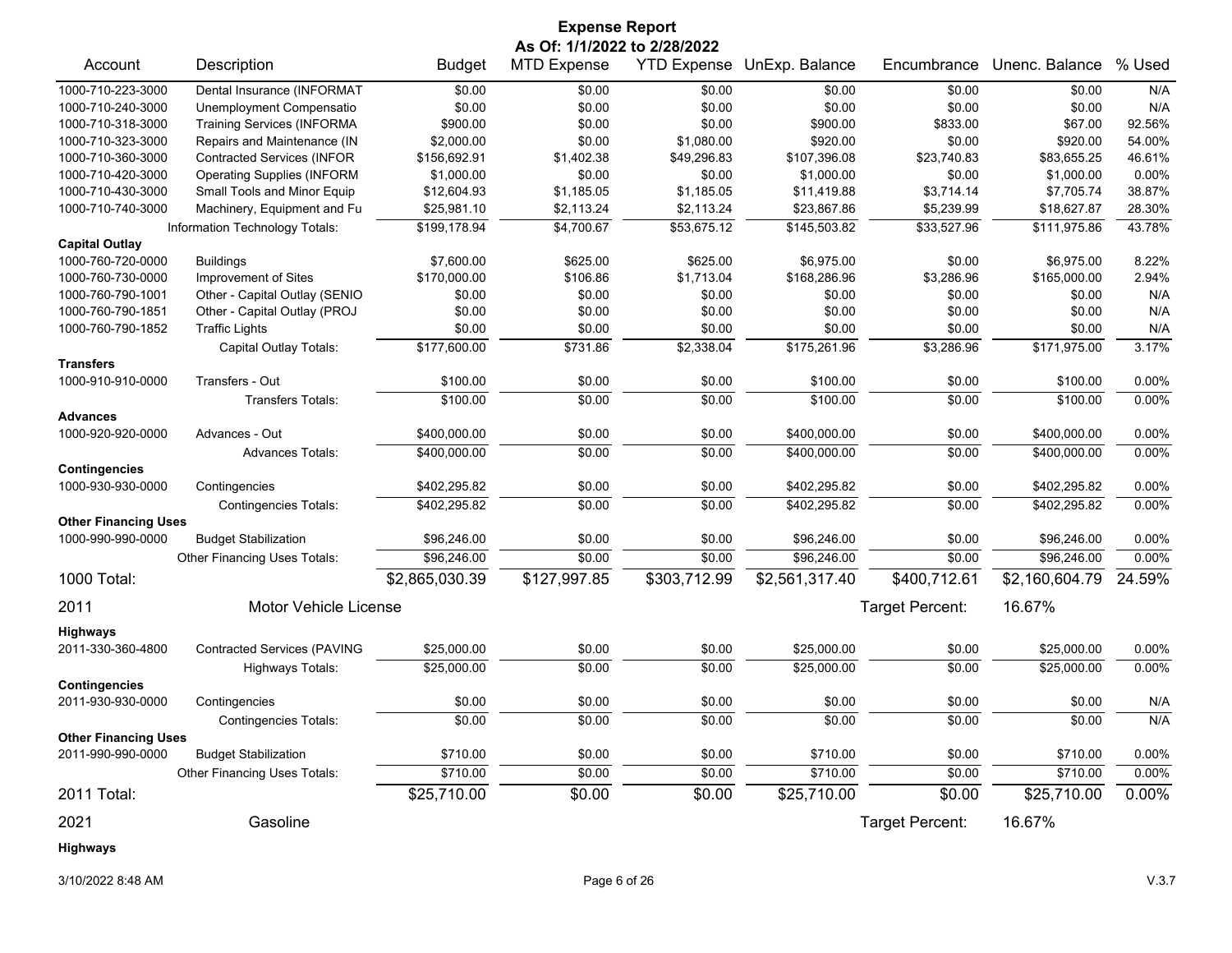|                             | <b>Expense Report</b>              |               |                              |                    |                |                 |                |          |  |  |
|-----------------------------|------------------------------------|---------------|------------------------------|--------------------|----------------|-----------------|----------------|----------|--|--|
|                             |                                    |               | As Of: 1/1/2022 to 2/28/2022 |                    |                |                 |                |          |  |  |
| Account                     | Description                        | <b>Budget</b> | <b>MTD Expense</b>           | <b>YTD Expense</b> | UnExp. Balance | Encumbrance     | Unenc. Balance | % Used   |  |  |
| 2021-330-360-4800           | <b>Contracted Services (PAVING</b> | \$100,000.00  | \$0.00                       | \$0.00             | \$100,000.00   | \$0.00          | \$100,000.00   | 0.00%    |  |  |
| 2021-330-420-4600           | Operating Supplies (ROAD M         | \$70,000.00   | \$22,767.18                  | \$22,767.18        | \$47,232.82    | \$29,900.00     | \$17,332.82    | 75.24%   |  |  |
|                             | Highways Totals:                   | \$170,000.00  | \$22,767.18                  | \$22,767.18        | \$147,232.82   | \$29,900.00     | \$117,332.82   | 30.98%   |  |  |
| <b>Contingencies</b>        |                                    |               |                              |                    |                |                 |                |          |  |  |
| 2021-930-930-0000           | Contingencies                      | \$0.00        | \$0.00                       | \$0.00             | \$0.00         | \$0.00          | \$0.00         | N/A      |  |  |
|                             | <b>Contingencies Totals:</b>       | \$0.00        | \$0.00                       | \$0.00             | \$0.00         | \$0.00          | \$0.00         | N/A      |  |  |
| <b>Other Financing Uses</b> |                                    |               |                              |                    |                |                 |                |          |  |  |
| 2021-990-990-0000           | <b>Budget Stabilization</b>        | \$6,500.00    | \$0.00                       | \$0.00             | \$6,500.00     | \$0.00          | \$6,500.00     | 0.00%    |  |  |
|                             | Other Financing Uses Totals:       | \$6,500.00    | \$0.00                       | \$0.00             | \$6,500.00     | \$0.00          | \$6,500.00     | 0.00%    |  |  |
| 2021 Total:                 |                                    | \$176,500.00  | \$22,767.18                  | \$22,767.18        | \$153,732.82   | \$29,900.00     | \$123,832.82   | 29.84%   |  |  |
|                             |                                    |               |                              |                    |                |                 |                |          |  |  |
| 2031                        | Road and Bridge                    |               |                              |                    |                | Target Percent: | 16.67%         |          |  |  |
| Fire                        |                                    |               |                              |                    |                |                 |                |          |  |  |
| 2031-220-420-4600           | <b>Operating Supplies (Road Ma</b> | \$0.00        | \$0.00                       | \$0.00             | \$0.00         | \$0.00          | \$0.00         | N/A      |  |  |
|                             | Fire Totals:                       | \$0.00        | \$0.00                       | \$0.00             | \$0.00         | \$0.00          | \$0.00         | N/A      |  |  |
| <b>Highways</b>             |                                    |               |                              |                    |                |                 |                |          |  |  |
| 2031-330-190-4100           | Other - Salaries (EMPLOYLE         | \$0.00        | \$0.00                       | \$0.00             | \$0.00         | \$0.00          | \$0.00         | N/A      |  |  |
| 2031-330-190-4110           | Other - Salaries (ROAD: FUL        | \$700,600.00  | (\$10,446.59)                | \$44,201.09        | \$656,398.91   | \$0.00          | \$656,398.91   | 6.31%    |  |  |
| 2031-330-190-4111           | Other - Salaries (ROAD: PAR        | \$13,500.00   | \$180.96                     | \$180.96           | \$13,319.04    | \$0.00          | \$13,319.04    | 1.34%    |  |  |
| 2031-330-190-4999           | Other - Salaries (ROAD: COS        | \$24,100.00   | \$1,938.86                   | \$3,785.59         | \$20,314.41    | \$0.00          | \$20,314.41    | 15.71%   |  |  |
| 2031-330-211-4100           | Ohio Public Employees Retire       | \$0.00        | \$0.00                       | \$0.00             | \$0.00         | \$0.00          | \$0.00         | N/A      |  |  |
| 2031-330-211-4110           | Ohio Public Employees Retire       | \$96,750.00   | \$7,657.21                   | \$23,221.09        | \$73,528.91    | \$0.00          | \$73,528.91    | 24.00%   |  |  |
| 2031-330-211-4111           | Ohio Public Employees Retire       | \$2,000.00    | \$25.33                      | \$25.33            | \$1,974.67     | \$0.00          | \$1,974.67     | 1.27%    |  |  |
| 2031-330-211-4999           | Ohio Public Employees Retire       | \$3,400.00    | \$258.55                     | \$766.69           | \$2,633.31     | \$0.00          | \$2,633.31     | 22.55%   |  |  |
| 2031-330-213-4100           | Medicare (EMPLOYLEE COS            | \$0.00        | \$0.00                       | \$0.00             | \$0.00         | \$0.00          | \$0.00         | N/A      |  |  |
| 2031-330-213-4110           | Medicare (ROAD: FULL-TIME          | \$10,100.00   | \$1,237.53                   | \$2,507.76         | \$7,592.24     | \$0.00          | \$7,592.24     | 24.83%   |  |  |
| 2031-330-213-4111           | Medicare (ROAD: PART-TIM           | \$200.00      | \$2.62                       | \$2.62             | \$197.38       | \$0.00          | \$197.38       | 1.31%    |  |  |
| 2031-330-213-4999           | Medicare (ROAD: COST ALL           | \$500.00      | \$39.24                      | \$78.78            | \$421.22       | \$0.00          | \$421.22       | 15.76%   |  |  |
| 2031-330-221-4100           | Medical/Hospitalization (EMP       | \$0.00        | \$0.00                       | \$0.00             | \$0.00         | \$0.00          | \$0.00         | N/A      |  |  |
| 2031-330-221-4110           | Medical/Hospitalization (ROA       | \$164,000.00  | \$23,936.62                  | \$23,936.62        | \$140,063.38   | \$0.00          | \$140,063.38   | 14.60%   |  |  |
| 2031-330-221-4999           | Medical/Hospitalization (ROA       | \$4,000.00    | \$423.52                     | \$423.52           | \$3,576.48     | \$0.00          | \$3,576.48     | 10.59%   |  |  |
| 2031-330-222-4100           | Life Insurance (EMPLOYEE C         | \$0.00        | \$0.00                       | \$0.00             | \$0.00         | \$0.00          | \$0.00         | N/A      |  |  |
| 2031-330-222-4110           | Life Insurance (ROAD: FULL-        | \$925.00      | \$0.00                       | \$74.56            | \$850.44       | \$0.00          | \$850.44       | 8.06%    |  |  |
| 2031-330-222-4999           | Life Insurance (ROAD: COST         | \$50.00       | \$0.00                       | \$2.52             | \$47.48        | \$0.00          | \$47.48        | 5.04%    |  |  |
| 2031-330-223-4100           | Dental Insurance (EMPLOYE          | \$0.00        | \$0.00                       | \$0.00             | \$0.00         | \$0.00          | \$0.00         | N/A      |  |  |
| 2031-330-223-4110           | Dental Insurance (ROAD: FU         | \$7,000.00    | \$0.00                       | \$0.00             | \$7,000.00     | \$0.00          | \$7,000.00     | 0.00%    |  |  |
| 2031-330-223-4999           | Dental Insurance (ROAD: CO         | \$300.00      | \$0.00                       | \$0.00             | \$300.00       | \$0.00          | \$300.00       | $0.00\%$ |  |  |
| 2031-330-230-4200           | Workers' Compensation (AD          | \$15,298.50   | \$1,923.48                   | \$7,221.98         | \$8,076.52     | \$0.00          | \$8,076.52     | 47.21%   |  |  |
| 2031-330-240-4111           | Unemployment Compensatio           | \$0.00        | \$0.00                       | \$0.00             | \$0.00         | \$0.00          | \$0.00         | N/A      |  |  |
| 2031-330-240-4999           | Unemployment Compensatio           | \$500.00      | \$0.00                       | \$0.00             | \$500.00       | \$0.00          | \$500.00       | 0.00%    |  |  |
| 2031-330-251-4100           | Uniform, Tool and Equipment        | \$10,100.00   | \$396.81                     | \$846.51           | \$9,253.49     | \$5,153.49      | \$4,100.00     | 59.41%   |  |  |
| 2031-330-311-4200           | Accounting and Legal Fees (A       | \$1,000.00    | \$0.00                       | \$0.00             | \$1,000.00     | \$500.00        | \$500.00       | 50.00%   |  |  |
| 2031-330-314-4200           | Tax Collection Fees (ADMINI        | \$12,100.00   | \$0.00                       | \$0.00             | \$12,100.00    | \$0.00          | \$12,100.00    | 0.00%    |  |  |
| 2031-330-315-4200           | Election Expenses (ADMINIS         | \$0.00        | \$0.00                       | \$0.00             | \$0.00         | \$0.00          | \$0.00         | N/A      |  |  |
| 2031-330-318-4300           | <b>Training Services (TRAINING</b> | \$2,000.00    | \$204.76                     | \$204.76           | \$1,795.24     | \$1,330.74      | \$464.50       | 76.78%   |  |  |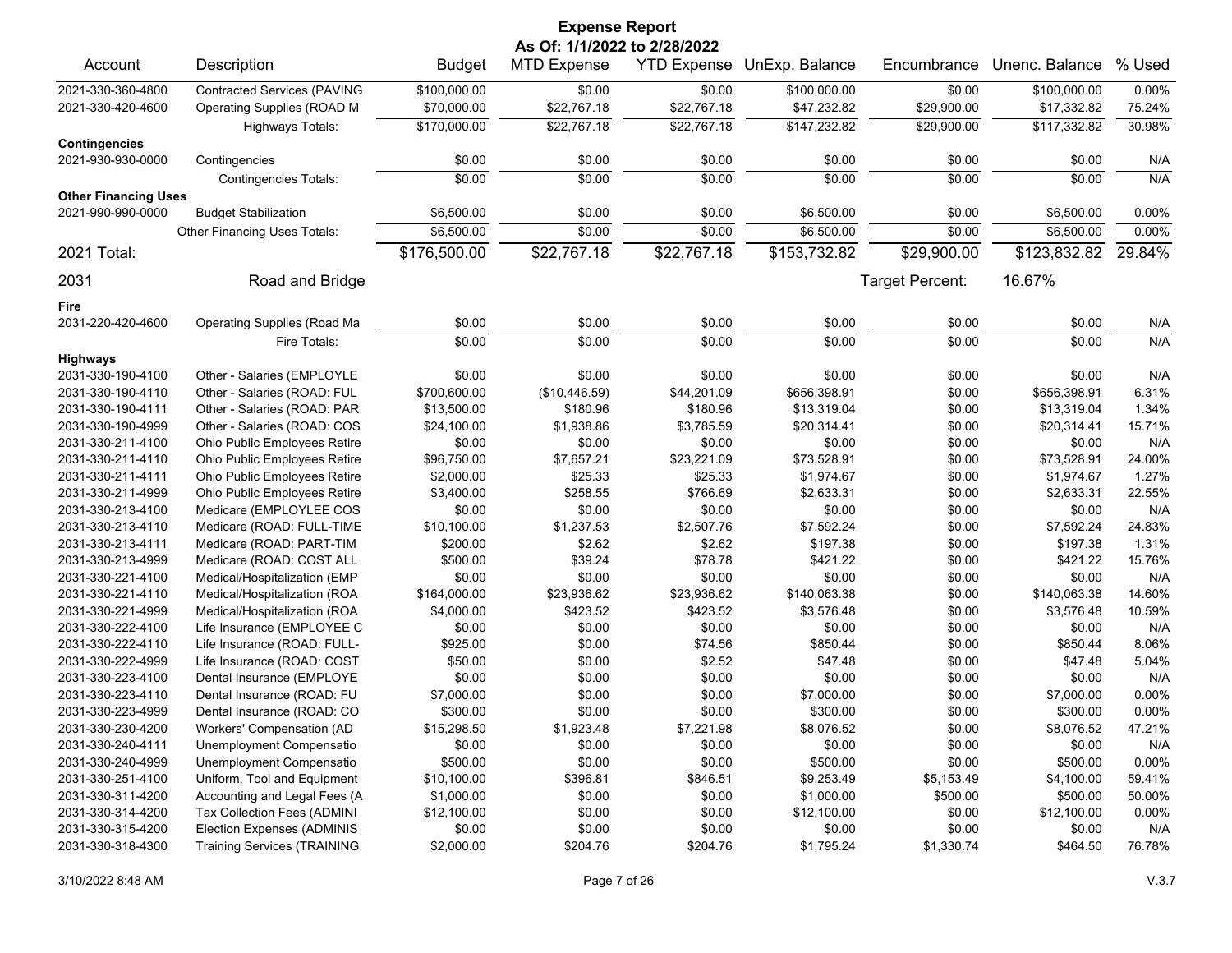| <b>Expense Report</b>                                             |                                    |                |                    |              |                |              |                |         |
|-------------------------------------------------------------------|------------------------------------|----------------|--------------------|--------------|----------------|--------------|----------------|---------|
| As Of: 1/1/2022 to 2/28/2022<br><b>YTD Expense UnExp. Balance</b> |                                    |                |                    |              |                |              |                |         |
| Account                                                           | Description                        | <b>Budget</b>  | <b>MTD Expense</b> |              |                | Encumbrance  | Unenc. Balance | % Used  |
| 2031-330-321-4600                                                 | Rents and Leases (ROAD MA          | \$27,400.00    | \$1,746.31         | \$3,492.62   | \$23,907.38    | \$23,907.38  | \$0.00         | 100.00% |
| 2031-330-323-4400                                                 | Repairs and Maintenance (E         | \$30,000.00    | \$953.98           | \$3,784.42   | \$26,215.58    | \$16,215.58  | \$10,000.00    | 66.67%  |
| 2031-330-323-4500                                                 | Repairs and Maintenance (BU        | \$15,500.00    | \$5,990.00         | \$6,259.00   | \$9,241.00     | \$8,496.00   | \$745.00       | 95.19%  |
| 2031-330-323-4600                                                 | Repairs and Maintenance (R         | \$3,000.00     | \$0.00             | \$0.00       | \$3,000.00     | \$1,500.00   | \$1,500.00     | 50.00%  |
| 2031-330-341-4500                                                 | Telephone (BUILDINGS)              | \$1,200.00     | \$98.00            | \$196.00     | \$1,004.00     | \$1,004.00   | \$0.00         | 100.00% |
| 2031-330-349-4400                                                 | Other-Communications, Printi       | \$4,000.00     | \$1,110.00         | \$1,110.00   | \$2,890.00     | \$1,890.00   | \$1.000.00     | 75.00%  |
| 2031-330-349-4700                                                 | Other-Communications, Printi       | \$4,010.38     | \$255.86           | \$266.24     | \$3,744.14     | \$2,744.14   | \$1,000.00     | 75.06%  |
| 2031-330-351-1006                                                 | <b>Electricity (LIGHTING TUNNE</b> | \$1,288.58     | \$85.25            | \$173.83     | \$1,114.75     | \$1,114.75   | \$0.00         | 100.00% |
| 2031-330-351-4500                                                 | Electricity (BUILDINGS)            | \$5,395.86     | \$420.03           | \$815.89     | \$4,579.97     | \$4,329.97   | \$250.00       | 95.37%  |
| 2031-330-352-4500                                                 | Water and Sewage (BUILDIN          | \$4,730.41     | \$416.25           | \$646.66     | \$4,083.75     | \$2,783.75   | \$1,300.00     | 72.52%  |
| 2031-330-353-4500                                                 | Natural Gas (BUILDINGS)            | \$11,043.09    | \$1,426.89         | \$2,469.98   | \$8,573.11     | \$5,573.11   | \$3,000.00     | 72.83%  |
| 2031-330-360-0000                                                 | <b>Contracted Services</b>         | \$4,068.85     | \$0.00             | \$1,500.00   | \$2,568.85     | \$238.85     | \$2,330.00     | 42.74%  |
| 2031-330-360-4800                                                 | <b>Contracted Services (PAVING</b> | \$100,000.00   | \$0.00             | \$0.00       | \$100,000.00   | \$0.00       | \$100,000.00   | 0.00%   |
| 2031-330-360-4802                                                 | <b>Contracted Services (STRIPI</b> | \$0.00         | \$0.00             | \$0.00       | \$0.00         | \$0.00       | \$0.00         | N/A     |
| 2031-330-360-4999                                                 | Contracted Services (ROAD:         | \$64.133.19    | \$217.68           | \$30,647.31  | \$33,485.88    | \$15,776.61  | \$17,709.27    | 72.39%  |
| 2031-330-389-4200                                                 | Other - Insurance and Bondin       | \$16,500.00    | \$13,293.64        | \$13,293.64  | \$3,206.36     | \$0.00       | \$3,206.36     | 80.57%  |
| 2031-330-390-4200                                                 | Other - Purchased Services (       | \$2,000.00     | \$143.00           | \$143.00     | \$1,857.00     | \$1,357.00   | \$500.00       | 75.00%  |
| 2031-330-410-4200                                                 | Office Supplies (ADMINISTR         | \$1,500.00     | \$80.20            | \$80.20      | \$1,419.80     | \$919.80     | \$500.00       | 66.67%  |
| 2031-330-420-4400                                                 | <b>Operating Supplies (EQUIPM</b>  | \$20,000.00    | \$737.40           | \$737.40     | \$19,262.60    | \$11,262.60  | \$8,000.00     | 60.00%  |
| 2031-330-420-4402                                                 | <b>Operating Supplies (ROAD F</b>  | \$30,000.00    | \$2,629.01         | \$3,511.51   | \$26,488.49    | \$21,488.49  | \$5,000.00     | 83.33%  |
| 2031-330-420-4500                                                 | <b>Operating Supplies (BUILDIN</b> | \$6,000.00     | \$751.11           | \$1,640.36   | \$4,359.64     | \$4,359.64   | \$0.00         | 100.00% |
| 2031-330-420-4600                                                 | Operating Supplies (ROAD M         | \$60,000.00    | \$1,178.18         | \$1,558.69   | \$58,441.31    | \$28,441.31  | \$30,000.00    | 50.00%  |
| 2031-330-420-4999                                                 | <b>Township Supplies</b>           | \$30,000.00    | \$3,259.78         | \$3,933.91   | \$26,066.09    | \$16,230.56  | \$9,835.53     | 67.21%  |
| 2031-330-430-0000                                                 | Small Tools and Minor Equip        | \$10,000.00    | \$0.00             | \$0.00       | \$10,000.00    | \$5,000.00   | \$5,000.00     | 50.00%  |
| 2031-330-430-4700                                                 | Small Tools and Minor Equip        | \$35,600.00    | \$4,501.12         | \$4,547.10   | \$31,052.90    | \$1,187.35   | \$29,865.55    | 16.11%  |
| 2031-330-519-0000                                                 | Other - Dues and Fees              | \$750.00       | \$110.00           | \$201.40     | \$548.60       | \$328.60     | \$220.00       | 70.67%  |
| 2031-330-599-0000                                                 | Other - Other Expenses             | \$100.00       | \$0.00             | \$0.00       | \$100.00       | \$100.00     | \$0.00         | 100.00% |
| 2031-330-730-0000                                                 | Improvement of Sites               | \$0.00         | \$0.00             | \$0.00       | \$0.00         | \$0.00       | \$0.00         | N/A     |
| 2031-330-740-0000                                                 | Machinery, Equipment and Fu        | \$44,879.85    | \$0.00             | \$44,307.00  | \$572.85       | \$572.85     | \$0.00         | 100.00% |
| 2031-330-750-0000                                                 | Motor Vehicles                     | \$225,000.00   | \$0.00             | \$0.00       | \$225,000.00   | \$225,000.00 | \$0.00         | 100.00% |
|                                                                   |                                    |                |                    |              |                |              |                |         |
| <b>Capital Outlay</b>                                             | <b>Highways Totals:</b>            | \$1,826,523.71 | \$67,182.59        | \$232,796.54 | \$1,593,727.17 | \$408,806.57 | \$1,184,920.60 | 35.13%  |
| 2031-760-720-0000                                                 | <b>Buildings</b>                   | \$0.00         | \$0.00             | \$0.00       | \$0.00         | \$0.00       | \$0.00         | N/A     |
|                                                                   | Other - Capital Outlay (PAVIN      | \$0.00         | \$0.00             | \$0.00       |                | \$0.00       |                |         |
| 2031-760-790-4800                                                 |                                    |                |                    |              | \$0.00         |              | \$0.00         | N/A     |
|                                                                   | Capital Outlay Totals:             | \$0.00         | \$0.00             | \$0.00       | \$0.00         | \$0.00       | \$0.00         | N/A     |
| <b>Transfers</b><br>2031-910-910-0000                             | Transfers - Out                    | \$0.00         | \$0.00             | \$0.00       | \$0.00         | \$0.00       | \$0.00         | N/A     |
|                                                                   | Transfers Totals:                  | \$0.00         | \$0.00             | \$0.00       | \$0.00         | \$0.00       | \$0.00         | N/A     |
| <b>Contingencies</b>                                              |                                    |                |                    |              |                |              |                |         |
| 2031-930-930-0000                                                 | Contingencies                      | \$0.00         | \$0.00             | \$0.00       | \$0.00         | \$0.00       | \$0.00         | N/A     |
|                                                                   | <b>Contingencies Totals:</b>       | \$0.00         | \$0.00             | \$0.00       | \$0.00         | \$0.00       | \$0.00         | N/A     |
| <b>Other Financing Uses</b>                                       |                                    |                |                    |              |                |              |                |         |
| 2031-990-990-0000                                                 | <b>Budget Stabilization</b>        | \$74,313.00    | \$0.00             | \$0.00       | \$74,313.00    | \$0.00       | \$74,313.00    | 0.00%   |
|                                                                   | Other Financing Uses Totals:       | \$74,313.00    | \$0.00             | \$0.00       | \$74,313.00    | \$0.00       | \$74,313.00    | 0.00%   |
| 2031 Total:                                                       |                                    | \$1,900,836.71 | \$67,182.59        | \$232,796.54 | \$1,668,040.17 | \$408,806.57 | \$1,259,233.60 | 33.75%  |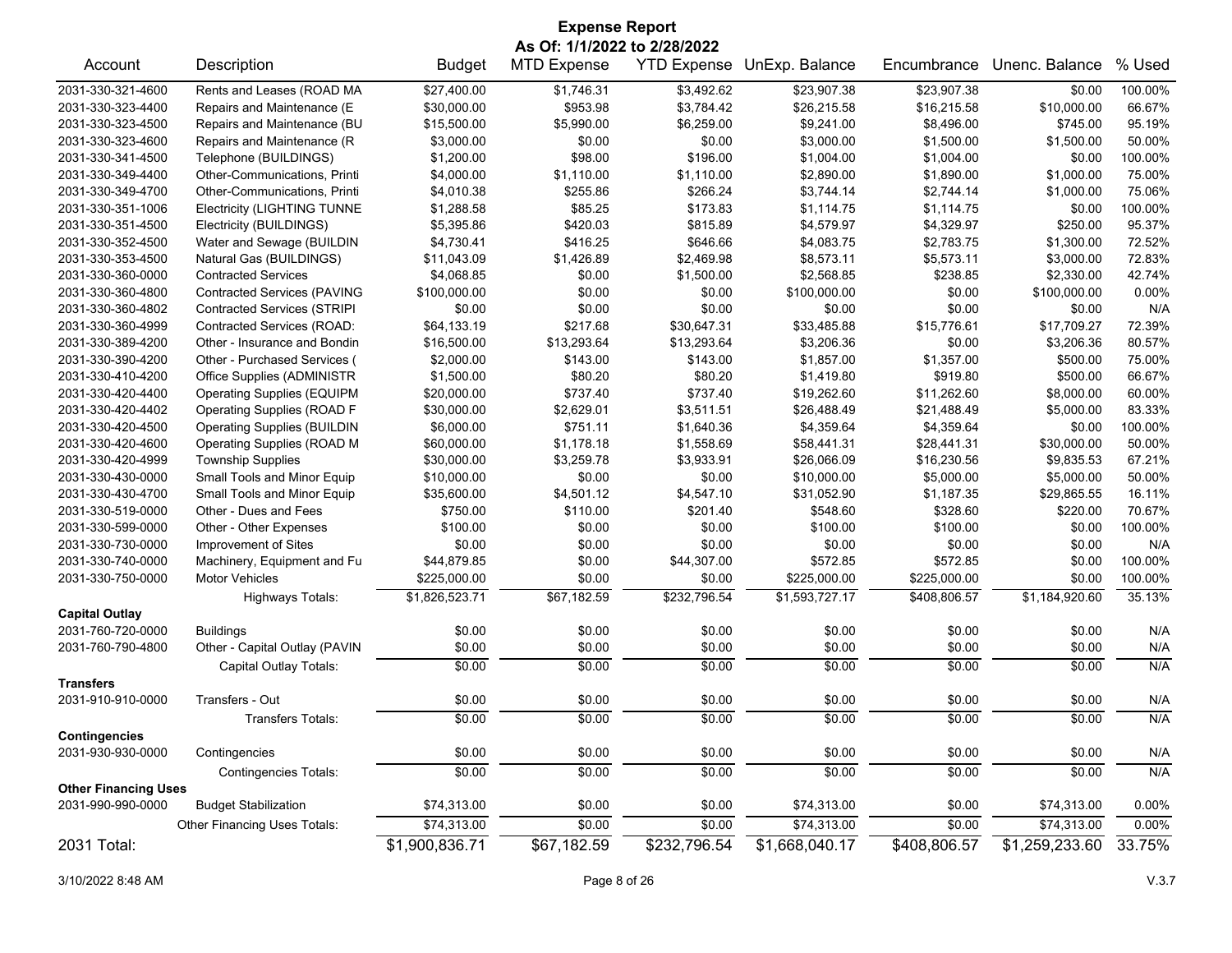|                             |                                   |               | <b>Expense Report</b>        |            |                            |                 |                                |         |
|-----------------------------|-----------------------------------|---------------|------------------------------|------------|----------------------------|-----------------|--------------------------------|---------|
|                             |                                   |               | As Of: 1/1/2022 to 2/28/2022 |            |                            |                 |                                |         |
| Account                     | Description                       | <b>Budget</b> | <b>MTD Expense</b>           |            | YTD Expense UnExp. Balance | Encumbrance     | Unenc. Balance                 | % Used  |
| 2041                        | Cemetery                          |               |                              |            |                            | Target Percent: | 16.67%                         |         |
| <b>Cemeteries</b>           |                                   |               |                              |            |                            |                 |                                |         |
| 2041-410-190-0000           | Other - Salaries                  | \$0.00        | \$0.00                       | \$0.00     | \$0.00                     | \$0.00          | \$0.00                         | N/A     |
| 2041-410-190-9010           | Other - Salaries (CEMETERY        | \$0.00        | \$0.00                       | \$0.00     | \$0.00                     | \$0.00          | \$0.00                         | N/A     |
| 2041-410-190-9011           | Other - Salaries (CEMETERY        | \$0.00        | \$0.00                       | \$0.00     | \$0.00                     | \$0.00          | \$0.00                         | N/A     |
| 2041-410-211-0000           | Ohio Public Employees Retire      | \$0.00        | \$0.00                       | \$0.00     | \$0.00                     | \$0.00          | \$0.00                         | N/A     |
| 2041-410-211-9010           | Ohio Public Employees Retire      | \$0.00        | \$0.00                       | \$0.00     | \$0.00                     | \$0.00          | \$0.00                         | N/A     |
| 2041-410-211-9011           | Ohio Public Employees Retire      | \$0.00        | \$0.00                       | \$0.00     | \$0.00                     | \$0.00          | \$0.00                         | N/A     |
| 2041-410-213-0000           | Medicare                          | \$0.00        | \$0.00                       | \$0.00     | \$0.00                     | \$0.00          | \$0.00                         | N/A     |
| 2041-410-213-9010           | Medicare (CEMETERY: FULL          | \$0.00        | \$0.00                       | \$0.00     | \$0.00                     | \$0.00          | \$0.00                         | N/A     |
| 2041-410-213-9011           | Medicare (CEMETERY: PAR           | \$0.00        | \$0.00                       | \$0.00     | \$0.00                     | \$0.00          | \$0.00                         | N/A     |
| 2041-410-230-0000           | <b>Workers' Compensation</b>      | \$0.00        | \$0.00                       | \$0.00     | \$0.00                     | \$0.00          | \$0.00                         | N/A     |
| 2041-410-311-0000           | Accounting and Legal Fees         | \$0.00        | \$0.00                       | \$0.00     | \$0.00                     | \$0.00          | \$0.00                         | N/A     |
| 2041-410-321-0000           | Rents and Leases                  | \$100.00      | \$0.00                       | \$0.00     | \$100.00                   | \$100.00        | \$0.00                         | 100.00% |
| 2041-410-323-0000           | Repairs and Maintenance           | \$1,250.00    | \$101.07                     | \$101.07   | \$1,148.93                 | \$1,148.93      | \$0.00                         | 100.00% |
| 2041-410-323-4400           | Repairs and Maintenance (E        | \$500.00      | \$0.00                       | \$0.00     | \$500.00                   | \$500.00        | \$0.00                         | 100.00% |
| 2041-410-351-0000           | Electricity                       | \$207.80      | \$5.74                       | \$13.54    | \$194.26                   | \$194.26        | \$0.00                         | 100.00% |
| 2041-410-360-0000           | <b>Contracted Services</b>        | \$1,000.00    | \$0.00                       | \$0.00     | \$1,000.00                 | \$0.00          | \$1,000.00                     | 0.00%   |
| 2041-410-360-4999           | <b>Internal Billing</b>           | \$25,000.00   | \$128.28                     | \$956.25   | \$24,043.75                | \$24,043.75     | \$0.00                         | 100.00% |
| 2041-410-380-0000           | Insurance and Bonding             | \$250.00      | \$51.00                      | \$51.00    | \$199.00                   | \$0.00          | \$199.00                       | 20.40%  |
| 2041-410-420-0000           | <b>Operating Supplies</b>         | \$2,000.00    | \$0.00                       | \$0.00     | \$2,000.00                 | \$2,000.00      | \$0.00                         | 100.00% |
| 2041-410-420-4400           | <b>Operating Supplies (EQUIPM</b> | \$1,000.00    | \$0.00                       | \$0.00     | \$1,000.00                 | \$1,000.00      | \$0.00                         | 100.00% |
| 2041-410-430-0000           | Small Tools and Minor Equip       | \$1,000.00    | \$0.00                       | \$0.00     | \$1,000.00                 | \$1,000.00      | \$0.00                         | 100.00% |
| 2041-410-510-0000           | Dues and Fees                     | \$800.00      | \$0.00                       | \$95.00    | \$705.00                   | \$705.00        | \$0.00                         | 100.00% |
| 2041-410-710-0000           | Land                              | \$700.00      | \$0.00                       | \$0.00     | \$700.00                   | \$0.00          | \$700.00                       | 0.00%   |
| 2041-410-730-0000           | Improvement of Sites              | \$5,000.00    | \$0.00                       | \$0.00     | \$5,000.00                 | \$0.00          | \$5,000.00                     | 0.00%   |
|                             | Cemeteries Totals:                | \$38,807.80   | \$286.09                     | \$1,216.86 | \$37,590.94                | \$30,691.94     | \$6,899.00                     | 82.22%  |
| <b>Capital Outlay</b>       |                                   |               |                              |            |                            |                 |                                |         |
| 2041-760-740-0000           | Machinery, Equipment and Fu       | \$4,200.00    | \$0.00                       | \$0.00     | \$4,200.00                 | \$0.00          | \$4,200.00                     | 0.00%   |
|                             | Capital Outlay Totals:            | \$4,200.00    | \$0.00                       | \$0.00     | \$4,200.00                 | \$0.00          | \$4,200.00                     | 0.00%   |
| <b>Contingencies</b>        |                                   |               |                              |            |                            |                 |                                |         |
| 2041-930-930-0000           | Contingencies                     | \$0.00        | \$0.00                       | \$0.00     | \$0.00                     | \$0.00          | \$0.00                         | N/A     |
|                             | <b>Contingencies Totals:</b>      | \$0.00        | \$0.00                       | \$0.00     | \$0.00                     | \$0.00          | \$0.00                         | N/A     |
| <b>Other Financing Uses</b> |                                   |               |                              |            |                            |                 |                                |         |
| 2041-990-990-0000           | <b>Budget Stabilization</b>       | \$1,000.00    | \$0.00                       | \$0.00     | \$1,000.00                 | \$0.00          | \$1,000.00                     | 0.00%   |
|                             | Other Financing Uses Totals:      | \$1,000.00    | \$0.00                       | \$0.00     | \$1,000.00                 | \$0.00          | \$1,000.00                     | 0.00%   |
| 2041 Total:                 |                                   | \$44,007.80   | \$286.09                     | \$1,216.86 | \$42,790.94                | \$30,691.94     | $\overline{$12,099.00}$ 72.51% |         |
| 2191                        | Police                            |               |                              |            |                            | Target Percent: | 16.67%                         |         |
| <b>Police</b>               |                                   |               |                              |            |                            |                 |                                |         |
| 2191-210-190-4091           | Other - Salaries (POLICE AP       | \$0.00        | \$0.00                       | \$0.00     | \$0.00                     | \$0.00          | \$0.00                         | N/A     |
| 2191-210-211-4091           | Ohio Public Employees Retire      | \$0.00        | \$0.00                       | \$0.00     | \$0.00                     | \$0.00          | \$0.00                         | N/A     |
| 2191-210-213-4091           | Medicare (POLICE APPARAT          | \$0.00        | \$0.00                       | \$0.00     | \$0.00                     | \$0.00          | \$0.00                         | N/A     |
| 2191-210-230-4091           | Workers' Compensation (POL        | \$200.00      | \$0.00                       | \$100.00   | \$100.00                   | \$0.00          | \$100.00                       | 50.00%  |
| 2191-210-314-0000           | <b>Tax Collection Fees</b>        | \$6,500.00    | \$0.00                       | \$0.00     | \$6,500.00                 | \$0.00          | \$6,500.00                     | 0.00%   |
|                             |                                   |               |                              |            |                            |                 |                                |         |
| 3/10/2022 8:48 AM           |                                   |               | Page 9 of 26                 |            |                            |                 |                                | V.3.7   |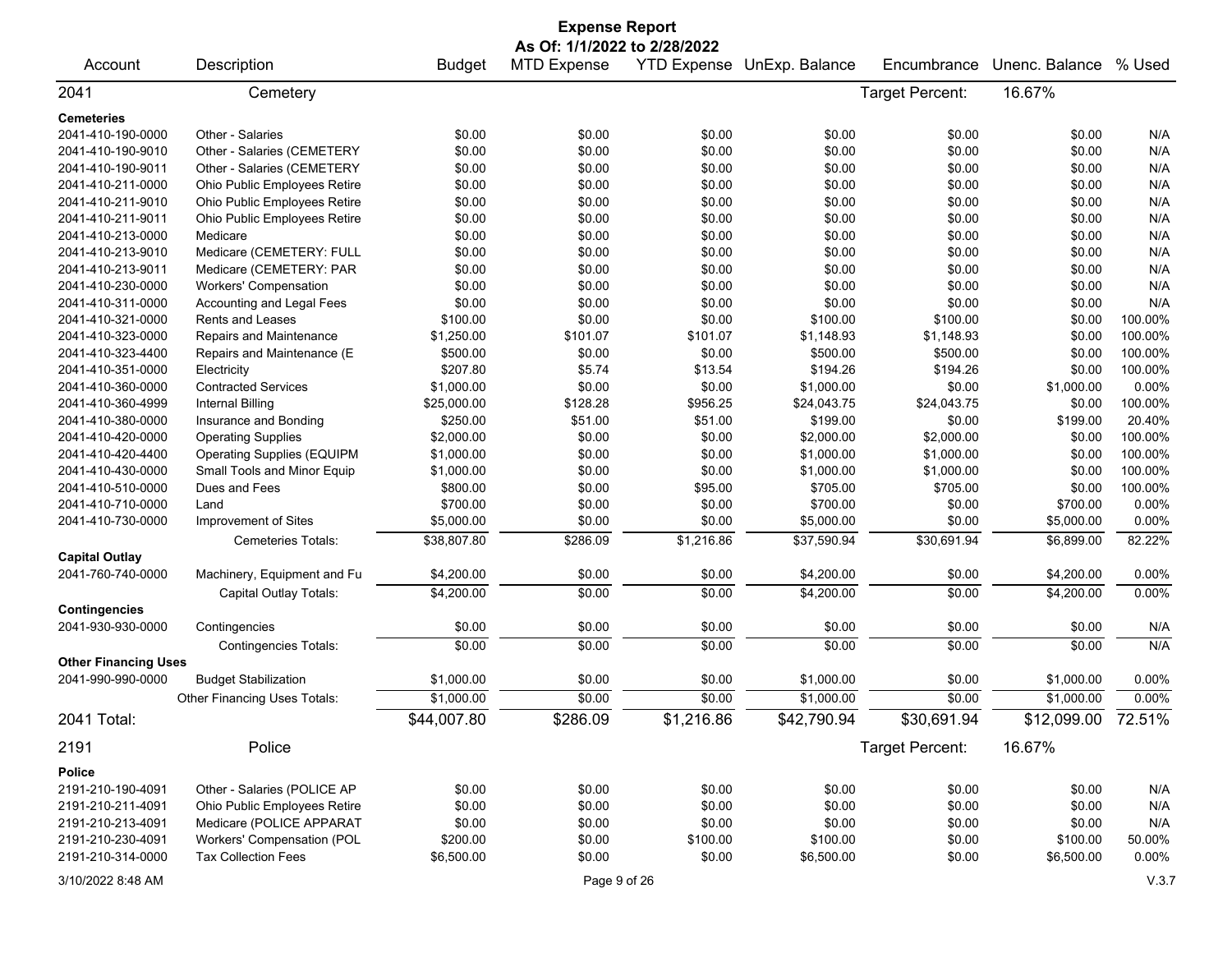| <b>Expense Report</b>                     |                                     |                |                                                    |                |                            |                 |                |         |
|-------------------------------------------|-------------------------------------|----------------|----------------------------------------------------|----------------|----------------------------|-----------------|----------------|---------|
| Account                                   | Description                         | <b>Budget</b>  | As Of: 1/1/2022 to 2/28/2022<br><b>MTD Expense</b> |                | YTD Expense UnExp. Balance | Encumbrance     | Unenc. Balance | % Used  |
|                                           |                                     |                |                                                    |                |                            |                 |                |         |
| 2191-210-315-0000                         | <b>Election Expenses</b>            | \$0.00         | \$0.00                                             | \$0.00         | \$0.00                     | \$0.00          | \$0.00         | N/A     |
| 2191-210-318-0000                         | <b>Training Services</b>            | \$250.00       | \$0.00                                             | \$0.00         | \$250.00                   | \$0.00          | \$250.00       | 0.00%   |
| 2191-210-321-0000                         | <b>Rents and Leases</b>             | \$15,000.00    | \$0.00                                             | \$0.00         | \$15,000.00                | \$0.00          | \$15,000.00    | 0.00%   |
| 2191-210-323-0000                         | Repairs and Maintenance             | \$0.00         | \$0.00                                             | \$0.00         | \$0.00                     | \$0.00          | \$0.00         | N/A     |
| 2191-210-323-4400                         | Repairs and Maintenance (E          | \$5,600.00     | \$0.00                                             | \$450.91       | \$5,149.09                 | \$4,619.09      | \$530.00       | 90.54%  |
| 2191-210-323-4500                         | Repairs and Maintenance (BU         | \$3,500.00     | \$1.95                                             | \$3.90         | \$3,496.10                 | \$2,696.10      | \$800.00       | 77.14%  |
| 2191-210-341-0000                         | Telephone                           | \$900.00       | \$0.00                                             | \$0.00         | \$900.00                   | \$0.00          | \$900.00       | 0.00%   |
| 2191-210-351-4099                         | Electricity (POLICE: COST AL        | \$400.00       | \$49.30                                            | \$49.30        | \$350.70                   | \$350.70        | \$0.00         | 100.00% |
| 2191-210-352-4099                         | Water and Sewage(POLICE:            | \$200.00       | \$0.00                                             | \$0.00         | \$200.00                   | \$0.00          | \$200.00       | 0.00%   |
| 2191-210-353-4099                         | Natural Gas (POLICE: COST           | \$400.00       | \$39.69                                            | \$39.69        | \$360.31                   | \$360.31        | \$0.00         | 100.00% |
| 2191-210-360-0000                         | <b>Contracted Services</b>          | \$668,147.00   | \$45,579.49                                        | \$102,731.22   | \$565,415.78               | \$549,215.78    | \$16,200.00    | 97.58%  |
| 2191-210-360-4051                         | <b>Contracted Services (POLICE</b>  | \$10,000.00    | \$0.00                                             | \$0.00         | \$10,000.00                | \$0.00          | \$10,000.00    | 0.00%   |
| 2191-210-360-4052                         | <b>Contracted Services-Other</b>    | \$10,998.24    | \$1,191.55                                         | \$6,892.50     | \$4,105.74                 | \$1,375.44      | \$2,730.30     | 75.18%  |
| 2191-210-360-4099                         | <b>Contracted Services (POLICE</b>  | \$2,500.00     | \$0.00                                             | \$0.00         | \$2,500.00                 | \$0.00          | \$2,500.00     | 0.00%   |
| 2191-210-360-4999                         | <b>Internal Billing</b>             | \$6,500.00     | \$440.99                                           | \$693.63       | \$5,806.37                 | \$5,806.37      | \$0.00         | 100.00% |
| 2191-210-370-0000                         | Payment to Another Political        | \$0.00         | \$0.00                                             | \$0.00         | \$0.00                     | \$0.00          | \$0.00         | N/A     |
| 2191-210-389-0000                         | Other - Insurance and Bondin        | \$3,300.00     | \$1,081.00                                         | \$1,081.00     | \$2,219.00                 | \$0.00          | \$2,219.00     | 32.76%  |
| 2191-210-410-0000                         | <b>Office Supplies</b>              | \$1,000.00     | \$17.50                                            | \$67.55        | \$932.45                   | \$232.45        | \$700.00       | 30.00%  |
| 2191-210-420-4400                         | <b>Operating Supplies (EQUIPM</b>   | \$2,892.08     | \$0.00                                             | \$892.08       | \$2,000.00                 | \$1,500.00      | \$500.00       | 82.71%  |
| 2191-210-420-6002                         | <b>Operating Supplies (FUEL)</b>    | \$25,000.00    | \$1,099.04                                         | \$1,874.45     | \$23,125.55                | \$18,125.55     | \$5,000.00     | 80.00%  |
| 2191-210-430-0000                         | Small Tools and Minor Equip         | \$6,500.00     | \$0.00                                             | \$0.00         | \$6,500.00                 | \$0.00          | \$6,500.00     | 0.00%   |
| 2191-210-519-0000                         | Other - Dues and Fees               | \$2,000.00     | \$180.00                                           | \$180.00       | \$1,820.00                 | \$1,320.00      | \$500.00       | 75.00%  |
| 2191-210-599-0000                         | Other - Other Expenses              | \$100.00       | \$0.00                                             | \$0.00         | \$100.00                   | \$0.00          | \$100.00       | 0.00%   |
|                                           | Police Totals:                      | \$771,887.32   | \$49,680.51                                        | \$115,056.23   | \$656,831.09               | \$585,601.79    | \$71,229.30    | 90.77%  |
| <b>Capital Outlay</b>                     |                                     |                |                                                    |                |                            |                 |                |         |
| 2191-760-740-0000                         | Machinery, Equipment and Fu         | \$5,400.00     | \$0.00                                             | \$0.00         | \$5,400.00                 | \$0.00          | \$5,400.00     | 0.00%   |
| 2191-760-750-0000                         | <b>Motor Vehicles</b>               | \$0.00         | \$0.00                                             | \$0.00         | \$0.00                     | \$0.00          | \$0.00         | N/A     |
|                                           | Capital Outlay Totals:              | \$5,400.00     | \$0.00                                             | \$0.00         | \$5,400.00                 | \$0.00          | \$5,400.00     | 0.00%   |
| <b>Transfers</b>                          |                                     |                |                                                    |                |                            |                 |                |         |
| 2191-910-910-0000                         | Transfers - Out                     | \$0.00         | \$0.00                                             | \$0.00         | \$0.00                     | \$0.00          | \$0.00         | N/A     |
|                                           | <b>Transfers Totals:</b>            | \$0.00         | \$0.00                                             | \$0.00         | \$0.00                     | \$0.00          | \$0.00         | N/A     |
| <b>Contingencies</b><br>2191-930-930-0000 | Contingencies                       | \$0.00         | \$0.00                                             | \$0.00         | \$0.00                     | \$0.00          | \$0.00         | N/A     |
|                                           | <b>Contingencies Totals:</b>        | \$0.00         | \$0.00                                             | \$0.00         | \$0.00                     | \$0.00          | \$0.00         | N/A     |
| <b>Other Financing Uses</b>               |                                     |                |                                                    |                |                            |                 |                |         |
| 2191-990-990-0000                         | <b>Budget Stabilization</b>         | \$33,700.00    | \$0.00                                             | \$0.00         | \$33,700.00                | \$0.00          | \$33,700.00    | 0.00%   |
|                                           | <b>Other Financing Uses Totals:</b> | \$33,700.00    | \$0.00                                             | \$0.00         | \$33,700.00                | \$0.00          | \$33,700.00    | 0.00%   |
| 2191 Total:                               |                                     | \$810,987.32   | \$49,680.51                                        | \$115,056.23   | \$695,931.09               | \$585,601.79    | \$110,329.30   | 86.40%  |
| 2192                                      | Fire                                |                |                                                    |                |                            | Target Percent: | 16.67%         |         |
|                                           |                                     |                |                                                    |                |                            |                 |                |         |
| Fire<br>2192-220-190-5112                 | Other - Salaries (WAGES & B         | \$6,110,000.00 | \$446,220.05                                       | \$1,066,958.65 | \$5,043,041.35             | \$0.00          | \$5,043,041.35 | 17.46%  |
| 2192-220-190-5350                         |                                     |                | \$0.00                                             |                |                            |                 | \$0.00         |         |
| 2192-220-190-5401                         | Other - Salaries (DISPATCH/         | \$0.00         |                                                    | \$0.00         | \$0.00                     | \$0.00          |                | N/A     |
|                                           | Other - Salaries (ADMINISTR         | \$0.00         | \$0.00                                             | \$0.00         | \$0.00                     | \$0.00          | \$0.00         | N/A     |
| 2192-220-190-5500                         | Other - Salaries (FIRE FACILI       | \$0.00         | \$0.00                                             | \$0.00         | \$0.00                     | \$0.00          | \$0.00         | N/A     |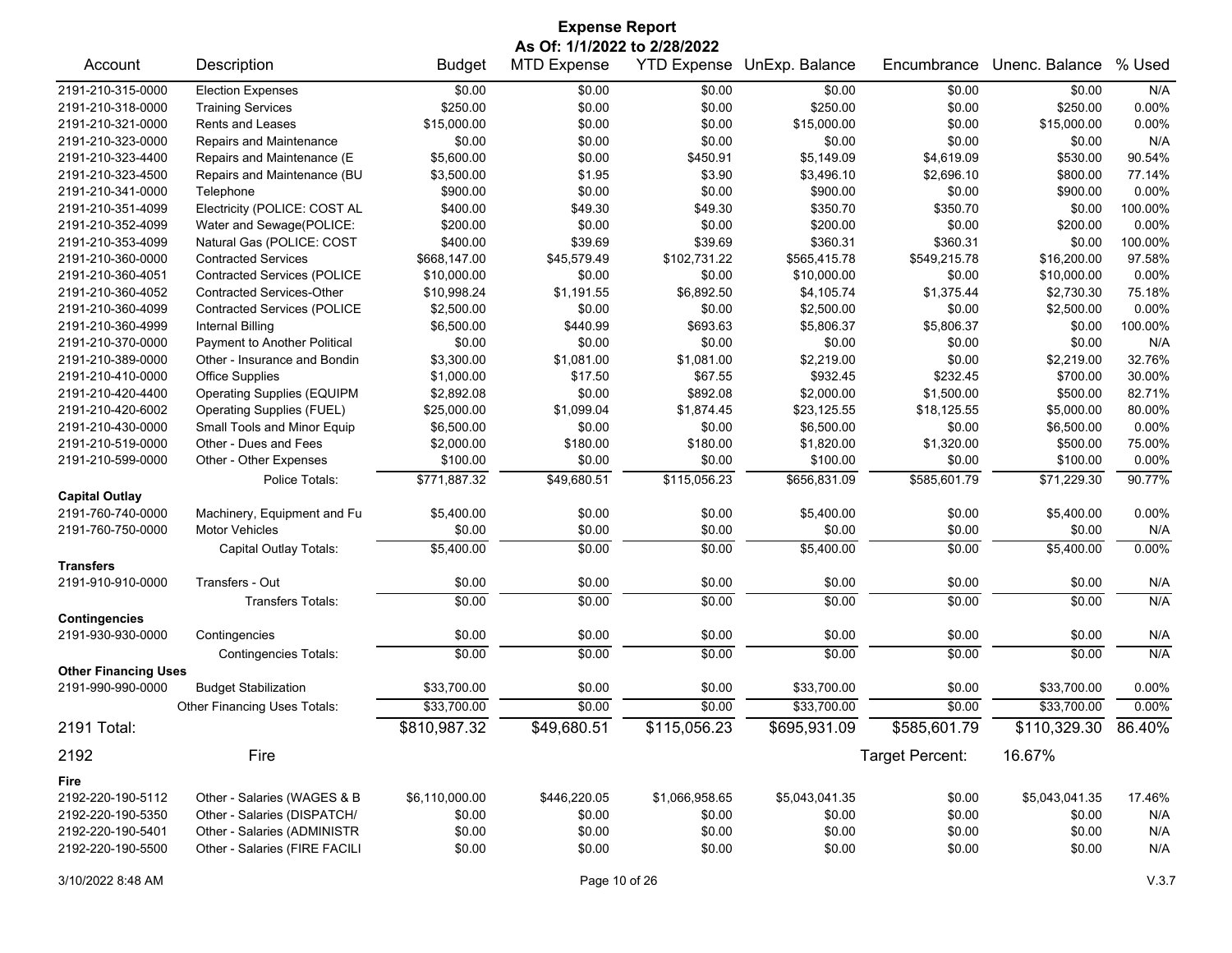| <b>Expense Report</b> |                                     |                |                              |                    |                |             |                |          |  |
|-----------------------|-------------------------------------|----------------|------------------------------|--------------------|----------------|-------------|----------------|----------|--|
|                       |                                     |                | As Of: 1/1/2022 to 2/28/2022 |                    |                |             |                |          |  |
| Account               | Description                         | <b>Budget</b>  | <b>MTD Expense</b>           | <b>YTD Expense</b> | UnExp. Balance | Encumbrance | Unenc. Balance | % Used   |  |
| 2192-220-190-5560     | Other - Salaries (FIRE ADMIN        | \$0.00         | \$0.00                       | \$0.00             | \$0.00         | \$0.00      | \$0.00         | N/A      |  |
| 2192-220-190-5600     | Other - Salaries (FIRE APPA         | \$0.00         | \$0.00                       | \$0.00             | \$0.00         | \$0.00      | \$0.00         | N/A      |  |
| 2192-220-190-5999     | Other - Salaries (FIRE:COST         | \$300,000.00   | \$23,402.14                  | \$44,865.10        | \$255,134.90   | \$0.00      | \$255,134.90   | 14.96%   |  |
| 2192-220-211-5112     | Ohio Public Employees Retire        | \$45,000.00    | \$2,858.45                   | \$9,940.29         | \$35,059.71    | \$0.00      | \$35,059.71    | 22.09%   |  |
| 2192-220-211-5401     | Ohio Public Employees Retire        | \$0.00         | \$0.00                       | \$0.00             | \$0.00         | \$0.00      | \$0.00         | N/A      |  |
| 2192-220-211-5500     | Ohio Public Employees Retire        | \$0.00         | \$0.00                       | \$0.00             | \$0.00         | \$0.00      | \$0.00         | N/A      |  |
| 2192-220-211-5560     | Ohio Public Employees Retire        | \$0.00         | \$0.00                       | \$0.00             | \$0.00         | \$0.00      | \$0.00         | N/A      |  |
| 2192-220-211-5600     | Ohio Public Employees Retire        | \$0.00         | \$0.00                       | \$0.00             | \$0.00         | \$0.00      | \$0.00         | N/A      |  |
| 2192-220-211-5999     | Ohio Public Employees Retire        | \$34,600.00    | \$3,148.13                   | \$9,170.00         | \$25,430.00    | \$0.00      | \$25,430.00    | 26.50%   |  |
| 2192-220-212-5112     | Social Security (WAGES & B          | \$0.00         | \$0.00                       | \$0.00             | \$0.00         | \$0.00      | \$0.00         | N/A      |  |
| 2192-220-213-5112     | Medicare (WAGES & BENEFI            | \$102,500.00   | \$10,231.52                  | \$22,428.11        | \$80,071.89    | \$0.00      | \$80,071.89    | 21.88%   |  |
| 2192-220-213-5401     | Medicare (ADMINISTRATION            | \$0.00         | \$0.00                       | \$0.00             | \$0.00         | \$0.00      | \$0.00         | N/A      |  |
| 2192-220-213-5560     | Medicare (FIRE ADMINISTR            | \$0.00         | \$0.00                       | \$0.00             | \$0.00         | \$0.00      | \$0.00         | N/A      |  |
| 2192-220-213-5600     | Medicare (FIRE APPARATUS            | \$0.00         | \$0.00                       | \$0.00             | \$0.00         | \$0.00      | \$0.00         | N/A      |  |
| 2192-220-213-5999     | Medicare (FIRE:COST ALLO            | \$3,400.00     | \$466.54                     | \$917.48           | \$2,482.52     | \$0.00      | \$2,482.52     | 26.98%   |  |
| 2192-220-214-5112     | Volunteer Firemen's Depende         | \$0.00         | \$0.00                       | \$0.00             | \$0.00         | \$0.00      | \$0.00         | N/A      |  |
| 2192-220-215-5112     | Ohio Police and Fire Pension        | \$1,500,000.00 | \$141,550.29                 | \$253,188.57       | \$1,246,811.43 | \$0.00      | \$1,246,811.43 | 16.88%   |  |
| 2192-220-221-5112     | Medical/Hospitalization (WAG        | \$1,500,000.00 | \$166,200.44                 | \$166,200.44       | \$1,333,799.56 | \$0.00      | \$1,333,799.56 | 11.08%   |  |
| 2192-220-221-5401     | Medical/Hospitalization (ADMI       | \$0.00         | \$0.00                       | \$0.00             | \$0.00         | \$0.00      | \$0.00         | N/A      |  |
| 2192-220-221-5600     | Medical/Hospitalization (FIRE       | \$0.00         | \$0.00                       | \$0.00             | \$0.00         | \$0.00      | \$0.00         | N/A      |  |
| 2192-220-221-5999     | Medical/Hospitalization (FIRE:      | \$58,000.00    | \$7,193.04                   | \$7,193.04         | \$50,806.96    | \$0.00      | \$50,806.96    | 12.40%   |  |
| 2192-220-222-5112     | Life Insurance (WAGES & BE          | \$8,400.00     | \$0.00                       | \$514.50           | \$7,885.50     | \$0.00      | \$7,885.50     | 6.13%    |  |
| 2192-220-222-5401     | Life Insurance (ADMINISTRA          | \$0.00         | \$0.00                       | \$0.00             | \$0.00         | \$0.00      | \$0.00         | N/A      |  |
| 2192-220-222-5600     | Life Insurance (FIRE APPAR          | \$0.00         | \$0.00                       | \$0.00             | \$0.00         | \$0.00      | \$0.00         | N/A      |  |
| 2192-220-222-5999     | Life Insurance (FIRE:COST A         | \$840.00       | \$0.00                       | \$28.56            | \$811.44       | \$0.00      | \$811.44       | 3.40%    |  |
| 2192-220-223-5112     | Dental Insurance (WAGES &           | \$53,500.00    | \$0.00                       | \$0.00             | \$53,500.00    | \$0.00      | \$53,500.00    | 0.00%    |  |
| 2192-220-223-5401     |                                     | \$0.00         | \$0.00                       | \$0.00             | \$0.00         | \$0.00      | \$0.00         | N/A      |  |
|                       | Dental Insurance (ADMINIST          |                |                              |                    |                |             |                |          |  |
| 2192-220-223-5600     | Dental Insurance (FIRE APPA         | \$0.00         | \$0.00                       | \$0.00             | \$0.00         | \$0.00      | \$0.00         | N/A      |  |
| 2192-220-223-5999     | Dental Insurance (FIRE:COS          | \$3,000.00     | \$0.00                       | \$0.00             | \$3,000.00     | \$0.00      | \$3,000.00     | 0.00%    |  |
| 2192-220-230-5112     | Workers' Compensation (WA           | \$121,774.50   | \$16,456.44                  | \$108,230.94       | \$13,543.56    | \$0.00      | \$13,543.56    | 88.88%   |  |
| 2192-220-240-5112     | Unemployment Compensatio            | \$4,500.00     | \$0.00                       | \$0.00             | \$4,500.00     | \$0.00      | \$4,500.00     | $0.00\%$ |  |
| 2192-220-240-5999     | Unemployment Compensatio            | \$5,500.00     | \$0.00                       | \$0.00             | \$5,500.00     | \$0.00      | \$5,500.00     | 0.00%    |  |
| 2192-220-259-5400     | Other - Employee Reimburse          | \$0.00         | \$0.00                       | \$0.00             | \$0.00         | \$0.00      | \$0.00         | N/A      |  |
| 2192-220-311-5400     | Accounting and Legal Fees (A        | \$30,000.00    | \$1,320.00                   | \$2,093.03         | \$27,906.97    | \$27,906.97 | \$0.00         | 100.00%  |  |
| 2192-220-314-5400     | Tax Collection Fees (ADMINI         | \$130,000.00   | \$0.00                       | \$0.00             | \$130,000.00   | \$0.00      | \$130,000.00   | 0.00%    |  |
| 2192-220-316-5500     | <b>Engineering Services (FIRE F</b> | \$0.00         | \$0.00                       | \$0.00             | \$0.00         | \$0.00      | \$0.00         | N/A      |  |
| 2192-220-318-5121     | <b>Training Services (HEALTH A</b>  | \$0.00         | \$0.00                       | \$0.00             | \$0.00         | \$0.00      | \$0.00         | N/A      |  |
| 2192-220-322-5560     | Garbage and Trash Removal           | \$0.00         | \$0.00                       | \$0.00             | \$0.00         | \$0.00      | \$0.00         | N/A      |  |
| 2192-220-322-5561     | Garbage and Trash Removal           | \$2,500.00     | \$238.20                     | \$238.20           | \$2,261.80     | \$2,261.80  | \$0.00         | 100.00%  |  |
| 2192-220-322-5562     | Garbage and Trash Removal           | \$1,000.00     | \$76.69                      | \$76.69            | \$923.31       | \$923.31    | \$0.00         | 100.00%  |  |
| 2192-220-322-5563     | Garbage and Trash Removal           | \$1,000.00     | \$76.69                      | \$76.69            | \$923.31       | \$923.31    | \$0.00         | 100.00%  |  |
| 2192-220-322-5564     | Garbage and Trash Removal           | \$1,000.00     | \$76.69                      | \$76.69            | \$923.31       | \$923.31    | \$0.00         | 100.00%  |  |
| 2192-220-322-5565     | Garbage and Trash Removal           | \$1,000.00     | \$77.36                      | \$77.36            | \$922.64       | \$922.64    | \$0.00         | 100.00%  |  |
| 2192-220-323-5000     | Repairs and Maintenance (O          | \$0.00         | \$0.00                       | \$0.00             | \$0.00         | \$0.00      | \$0.00         | N/A      |  |
| 2192-220-323-5500     | Repairs and Maintenance (FI         | \$0.00         | \$0.00                       | \$0.00             | \$0.00         | \$0.00      | \$0.00         | N/A      |  |
| 2192-220-323-5560     | Repairs and Maintenance (FI         | \$0.00         | \$0.00                       | \$0.00             | \$0.00         | \$0.00      | \$0.00         | N/A      |  |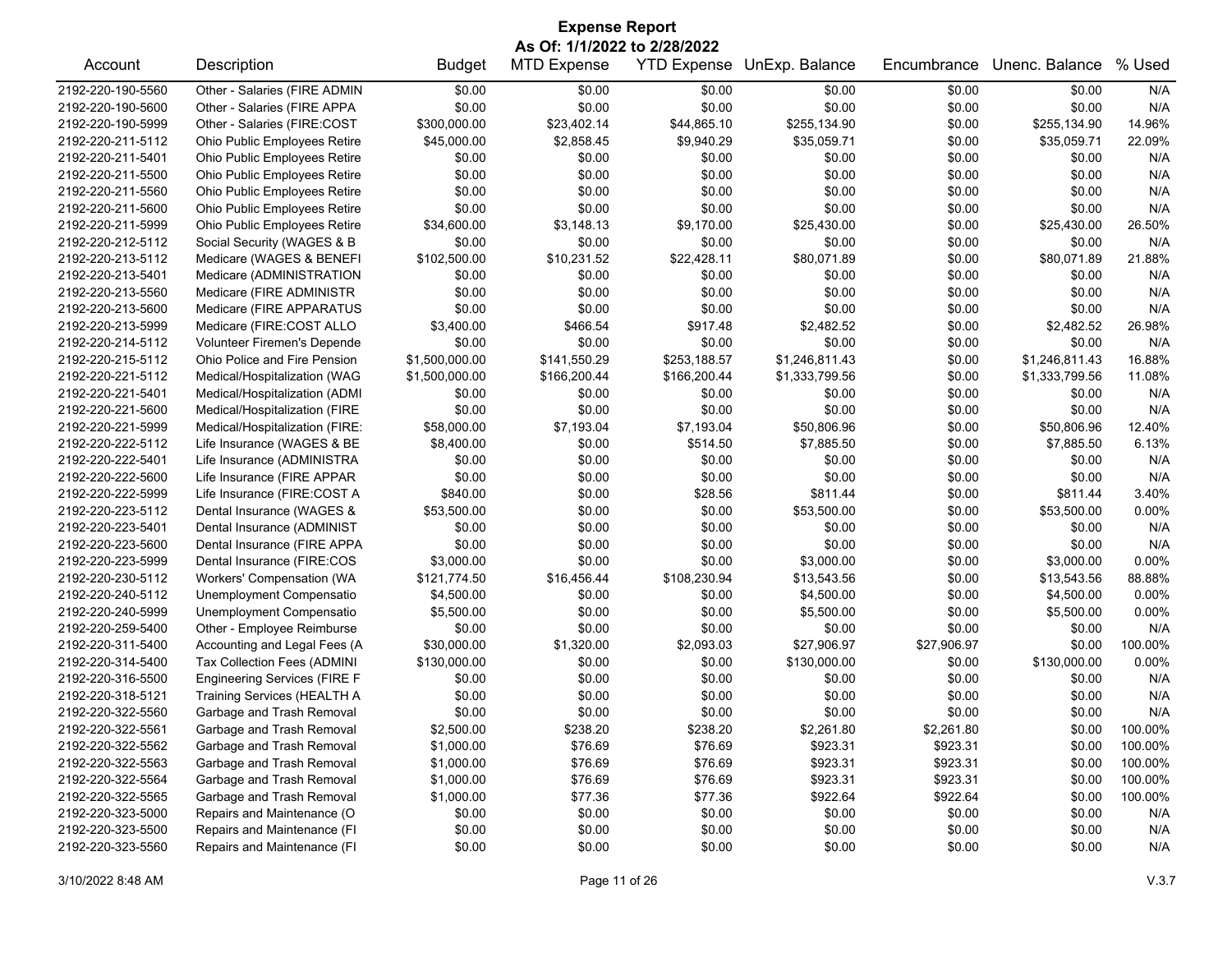| <b>Expense Report</b> |                                    |                |                              |                    |                |              |                |         |  |
|-----------------------|------------------------------------|----------------|------------------------------|--------------------|----------------|--------------|----------------|---------|--|
|                       |                                    |                | As Of: 1/1/2022 to 2/28/2022 |                    |                |              |                |         |  |
| Account               | Description                        | <b>Budget</b>  | <b>MTD Expense</b>           | <b>YTD Expense</b> | UnExp. Balance | Encumbrance  | Unenc. Balance | % Used  |  |
| 2192-220-323-5561     | Repairs and Maintenance (ST        | \$0.00         | \$0.00                       | \$0.00             | \$0.00         | \$0.00       | \$0.00         | N/A     |  |
| 2192-220-323-5562     | Repairs and Maintenance (ST        | \$0.00         | \$0.00                       | \$0.00             | \$0.00         | \$0.00       | \$0.00         | N/A     |  |
| 2192-220-323-5563     | Repairs and Maintenance (ST        | \$0.00         | \$0.00                       | \$0.00             | \$0.00         | \$0.00       | \$0.00         | N/A     |  |
| 2192-220-323-5564     | Repairs and Maintenance (ST        | \$0.00         | \$0.00                       | \$0.00             | \$0.00         | \$0.00       | \$0.00         | N/A     |  |
| 2192-220-323-5565     | Repairs and Maintnenance (S        | \$0.00         | \$0.00                       | \$0.00             | \$0.00         | \$0.00       | \$0.00         | N/A     |  |
| 2192-220-323-5600     | Repairs and Maintenance (FI        | \$0.00         | \$0.00                       | \$0.00             | \$0.00         | \$0.00       | \$0.00         | N/A     |  |
| 2192-220-330-5400     | <b>Travel and Meeting Expenses</b> | \$0.00         | \$0.00                       | \$0.00             | \$0.00         | \$0.00       | \$0.00         | N/A     |  |
| 2192-220-341-5350     | Telephone (DISPATCH/PSIS           | \$0.00         | \$0.00                       | \$0.00             | \$0.00         | \$0.00       | \$0.00         | N/A     |  |
| 2192-220-341-5500     | Telephone (FIRE FACILITIES         | \$0.00         | \$0.00                       | \$0.00             | \$0.00         | \$0.00       | \$0.00         | N/A     |  |
| 2192-220-341-5501     | Telephone (Utilities discontinu    | \$0.00         | \$0.00                       | \$0.00             | \$0.00         | \$0.00       | \$0.00         | N/A     |  |
| 2192-220-342-5400     | Postage (ADMINISTRATION)           | \$0.00         | \$0.00                       | \$0.00             | \$0.00         | \$0.00       | \$0.00         | N/A     |  |
| 2192-220-343-5400     | Postage Machine Rental (AD         | \$0.00         | \$0.00                       | \$0.00             | \$0.00         | \$0.00       | \$0.00         | N/A     |  |
| 2192-220-344-5400     | Printing (ADMINISTRATION)          | \$0.00         | \$0.00                       | \$0.00             | \$0.00         | \$0.00       | \$0.00         | N/A     |  |
| 2192-220-351-5560     | <b>Electricity (FIRE ADMINISTR</b> | \$5,600.00     | \$416.39                     | \$416.39           | \$5,183.61     | \$5,183.61   | \$0.00         | 100.00% |  |
| 2192-220-351-5561     | Electricity (STATION 61)           | \$26,500.00    | \$1,462.70                   | \$1,462.70         | \$25,037.30    | \$25,037.30  | \$0.00         | 100.00% |  |
| 2192-220-351-5562     | Electricity (STATION 62)           | \$6,600.00     | \$482.43                     | \$482.43           | \$6,117.57     | \$6,117.57   | \$0.00         | 100.00% |  |
| 2192-220-351-5563     | Electricity (STATION 63)           | \$9,500.00     | \$671.17                     | \$671.17           | \$8,828.83     | \$8,828.83   | \$0.00         | 100.00% |  |
| 2192-220-351-5564     | Electricity (STATION 64)           | \$11,600.00    | \$753.84                     | \$753.84           | \$10,846.16    | \$10,846.16  | \$0.00         | 100.00% |  |
| 2192-220-351-5565     | Electricity (STATION 65)           | \$7,028.31     | \$497.71                     | \$926.02           | \$6,102.29     | \$6,102.29   | \$0.00         | 100.00% |  |
| 2192-220-352-5560     | Sewage (FIRE ADMINISTRA            | \$1,400.00     | \$0.00                       | \$0.00             | \$1,400.00     | \$1,400.00   | \$0.00         | 100.00% |  |
| 2192-220-352-5561     | Sewage (STATION 61)                | \$5,700.00     | \$0.00                       | \$0.00             | \$5,700.00     | \$5,700.00   | \$0.00         | 100.00% |  |
| 2192-220-352-5562     | Sewage (STATION 62)                | \$2,700.00     | \$0.00                       | \$0.00             | \$2,700.00     | \$2,700.00   | \$0.00         | 100.00% |  |
| 2192-220-352-5563     | Sewage (STATION 63)                | \$5,200.00     | \$355.80                     | \$355.80           | \$4,844.20     | \$4,844.20   | \$0.00         | 100.00% |  |
| 2192-220-352-5564     | Sewage (STATION 64)                | \$7,000.00     | \$0.00                       | \$0.00             | \$7,000.00     | \$7,000.00   | \$0.00         | 100.00% |  |
| 2192-220-352-5565     | Sewage (STATION 65)                | \$8,500.00     | \$0.00                       | \$0.00             | \$8,500.00     | \$8,500.00   | \$0.00         | 100.00% |  |
| 2192-220-353-5560     | Natural Gas (FIRE ADMINIST         | \$1,100.00     | \$0.00                       | \$0.00             | \$1,100.00     | \$1,100.00   | \$0.00         | 100.00% |  |
| 2192-220-353-5561     | Natural Gas (STATION 61)           | \$13,500.00    | \$1,177.57                   | \$1,177.57         | \$12,322.43    | \$12,322.43  | \$0.00         | 100.00% |  |
| 2192-220-353-5562     | Natural Gas (STATION 62)           | \$6,500.00     | \$829.94                     | \$1,425.06         | \$5,074.94     | \$5,074.94   | \$0.00         | 100.00% |  |
| 2192-220-353-5563     | Natural Gas (STATION 63)           | \$15,600.00    | \$1,999.88                   | \$3,646.76         | \$11,953.24    | \$11,953.24  | \$0.00         | 100.00% |  |
| 2192-220-353-5564     | Natural Gas (STATION 64)           | \$10,790.00    | \$1,721.48                   | \$3,145.73         | \$7,644.27     | \$7,644.27   | \$0.00         | 100.00% |  |
| 2192-220-353-5565     | Natural Gas (STATION 65)           | \$5,000.00     | \$1,630.30                   | \$2,944.92         | \$2,055.08     | \$2,055.08   | \$0.00         | 100.00% |  |
| 2192-220-360-5121     | Contracted Services (Health a      | \$0.00         | \$0.00                       | \$0.00             | \$0.00         | \$0.00       | \$0.00         | N/A     |  |
| 2192-220-360-5130     | Contracted Services (FIRE: H       | \$0.00         | \$0.00                       | \$0.00             | \$0.00         | \$0.00       | \$0.00         | N/A     |  |
| 2192-220-360-5310     | Contracted Services (TECHN         | \$77,705.00    | \$578.71                     | \$2,395.78         | \$75,309.22    | \$23,958.12  | \$51,351.10    | 33.92%  |  |
| 2192-220-360-5320     | Contracted Services (COMM          | \$138,181.00   | \$13,100.00                  | \$17,294.00        | \$120,887.00   | \$116,887.00 | \$4,000.00     | 97.11%  |  |
| 2192-220-360-5340     | Contracted Services (INTERO        | \$2,400.00     | \$0.00                       | \$0.00             | \$2,400.00     | \$0.00       | \$2,400.00     | 0.00%   |  |
| 2192-220-360-5350     | <b>Contracted Services (DISPAT</b> | \$318,764.00   | \$0.00                       | \$0.00             | \$318,764.00   | \$278,764.00 | \$40,000.00    | 87.45%  |  |
| 2192-220-360-5400     | <b>Contracted Services (ADMINI</b> | \$0.00         | \$0.00                       | \$0.00             | \$0.00         | \$0.00       | \$0.00         | N/A     |  |
| 2192-220-360-5500     | Contracted Services (FIRE F        | \$0.00         | \$0.00                       | \$0.00             | \$0.00         | \$0.00       | \$0.00         | N/A     |  |
| 2192-220-360-5561     | <b>Contracted Services (STATIO</b> | \$0.00         | \$0.00                       | \$0.00             | \$0.00         | \$0.00       | \$0.00         | N/A     |  |
| 2192-220-360-5562     | <b>Contracted Services (STATIO</b> | \$0.00         | \$0.00                       | \$0.00             | \$0.00         | \$0.00       | \$0.00         | N/A     |  |
| 2192-220-360-5564     | <b>Contracted Services (STATIO</b> | \$0.00         | \$0.00                       | \$0.00             | \$0.00         | \$0.00       | \$0.00         | N/A     |  |
| 2192-220-360-5720     | Contracted Services (EMS O         | \$0.00         | \$0.00                       | \$0.00             | \$0.00         | \$0.00       | \$0.00         | N/A     |  |
| 2192-220-360-5999     | Contracted Services (FIRE:C        | \$1,557,306.41 | \$5,022.94                   | \$264,138.94       | \$1,293,167.47 | \$350,252.97 | \$942,914.50   | 39.45%  |  |
| 2192-220-361-5999     | Software As A Service (FIRE:       | \$54,295.00    | \$974.13                     | \$1,914.84         | \$52,380.16    | \$40,256.84  | \$12,123.32    | 77.67%  |  |
| 2192-220-382-5400     | Liability Insurance Premiums (     | \$115,947.42   | \$115,947.42                 | \$115,947.42       | \$0.00         | \$0.00       | \$0.00         | 100.00% |  |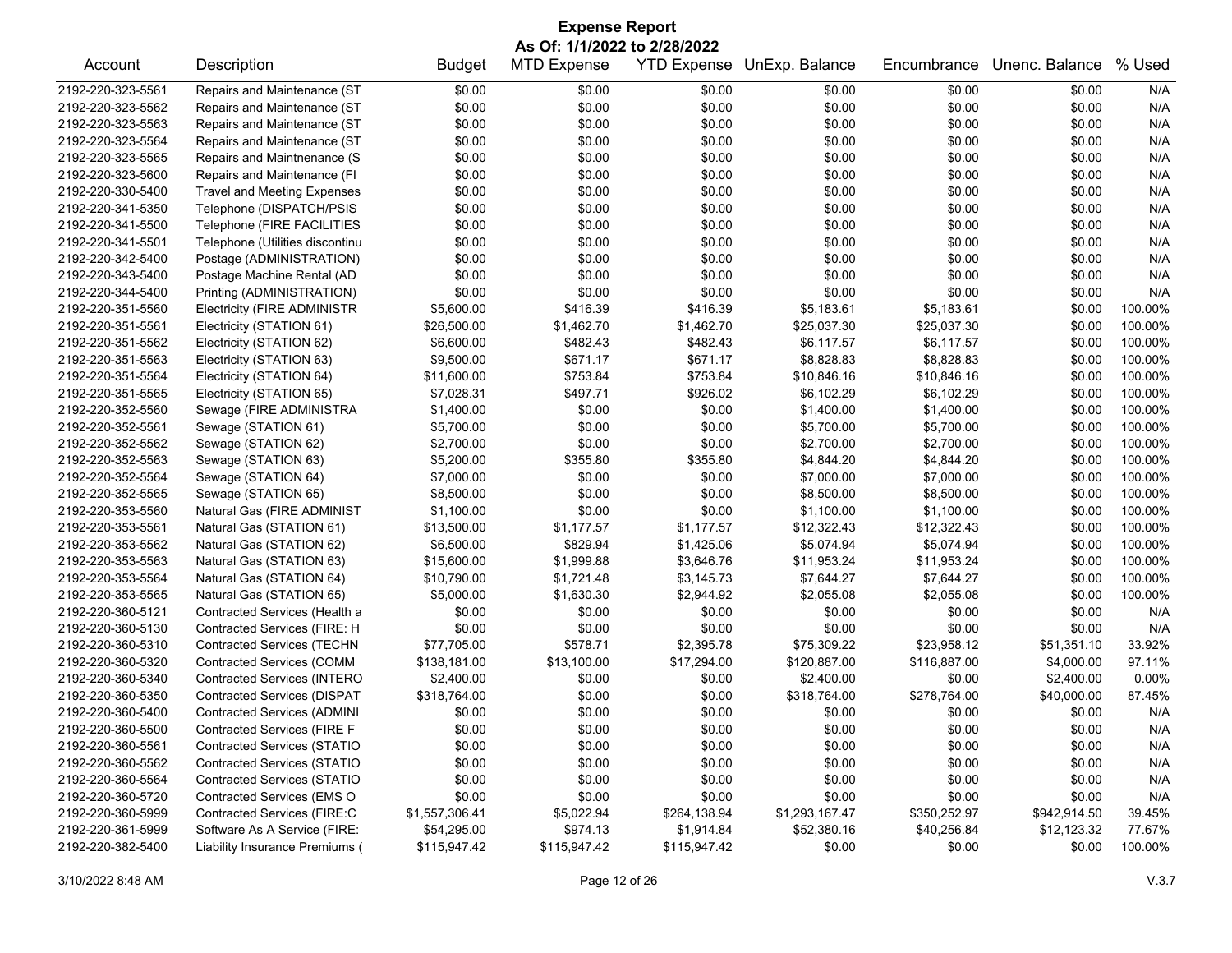| <b>Expense Report</b>                                                                                                                                 |                                    |                 |                |                |                 |                |                 |          |  |
|-------------------------------------------------------------------------------------------------------------------------------------------------------|------------------------------------|-----------------|----------------|----------------|-----------------|----------------|-----------------|----------|--|
| As Of: 1/1/2022 to 2/28/2022<br>YTD Expense UnExp. Balance<br>Unenc. Balance<br>% Used<br>Description<br><b>MTD Expense</b><br>Encumbrance<br>Account |                                    |                 |                |                |                 |                |                 |          |  |
|                                                                                                                                                       |                                    | <b>Budget</b>   |                |                |                 |                |                 |          |  |
| 2192-220-410-5400                                                                                                                                     | Office Supplies (ADMINISTR         | \$0.00          | \$0.00         | \$0.00         | \$0.00          | \$0.00         | \$0.00          | N/A      |  |
| 2192-220-420-5000                                                                                                                                     | <b>Operating Supplies (OPERAT</b>  | \$0.00          | \$0.00         | \$0.00         | \$0.00          | \$0.00         | \$0.00          | N/A      |  |
| 2192-220-420-5400                                                                                                                                     | <b>Operating Supplies (ADMINIS</b> | \$0.00          | \$0.00         | \$0.00         | \$0.00          | \$0.00         | \$0.00          | N/A      |  |
| 2192-220-420-5500                                                                                                                                     | <b>Operating Supplies (FIRE FA</b> | \$0.00          | \$0.00         | \$0.00         | \$0.00          | \$0.00         | \$0.00          | N/A      |  |
| 2192-220-420-5600                                                                                                                                     | <b>Operating Supplies (FIRE AP</b> | \$0.00          | \$0.00         | \$0.00         | \$0.00          | \$0.00         | \$0.00          | N/A      |  |
| 2192-220-420-5710                                                                                                                                     | Operating Supplies (FIRE OP        | \$0.00          | \$0.00         | \$0.00         | \$0.00          | \$0.00         | \$0.00          | N/A      |  |
| 2192-220-420-5750                                                                                                                                     | <b>Operating Supplies (HONOR</b>   | \$212.00        | \$0.00         | \$0.00         | \$212.00        | \$212.00       | \$0.00          | 100.00%  |  |
| 2192-220-421-5600                                                                                                                                     | Fuel (FIRE APPARATUS)              | \$117,000.00    | \$6,852.22     | \$14,428.01    | \$102,571.99    | \$85,571.99    | \$17,000.00     | 85.47%   |  |
| 2192-220-430-5710                                                                                                                                     | Small Tools and Minor Equip        | \$0.00          | \$0.00         | \$0.00         | \$0.00          | \$0.00         | \$0.00          | N/A      |  |
| 2192-220-440-5999                                                                                                                                     | Software (FIRE:COST ALLO           | \$0.00          | \$0.00         | \$0.00         | \$0.00          | \$0.00         | \$0.00          | N/A      |  |
| 2192-220-599-5400                                                                                                                                     | Other - Other Expenses (ADM        | \$0.00          | \$0.00         | \$0.00         | \$0.00          | \$0.00         | \$0.00          | N/A      |  |
| 2192-220-720-5500                                                                                                                                     | <b>Buildings (FIRE FACILITIES)</b> | \$0.00          | \$0.00         | \$0.00         | \$0.00          | \$0.00         | \$0.00          | N/A      |  |
| 2192-220-720-5560                                                                                                                                     | <b>Buildings (FIRE ADMINISTRA</b>  | \$0.00          | \$0.00         | \$0.00         | \$0.00          | \$0.00         | \$0.00          | N/A      |  |
| 2192-220-720-5561                                                                                                                                     | Buildings (STATION 61)             | \$0.00          | \$0.00         | \$0.00         | \$0.00          | \$0.00         | \$0.00          | N/A      |  |
| 2192-220-720-5563                                                                                                                                     | Buildings (STATION 63)             | \$0.00          | \$0.00         | \$0.00         | \$0.00          | \$0.00         | \$0.00          | N/A      |  |
| 2192-220-730-5500                                                                                                                                     | Improvement of Sites (FIRE F       | \$0.00          | \$0.00         | \$0.00         | \$0.00          | \$0.00         | \$0.00          | N/A      |  |
| 2192-220-730-5560                                                                                                                                     | Improvement of Sites (FIRE A       | \$0.00          | \$0.00         | \$0.00         | \$0.00          | \$0.00         | \$0.00          | N/A      |  |
| 2192-220-730-5561                                                                                                                                     | Improvement of Sites (STATI        | \$540,000.00    | \$0.00         | \$0.00         | \$540,000.00    | \$0.00         | \$540,000.00    | 0.00%    |  |
| 2192-220-730-5562                                                                                                                                     | Improvement of Sites (STATI        | \$154,600.00    | \$0.00         | \$0.00         | \$154,600.00    | \$0.00         | \$154,600.00    | 0.00%    |  |
| 2192-220-730-5563                                                                                                                                     | Improvement of Sites (STATI        | \$429,524.00    | \$5,524.00     | \$5,524.00     | \$424,000.00    | \$0.00         | \$424,000.00    | 1.29%    |  |
| 2192-220-730-5564                                                                                                                                     | Improvement of Sites (STATI        | \$61,052.58     | \$0.00         | \$0.00         | \$61,052.58     | \$0.00         | \$61,052.58     | 0.00%    |  |
| 2192-220-730-5565                                                                                                                                     | Improvement of Sites (STATI        | \$0.00          | \$0.00         | \$0.00         | \$0.00          | \$0.00         | \$0.00          | N/A      |  |
| 2192-220-740-5121                                                                                                                                     | Machinery, Equipment and Fu        | \$22,150.00     | \$0.00         | \$0.00         | \$22,150.00     | \$0.00         | \$22,150.00     | 0.00%    |  |
| 2192-220-740-5160                                                                                                                                     | Machinery, Equipment and Fu        | \$20,477.59     | \$0.00         | \$1,227.59     | \$19,250.00     | \$0.00         | \$19,250.00     | 5.99%    |  |
| 2192-220-740-5200                                                                                                                                     | Machinery, Equipment and Fu        | \$6,777.00      | \$0.00         | \$0.00         | \$6,777.00      | \$136.42       | \$6,640.58      | 2.01%    |  |
| 2192-220-740-5310                                                                                                                                     | Machinery, Equipment and Fu        | \$144,640.92    | \$3,933.31     | \$5,667.89     | \$138,973.03    | \$14,743.05    | \$124,229.98    | 14.11%   |  |
| 2192-220-740-5320                                                                                                                                     | Machinery, Equipment and Fu        | \$22,307.74     | \$0.00         | \$0.00         | \$22,307.74     | \$5,307.74     | \$17,000.00     | 23.79%   |  |
| 2192-220-740-5340                                                                                                                                     | Machinery, Equipment and Fu        | \$0.00          | \$0.00         | \$0.00         | \$0.00          | \$0.00         | \$0.00          | N/A      |  |
| 2192-220-740-5350                                                                                                                                     | Machinery, Equipment and Fu        | \$0.00          | \$0.00         | \$0.00         | \$0.00          | \$0.00         | \$0.00          | N/A      |  |
| 2192-220-740-5400                                                                                                                                     | Machinery, Equipment and Fu        | \$400.00        | \$0.00         | \$0.00         | \$400.00        | \$400.00       | \$0.00          | 100.00%  |  |
| 2192-220-740-5460                                                                                                                                     | Machinery, Equipment and Fu        | \$500.00        | \$0.00         | \$0.00         | \$500.00        | \$0.00         | \$500.00        | 0.00%    |  |
| 2192-220-740-5561                                                                                                                                     | Machinery, Equipment and Fu        | \$0.00          | \$0.00         | \$0.00         | \$0.00          | \$0.00         | \$0.00          | N/A      |  |
| 2192-220-740-5600                                                                                                                                     | Machinery, Equipment and Fu        | \$298,127.46    | \$7,331.04     | \$7,331.04     | \$290,796.42    | \$205,496.42   | \$85,300.00     | 71.39%   |  |
| 2192-220-740-5710                                                                                                                                     | Machinery, Equipment and Fu        | \$56,513.55     | \$0.00         | \$302.55       | \$56,211.00     | \$0.00         | \$56,211.00     | 0.54%    |  |
| 2192-220-740-5712                                                                                                                                     | Machinery, Equipment and Fu        | \$60,911.90     | \$0.00         | \$0.00         | \$60,911.90     | \$3,661.90     | \$57,250.00     | 6.01%    |  |
| 2192-220-740-5714                                                                                                                                     | Machinery, Equipment and Fu        | \$402,275.25    | \$388,221.37   | \$388,221.37   | \$14,053.88     | \$14,053.88    | \$0.00          | 100.00%  |  |
| 2192-220-740-5720                                                                                                                                     | Machinery, Equipment and Fu        | \$26,200.00     | \$0.00         | \$0.00         | \$26,200.00     | \$0.00         | \$26,200.00     | $0.00\%$ |  |
| 2192-220-740-5730                                                                                                                                     | Machinery, Equipment and Fu        | \$0.00          | \$0.00         | \$0.00         | \$0.00          | \$0.00         | \$0.00          | N/A      |  |
| 2192-220-740-5740                                                                                                                                     | Machinery, Equipment and Fu        | \$15,000.00     | \$0.00         | \$0.00         | \$15,000.00     | \$0.00         | \$15,000.00     | $0.00\%$ |  |
| 2192-220-740-5810                                                                                                                                     | Machinery, Equipment, and F        | \$0.00          | \$0.00         | \$0.00         | \$0.00          | \$0.00         | \$0.00          | N/A      |  |
| 2192-220-740-5900                                                                                                                                     | Machinery, Equipment, and F        | \$0.00          | \$0.00         | \$0.00         | \$0.00          | \$0.00         | \$0.00          | N/A      |  |
| 2192-220-750-5600                                                                                                                                     | Motor Vehicles (FIRE APPAR         | \$286,000.00    | \$0.00         | \$0.00         | \$286,000.00    | \$0.00         | \$286,000.00    | 0.00%    |  |
| 2192-220-750-5900                                                                                                                                     | Motor Vehicles (CAPITAL)           | \$0.00          | \$0.00         | \$0.00         | \$0.00          | \$0.00         | \$0.00          | N/A      |  |
|                                                                                                                                                       | Fire Totals:                       | \$15,096,601.63 | \$1,379,077.02 | \$2,534,076.16 | \$12,562,525.47 | \$1,305,973.59 | \$11,256,551.88 | 25.44%   |  |
| <b>Transfers</b>                                                                                                                                      |                                    |                 |                |                |                 |                |                 |          |  |
| 2192-910-910-5000                                                                                                                                     | Transfers - Out (OPERATION         | \$1,988,300.00  | \$0.00         | \$0.00         | \$1,988,300.00  | \$0.00         | \$1,988,300.00  | 0.00%    |  |

3/10/2022 8:48 AM Page 13 of 26 V.3.7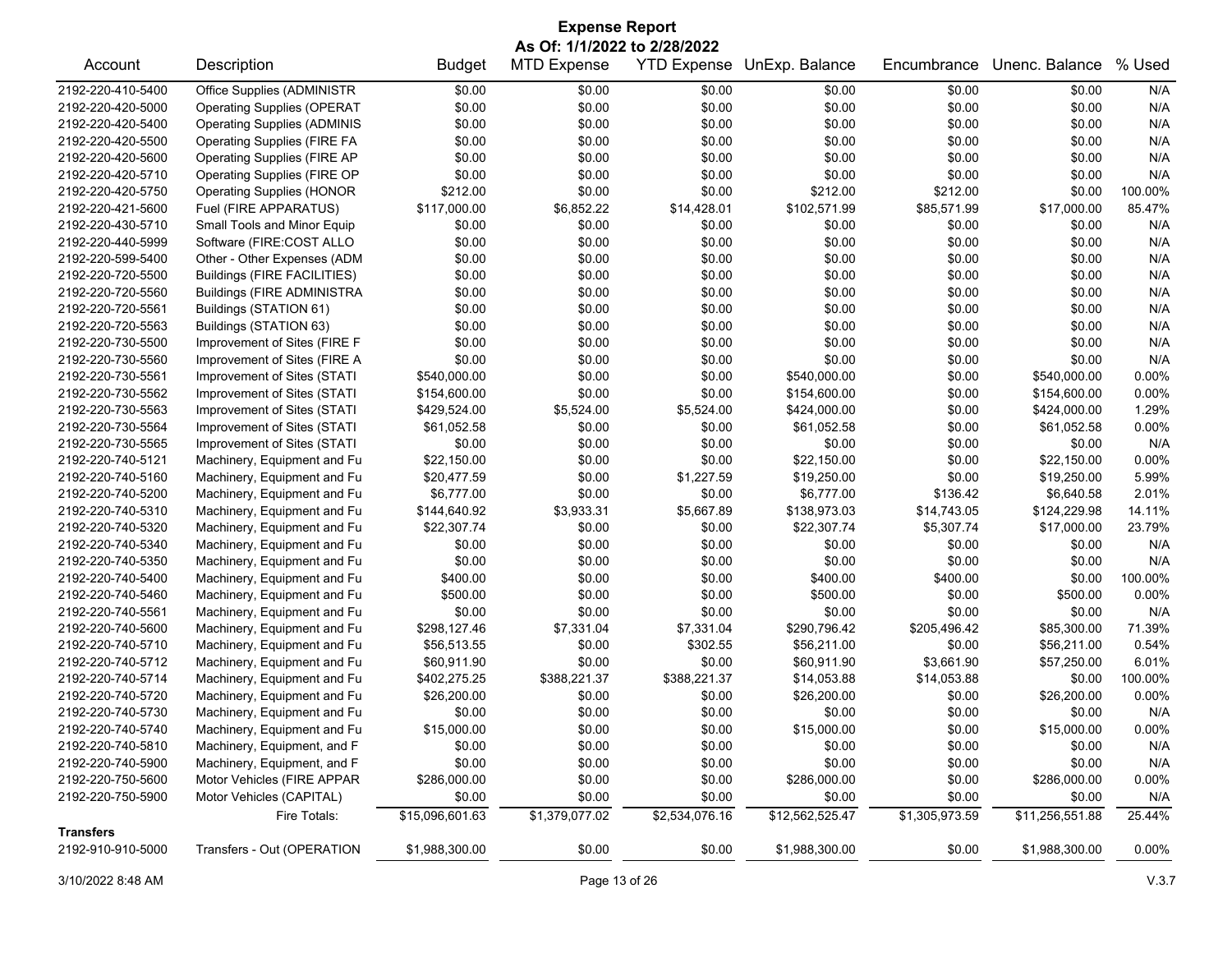|                                      |                                     |                 | <b>Expense Report</b>        |                    |                 |                 |                 |          |
|--------------------------------------|-------------------------------------|-----------------|------------------------------|--------------------|-----------------|-----------------|-----------------|----------|
|                                      |                                     |                 | As Of: 1/1/2022 to 2/28/2022 |                    |                 |                 |                 |          |
| Account                              | Description                         | <b>Budget</b>   | <b>MTD Expense</b>           | <b>YTD Expense</b> | UnExp. Balance  | Encumbrance     | Unenc. Balance  | % Used   |
|                                      | Transfers Totals:                   | \$1,988,300.00  | \$0.00                       | \$0.00             | \$1,988,300.00  | \$0.00          | \$1,988,300.00  | 0.00%    |
| <b>Advances</b><br>2192-920-920-0000 | Advances - Out                      | \$773,400.00    | \$0.00                       | \$0.00             | \$773,400.00    | \$0.00          | \$773,400.00    | 0.00%    |
|                                      |                                     |                 |                              |                    |                 |                 |                 |          |
| <b>Contingencies</b>                 | <b>Advances Totals:</b>             | \$773,400.00    | \$0.00                       | \$0.00             | \$773,400.00    | \$0.00          | \$773,400.00    | 0.00%    |
| 2192-930-930-5999                    | Contingencies (FIRE:COST A          | \$0.00          | \$0.00                       | \$0.00             | \$0.00          | \$0.00          | \$0.00          | N/A      |
|                                      | <b>Contingencies Totals:</b>        | \$0.00          | \$0.00                       | \$0.00             | \$0.00          | \$0.00          | \$0.00          | N/A      |
| <b>Other Financing Uses</b>          |                                     |                 |                              |                    |                 |                 |                 |          |
| 2192-990-990-5999                    | <b>Budget Stabilization (FIRE:C</b> | \$0.00          | \$0.00                       | \$0.00             | \$0.00          | \$0.00          | \$0.00          | N/A      |
|                                      | Other Financing Uses Totals:        | \$0.00          | \$0.00                       | \$0.00             | \$0.00          | \$0.00          | \$0.00          | N/A      |
| 2192 Total:                          |                                     | \$17,858,301.63 | \$1,379,077.02               | \$2,534,076.16     | \$15,324,225.47 | \$1,305,973.59  | \$14,018,251.88 | 21.50%   |
| 2231                                 | Permissive Motor Vehicle            |                 |                              |                    |                 | Target Percent: | 16.67%          |          |
| <b>Highways</b>                      |                                     |                 |                              |                    |                 |                 |                 |          |
| 2231-330-360-4800                    | <b>Contracted Services (PAVING</b>  | \$150,000.00    | \$0.00                       | \$0.00             | \$150,000.00    | \$0.00          | \$150,000.00    | $0.00\%$ |
| 2231-330-360-4852                    | <b>Contracted Services (PROJE</b>   | \$150,000.00    | \$0.00                       | \$0.00             | \$150,000.00    | \$0.00          | \$150,000.00    | 0.00%    |
| 2231-330-420-4600                    | Operating Supplies (ROAD M          | \$0.00          | \$0.00                       | \$0.00             | \$0.00          | \$0.00          | \$0.00          | N/A      |
|                                      | <b>Highways Totals:</b>             | \$300,000.00    | \$0.00                       | \$0.00             | \$300,000.00    | \$0.00          | \$300,000.00    | 0.00%    |
| <b>Contingencies</b>                 |                                     |                 |                              |                    |                 |                 |                 |          |
| 2231-930-930-0000                    | Contingencies                       | \$0.00          | \$0.00                       | \$0.00             | \$0.00          | \$0.00          | \$0.00          | N/A      |
|                                      | <b>Contingencies Totals:</b>        | \$0.00          | \$0.00                       | \$0.00             | \$0.00          | \$0.00          | \$0.00          | N/A      |
| <b>Other Financing Uses</b>          |                                     |                 |                              |                    |                 |                 |                 |          |
| 2231-990-990-0000                    | <b>Budget Stabilization</b>         | \$7,700.00      | \$0.00                       | \$0.00             | \$7,700.00      | \$0.00          | \$7,700.00      | 0.00%    |
|                                      | Other Financing Uses Totals:        | \$7,700.00      | \$0.00                       | \$0.00             | \$7,700.00      | \$0.00          | \$7,700.00      | 0.00%    |
| 2231 Total:                          |                                     | \$307,700.00    | \$0.00                       | \$0.00             | \$307,700.00    | \$0.00          | \$307,700.00    | 0.00%    |
|                                      |                                     |                 |                              |                    |                 |                 |                 |          |
| 2281                                 | <b>EMS</b>                          |                 |                              |                    |                 | Target Percent: | 16.67%          |          |
| <b>EMS</b>                           |                                     |                 |                              |                    |                 |                 |                 |          |
| 2281-230-259-5350                    | Other - Employee Reimburse          | \$0.00          | \$0.00                       | \$0.00             | \$0.00          | \$0.00          | \$0.00          | N/A      |
| 2281-230-259-5400                    | Other - Employee Reimburse          | \$250.00        | \$0.00                       | \$0.00             | \$250.00        | \$0.00          | \$250.00        | 0.00%    |
| 2281-230-259-5401                    | Other - Employee Reimburse          | \$3,965.00      | \$0.00                       | \$0.00             | \$3,965.00      | \$36.00         | \$3,929.00      | 0.91%    |
| 2281-230-259-5460                    | Other - Employee Reimburse          | \$300.00        | \$0.00                       | \$0.00             | \$300.00        | \$0.00          | \$300.00        | 0.00%    |
| 2281-230-259-5710                    | Other - Employee Reimburse          | \$300.00        | \$0.00                       | \$0.00             | \$300.00        | \$0.00          | \$300.00        | 0.00%    |
| 2281-230-259-5714                    | Other - Employee Reimburse          | \$200.00        | \$0.00                       | \$0.00             | \$200.00        | \$0.00          | \$200.00        | 0.00%    |
| 2281-230-259-5720                    | Other - Employee Reimburse          | \$2,254.00      | \$0.00                       | \$0.00             | \$2,254.00      | \$0.00          | \$2,254.00      | 0.00%    |
| 2281-230-259-5740                    | Other - Employee Reimburse          | \$5,000.00      | \$0.00                       | \$0.00             | \$5,000.00      | \$0.00          | \$5,000.00      | 0.00%    |
| 2281-230-311-5400                    | Accounting and Legal Fees (A        | \$0.00          | \$0.00                       | \$0.00             | \$0.00          | \$0.00          | \$0.00          | N/A      |
| 2281-230-314-5400                    | Tax Collection Fees (ADMINI         | \$0.00          | \$0.00                       | \$0.00             | \$0.00          | \$0.00          | \$0.00          | N/A      |
| 2281-230-318-5200                    | <b>Training Services (PREVENTI</b>  | \$3,250.00      | \$0.00                       | \$0.00             | \$3,250.00      | \$2,465.00      | \$785.00        | 75.85%   |
| 2281-230-318-5220                    | Training Services (Public Edu       | \$390.00        | \$0.00                       | \$0.00             | \$390.00        | \$0.00          | \$390.00        | 0.00%    |
| 2281-230-318-5320                    | Training Services (COMMUN           | \$0.00          | \$0.00                       | \$0.00             | \$0.00          | \$0.00          | \$0.00          | N/A      |
| 2281-230-318-5350                    | Training Services (DISPATCH         | \$11,818.00     | \$0.00                       | \$0.00             | \$11,818.00     | \$5,600.00      | \$6,218.00      | 47.39%   |
| 2281-230-318-5400                    | <b>Training Services (ADMINIST</b>  | \$11,445.00     | \$0.00                       | \$0.00             | \$11,445.00     | \$0.00          | \$11,445.00     | 0.00%    |
| 2281-230-318-5401                    | Training Services (ADMINIST         | \$2,400.00      | \$0.00                       | \$1,390.00         | \$1,010.00      | \$1,010.00      | \$0.00          | 100.00%  |
| 2281-230-318-5460                    | <b>Training Services (AUXILIAR</b>  | \$2,300.00      | \$0.00                       | \$0.00             | \$2,300.00      | \$0.00          | \$2,300.00      | 0.00%    |
| 3/10/2022 8:48 AM                    |                                     |                 | Page 14 of 26                |                    |                 |                 |                 | V.3.7    |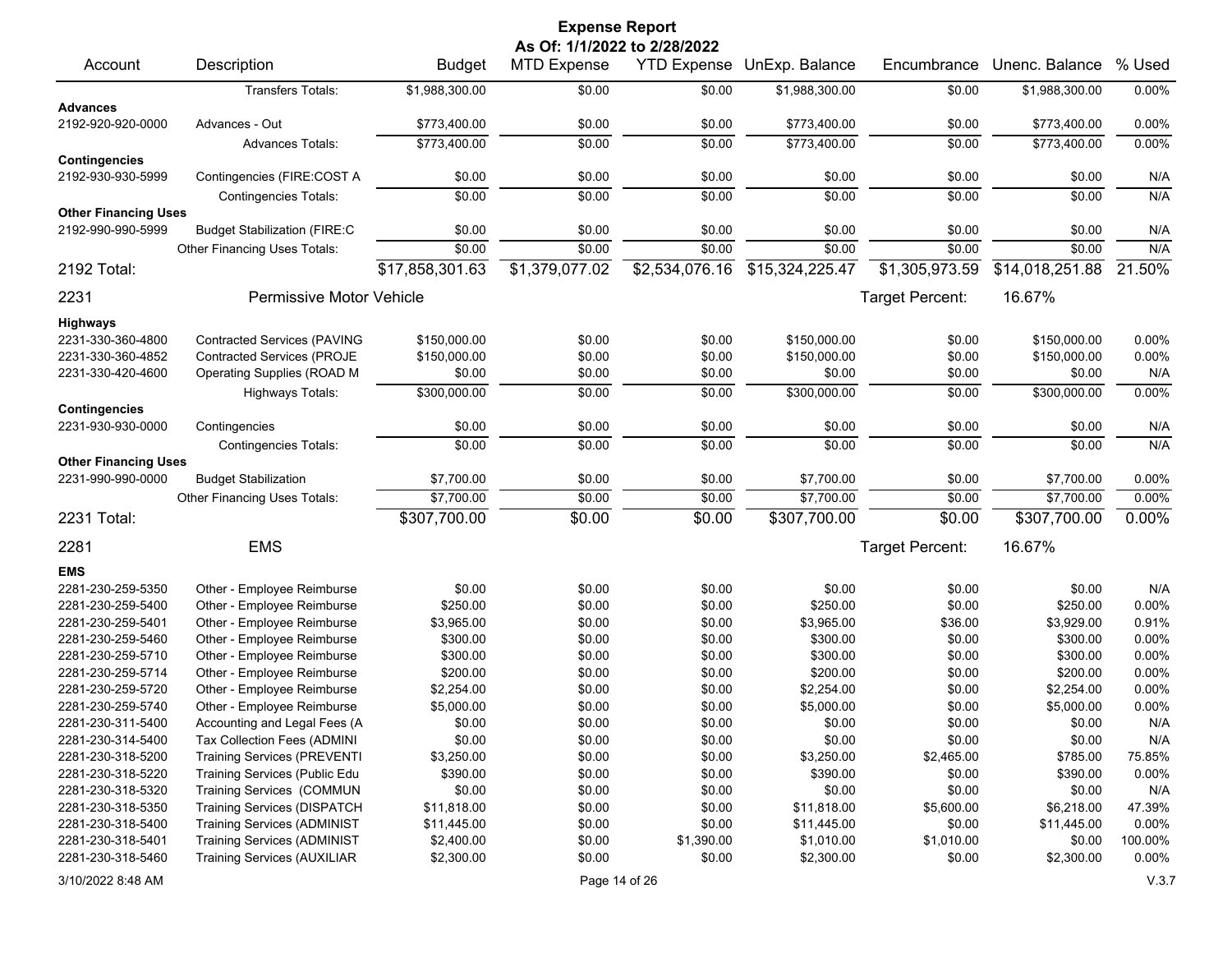|                   |                                     |                            | <b>Expense Report</b>        |                          |                            |                           |                          |                  |
|-------------------|-------------------------------------|----------------------------|------------------------------|--------------------------|----------------------------|---------------------------|--------------------------|------------------|
|                   |                                     |                            | As Of: 1/1/2022 to 2/28/2022 |                          |                            |                           |                          |                  |
| Account           | Description                         | <b>Budget</b>              | <b>MTD Expense</b>           |                          | YTD Expense UnExp. Balance | Encumbrance               | Unenc. Balance           | % Used           |
| 2281-230-318-5710 | <b>Training Services (FIRE OPE</b>  | \$32,591.00                | \$1,900.00                   | \$1,900.00               | \$30,691.00                | \$7,600.00                | \$23,091.00              | 29.15%           |
| 2281-230-318-5712 | <b>Training Services (FIRE GEA</b>  | \$0.00                     | \$0.00                       | \$0.00                   | \$0.00                     | \$0.00                    | \$0.00                   | N/A              |
| 2281-230-318-5714 | Training Services (SCBA)            | \$2,500.00                 | \$0.00                       | \$0.00                   | \$2,500.00                 | \$0.00                    | \$2,500.00               | 0.00%            |
| 2281-230-318-5717 | Training Services (SAFETY &         | \$0.00                     | \$0.00                       | \$0.00                   | \$0.00                     | \$0.00                    | \$0.00                   | N/A              |
| 2281-230-318-5720 | Training Services (EMS OPE          | \$4,500.00                 | \$0.00                       | \$0.00                   | \$4,500.00                 | \$550.00                  | \$3,950.00               | 12.22%           |
| 2281-230-318-5730 | Training Services (HAZ MAT)         | \$1,600.00                 | \$0.00                       | \$0.00                   | \$1,600.00                 | \$0.00                    | \$1,600.00               | 0.00%            |
| 2281-230-318-5740 | <b>Training Services (TECHNIC</b>   | \$5,000.00                 | \$0.00                       | \$0.00                   | \$5,000.00                 | \$150.00                  | \$4,850.00               | 3.00%            |
| 2281-230-318-5750 | <b>Training Services (HONORS</b>    | \$1,000.00                 | \$0.00                       | \$0.00                   | \$1,000.00                 | \$0.00                    | \$1,000.00               | 0.00%            |
| 2281-230-318-5810 | <b>Training Services (FIRE TRAI</b> | \$0.00                     | \$0.00                       | \$0.00                   | \$0.00                     | \$0.00                    | \$0.00                   | N/A              |
| 2281-230-318-5820 | <b>Training Services (EMS TRAI</b>  | \$0.00                     | \$0.00                       | \$0.00                   | \$0.00                     | \$0.00                    | \$0.00                   | N/A              |
| 2281-230-321-5220 | Rents and Leases (PUBLIC E          | \$0.00                     | \$0.00                       | \$0.00                   | \$0.00                     | \$0.00                    | \$0.00                   | N/A              |
| 2281-230-321-5560 | Rents and Leases (FIRE AD           | \$600.00                   | \$34.25                      | \$34.25                  | \$565.75                   | \$565.75                  | \$0.00                   | 100.00%          |
| 2281-230-321-5561 | Rents and Leases (STATION           | \$1,600.00                 | \$0.00                       | \$0.00                   | \$1,600.00                 | \$1,600.00                | \$0.00                   | 100.00%          |
| 2281-230-321-5562 | Rents and Leases (STATION           | \$600.00                   | \$18.89                      | \$18.89                  | \$581.11                   | \$581.11                  | \$0.00                   | 100.00%          |
| 2281-230-321-5563 | Rents and Leases (STATION           | \$600.00                   | \$9.44                       | \$9.44                   | \$590.56                   | \$590.56                  | \$0.00                   | 100.00%          |
| 2281-230-321-5564 | Rents and Leases (STATION           | \$600.00                   | \$9.44                       | \$9.44                   | \$590.56                   | \$590.56                  | \$0.00                   | 100.00%          |
| 2281-230-321-5565 | Rents and Leases (STATION           | \$1,500.00                 | \$62.89                      | \$125.78                 | \$1,374.22                 | \$1,374.22                | \$0.00                   | 100.00%          |
| 2281-230-321-5600 | Rents and Leases (FIRE APP          | \$110,000.00               | \$11,416.72                  | \$13,920.99              | \$96,079.01                | \$66,079.01               | \$30,000.00              | 72.73%           |
| 2281-230-321-5710 | Rents and Leases (FIRE OPE          | \$0.00                     | \$0.00                       | \$0.00                   | \$0.00                     | \$0.00                    | \$0.00                   | N/A              |
| 2281-230-321-5714 | Rentals and Leases (SCBA)           | \$1,800.00                 | \$0.00                       | \$0.00                   | \$1,800.00                 | \$0.00                    | \$1,800.00               | 0.00%            |
| 2281-230-321-5720 | Rents and Leases (EMS OPE           | \$0.00                     | \$0.00                       | \$0.00                   | \$0.00                     | \$0.00                    | \$0.00                   | N/A              |
| 2281-230-322-5560 | Garbage and Trash Removal           | \$0.00                     | \$0.00                       | \$0.00                   | \$0.00                     | \$0.00                    | \$0.00                   | N/A              |
| 2281-230-322-5561 | Garbage and Trash Removal           | \$0.00                     | \$0.00                       | \$0.00                   | \$0.00                     | \$0.00                    | \$0.00                   | N/A              |
| 2281-230-322-5562 | Garbage and Trash Removal           | \$0.00                     | \$0.00                       | \$0.00                   | \$0.00                     | \$0.00                    | \$0.00                   | N/A              |
| 2281-230-322-5563 | Garbage and Trash Removal           | \$0.00                     | \$0.00                       | \$0.00                   | \$0.00                     | \$0.00                    | \$0.00                   | N/A              |
| 2281-230-322-5564 | Garbage and Trash Removal           | \$0.00                     | \$0.00                       | \$0.00                   | \$0.00                     | \$0.00                    | \$0.00                   | N/A              |
| 2281-230-322-5565 | Garbage & Trash Removal (S          | \$76.69                    | \$0.00                       | \$76.69                  | \$0.00                     | \$0.00                    | \$0.00                   | 100.00%          |
| 2281-230-323-5121 | Repairs and Maintenance (HE         | \$1,000.00                 | \$0.00                       | \$0.00                   | \$1,000.00                 | \$0.00                    | \$1,000.00               | 0.00%            |
| 2281-230-323-5160 | Repairs and Maintenance (H          | \$0.00                     | \$0.00                       | \$0.00                   | \$0.00                     | \$0.00                    | \$0.00                   | N/A              |
| 2281-230-323-5200 | Repairs and Maintenance (PR         | \$450.00                   | \$0.00                       | \$0.00                   | \$450.00                   | \$0.00                    | \$450.00                 | 0.00%            |
| 2281-230-323-5220 | Repairs and Maintenance (PU         | \$3,500.00                 | \$0.00                       | \$0.00                   | \$3,500.00                 | \$0.00                    | \$3,500.00               | 0.00%            |
| 2281-230-323-5310 | Repairs and Maintenance (TE         | \$3,463.92                 | \$3,463.92                   | \$3,463.92               | \$0.00                     | \$0.00                    | \$0.00                   | 100.00%          |
| 2281-230-323-5320 | Repairs and Maintenance (C          | \$5,000.00                 | \$0.00                       | \$0.00                   | \$5,000.00                 | \$0.00                    | \$5,000.00               | 0.00%            |
| 2281-230-323-5340 | Repairs and Maintenance (IN         | \$0.00                     | \$0.00                       | \$0.00                   | \$0.00                     | \$0.00                    | \$0.00                   | N/A              |
| 2281-230-323-5350 | Repairs and Maintenance (DI         | \$1,000.00                 | \$0.00                       | \$0.00                   | \$1,000.00                 | \$0.00                    | \$1,000.00               | 0.00%            |
| 2281-230-323-5400 | Repairs and Maintenance (AD         | \$0.00                     | \$0.00                       | \$0.00                   | \$0.00                     | \$0.00                    | \$0.00                   | N/A              |
| 2281-230-323-5460 | Repairs and Maintenance (AU         | \$0.00                     | \$0.00                       | \$0.00                   | \$0.00                     | \$0.00                    | \$0.00                   | N/A              |
| 2281-230-323-5560 | Repairs and Maintenance (FI         | \$6,400.00                 | \$46.22                      | \$99.76                  | \$6,300.24                 | \$4,015.24                | \$2,285.00               | 64.30%           |
| 2281-230-323-5561 | Repairs and Maintenance (ST         | \$19,100.00                | \$1,587.96                   | \$1,838.34               | \$17,261.66                | \$7,941.66                | \$9,320.00               | 51.20%           |
| 2281-230-323-5562 | Repairs and Maintenance (ST         |                            |                              |                          | \$8,855.44                 |                           |                          |                  |
| 2281-230-323-5563 | Repairs and Maintenance (ST         | \$10,200.00<br>\$21,700.00 | \$1,299.56<br>\$2,878.00     | \$1,344.56<br>\$3,698.69 | \$18,001.31                | \$4,870.44<br>\$10,316.31 | \$3,985.00<br>\$7,685.00 | 60.93%<br>64.59% |
|                   |                                     |                            |                              |                          |                            |                           |                          |                  |
| 2281-230-323-5564 | Repairs and Maintenance (ST         | \$19,200.00                | \$2,116.50                   | \$4,250.99               | \$14,949.01                | \$5,029.01                | \$9,920.00               | 48.33%           |
| 2281-230-323-5565 | Repairs & Maintenance (STA          | \$5,000.00                 | \$229.85                     | \$296.24                 | \$4,703.76                 | \$3,348.76                | \$1,355.00               | 72.90%           |
| 2281-230-323-5600 | Repairs and Maintenance (FI         | \$75,500.00                | \$9,006.97                   | \$9,477.92               | \$66,022.08                | \$25,286.40               | \$40,735.68              | 46.05%           |
| 2281-230-323-5710 | Repairs and Maintenance (FI         | \$8,000.00                 | \$0.00                       | \$0.00                   | \$8,000.00                 | \$0.00                    | \$8,000.00               | 0.00%            |
| 2281-230-323-5712 | Repairs and Maintenance (FI         | \$10,020.75                | \$0.00                       | \$0.00                   | \$10,020.75                | \$6,420.75                | \$3,600.00               | 64.07%           |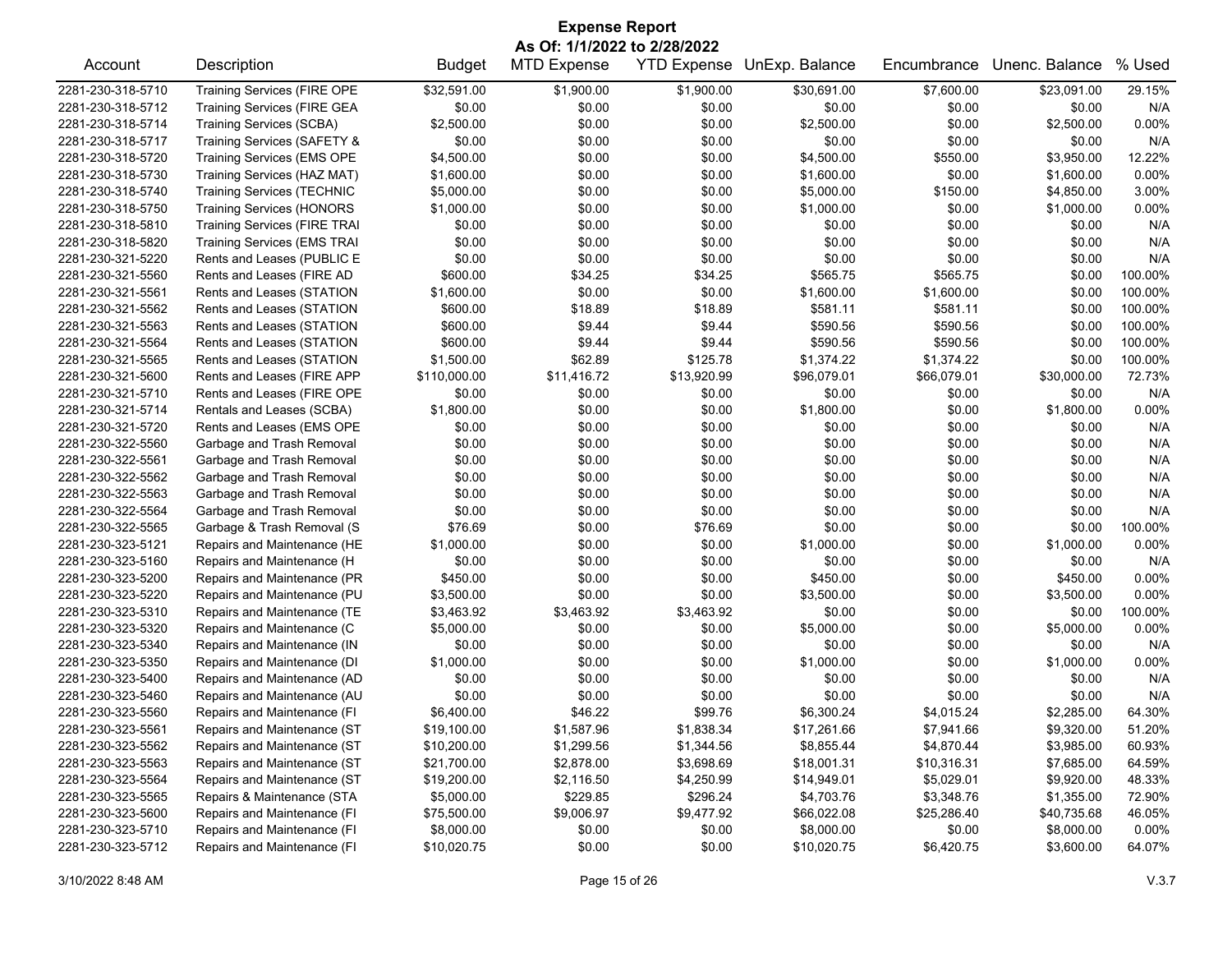| <b>Expense Report</b>                                             |                                            |               |                    |          |             |             |                |                |  |  |
|-------------------------------------------------------------------|--------------------------------------------|---------------|--------------------|----------|-------------|-------------|----------------|----------------|--|--|
| As Of: 1/1/2022 to 2/28/2022<br><b>YTD Expense UnExp. Balance</b> |                                            |               |                    |          |             |             |                |                |  |  |
| Account                                                           | Description                                | <b>Budget</b> | <b>MTD Expense</b> |          |             | Encumbrance | Unenc. Balance | % Used         |  |  |
| 2281-230-323-5714                                                 | Repairs and Maintenance (SC                | \$4,000.00    | \$0.00             | \$0.00   | \$4,000.00  | \$0.00      | \$4,000.00     | 0.00%          |  |  |
| 2281-230-323-5720                                                 | Repairs and Maintenance (E                 | \$5,000.00    | \$0.00             | \$0.00   | \$5,000.00  | \$0.00      | \$5,000.00     | 0.00%          |  |  |
| 2281-230-323-5730                                                 | Repairs and Maintenance (HA                | \$2,000.00    | \$0.00             | \$0.00   | \$2,000.00  | \$252.00    | \$1,748.00     | 12.60%         |  |  |
| 2281-230-323-5740                                                 | Repairs and Maintenance (TE                | \$4,500.00    | \$0.00             | \$0.00   | \$4,500.00  | \$0.00      | \$4,500.00     | 0.00%          |  |  |
| 2281-230-330-5200                                                 | Travel and Meeting Expense (               | \$1,100.00    | \$0.00             | \$0.00   | \$1,100.00  | \$300.00    | \$800.00       | 27.27%         |  |  |
| 2281-230-330-5310                                                 | Travel and Meeting Expense (               | \$0.00        | \$0.00             | \$0.00   | \$0.00      | \$0.00      | \$0.00         | N/A            |  |  |
| 2281-230-330-5320                                                 | Travel and Meeting Expense (               | \$0.00        | \$0.00             | \$0.00   | \$0.00      | \$0.00      | \$0.00         | N/A            |  |  |
| 2281-230-330-5350                                                 | Travel and Meeting Expense (               | \$0.00        | \$0.00             | \$0.00   | \$0.00      | \$0.00      | \$0.00         | N/A            |  |  |
| 2281-230-330-5351                                                 | Travel and Meeting Expense (               | \$0.00        | \$0.00             | \$0.00   | \$0.00      | \$0.00      | \$0.00         | N/A            |  |  |
| 2281-230-330-5400                                                 | Travel and Meeting Expense (               | \$0.00        | \$0.00             | \$0.00   | \$0.00      | \$0.00      | \$0.00         | N/A            |  |  |
| 2281-230-330-5401                                                 | Travel and Meeting Expense (               | \$22,820.00   | \$462.72           | \$462.72 | \$22,357.28 | \$4,107.28  | \$18,250.00    | 20.03%         |  |  |
| 2281-230-330-5600                                                 | Travel and Meeting Expense (               | \$0.00        | \$0.00             | \$0.00   | \$0.00      | \$0.00      | \$0.00         | N/A            |  |  |
| 2281-230-330-5710                                                 | Travel and Meeting Expense (               | \$2,250.00    | \$0.00             | \$0.00   | \$2,250.00  | \$0.00      | \$2,250.00     | 0.00%          |  |  |
| 2281-230-330-5712                                                 | Travel and Meeting Expense (               | \$0.00        | \$0.00             | \$0.00   | \$0.00      | \$0.00      | \$0.00         | N/A            |  |  |
| 2281-230-330-5714                                                 | Travel and Meeting Expense (               | \$0.00        | \$0.00             | \$0.00   | \$0.00      | \$0.00      | \$0.00         | N/A            |  |  |
| 2281-230-330-5720                                                 | Travel and Meeting Expense (               | \$12,225.00   | \$0.00             | \$0.00   | \$12,225.00 | \$0.00      | \$12,225.00    | 0.00%          |  |  |
| 2281-230-330-5730                                                 | Travel and Meeting Expense (               | \$750.00      | \$0.00             | \$0.00   | \$750.00    | \$0.00      | \$750.00       | 0.00%          |  |  |
| 2281-230-330-5740                                                 | Travel and Meeting Expense (               | \$1,000.00    | \$0.00             | \$0.00   | \$1,000.00  | \$0.00      | \$1,000.00     | 0.00%          |  |  |
| 2281-230-330-5750                                                 | <b>Travel and Meeting Expenses</b>         | \$0.00        | \$0.00             | \$0.00   | \$0.00      | \$0.00      | \$0.00         | N/A            |  |  |
| 2281-230-330-5810                                                 | Travel and Meeting Expense (               | \$0.00        | \$0.00             | \$0.00   | \$0.00      | \$0.00      | \$0.00         | N/A            |  |  |
| 2281-230-330-5820                                                 | Travel and Meeting Expense (               | \$0.00        | \$0.00             | \$0.00   | \$0.00      | \$0.00      | \$0.00         | N/A            |  |  |
| 2281-230-341-5200                                                 | Telephone (PREVENTION)                     | \$0.00        | \$0.00             | \$0.00   | \$0.00      | \$0.00      | \$0.00         | N/A            |  |  |
| 2281-230-341-5320                                                 | Telephone (COMMUNICATIO                    | \$0.00        | \$0.00             | \$0.00   | \$0.00      | \$0.00      | \$0.00         | N/A            |  |  |
| 2281-230-341-5350                                                 | Telephone (DISPATCH/PSIS                   | \$0.00        | \$0.00             | \$0.00   | \$0.00      | \$0.00      | \$0.00         | N/A            |  |  |
| 2281-230-341-5560                                                 | Telephone (FIRE ADMINISTR                  | \$1,500.00    | \$154.34           | \$308.62 | \$1,191.38  | \$1,191.38  | \$0.00         | 100.00%        |  |  |
| 2281-230-341-5561                                                 | Telephone (STATION 61)                     | \$0.00        | \$0.00             | \$0.00   | \$0.00      | \$0.00      | \$0.00         | N/A            |  |  |
| 2281-230-341-5562                                                 | Telephone (STATION 62)                     | \$0.00        | \$0.00             | \$0.00   | \$0.00      | \$0.00      | \$0.00         | N/A            |  |  |
| 2281-230-341-5563                                                 | Telephone (STATION 63)                     | \$0.00        | \$0.00             | \$0.00   | \$0.00      | \$0.00      | \$0.00         | N/A            |  |  |
| 2281-230-341-5564                                                 | Telephone (STATION 64)                     | \$0.00        | \$0.00             | \$0.00   | \$0.00      | \$0.00      | \$0.00         | N/A            |  |  |
| 2281-230-341-5565                                                 | Telephone (STATION 65)                     | \$0.00        | \$0.00             | \$0.00   | \$0.00      | \$0.00      | \$0.00         | N/A            |  |  |
| 2281-230-341-5999                                                 | Telephone (COST ALLOC/BU                   | \$0.00        | \$0.00             | \$0.00   | \$0.00      | \$0.00      | \$0.00         | N/A            |  |  |
| 2281-230-342-5400                                                 | Postage (ADMINISTRATION)                   | \$1,000.00    | \$0.00             | \$0.00   | \$1,000.00  | \$1,000.00  | \$0.00         | 100.00%        |  |  |
| 2281-230-342-5710                                                 |                                            | \$600.00      | \$0.00             | \$0.00   | \$600.00    | \$0.00      | \$600.00       | 0.00%          |  |  |
| 2281-230-342-5714                                                 | Postage (FIRE OPERATIONS<br>Postage (SCBA) | \$300.00      | \$0.00             | \$0.00   | \$300.00    | \$0.00      | \$300.00       | 0.00%          |  |  |
|                                                                   |                                            |               |                    |          |             |             |                |                |  |  |
| 2281-230-342-5720                                                 | Postage (EMS OPERATIONS                    | \$2,000.00    | \$0.00             | \$0.00   | \$2,000.00  | \$0.00      | \$2,000.00     | 0.00%<br>0.00% |  |  |
| 2281-230-342-5730                                                 | Postage (HAZ MAT)                          | \$75.00       | \$0.00             | \$0.00   | \$75.00     | \$0.00      | \$75.00        |                |  |  |
| 2281-230-343-5400                                                 | Postage Machine Rental (AD                 | \$750.00      | \$0.00             | \$0.00   | \$750.00    | \$750.00    | \$0.00         | 100.00%        |  |  |
| 2281-230-344-5220                                                 | Printing (PUBLIC EDUCATIO                  | \$0.00        | \$0.00             | \$0.00   | \$0.00      | \$0.00      | \$0.00         | N/A            |  |  |
| 2281-230-344-5400                                                 | Printing (ADMINISTRATION)                  | \$1,000.00    | \$0.00             | \$0.00   | \$1,000.00  | \$0.00      | \$1,000.00     | 0.00%          |  |  |
| 2281-230-344-5401                                                 | Printing (ADMINISTRATION:                  | \$1,500.00    | \$254.62           | \$254.62 | \$1,245.38  | \$1,245.38  | \$0.00         | 100.00%        |  |  |
| 2281-230-344-5460                                                 | Printing (AUXILIARY)                       | \$0.00        | \$0.00             | \$0.00   | \$0.00      | \$0.00      | \$0.00         | N/A            |  |  |
| 2281-230-344-5720                                                 | Printing (EMS OPERATIONS)                  | \$2,050.00    | \$450.00           | \$450.00 | \$1,600.00  | \$0.00      | \$1,600.00     | 21.95%         |  |  |
| 2281-230-344-5820                                                 | Printing (EMS TRAINING)                    | \$0.00        | \$0.00             | \$0.00   | \$0.00      | \$0.00      | \$0.00         | N/A            |  |  |
| 2281-230-345-5130                                                 | Advertising (FIRE: HUMAN R                 | \$0.00        | \$0.00             | \$0.00   | \$0.00      | \$0.00      | \$0.00         | N/A            |  |  |
| 2281-230-345-5220                                                 | Advertising (PUBLIC EDUCA                  | \$0.00        | \$0.00             | \$0.00   | \$0.00      | \$0.00      | \$0.00         | N/A            |  |  |
| 2281-230-351-5560                                                 | <b>Electricity (FIRE ADMINISTR</b>         | \$412.47      | \$0.00             | \$412.47 | \$0.00      | \$0.00      | \$0.00         | 100.00%        |  |  |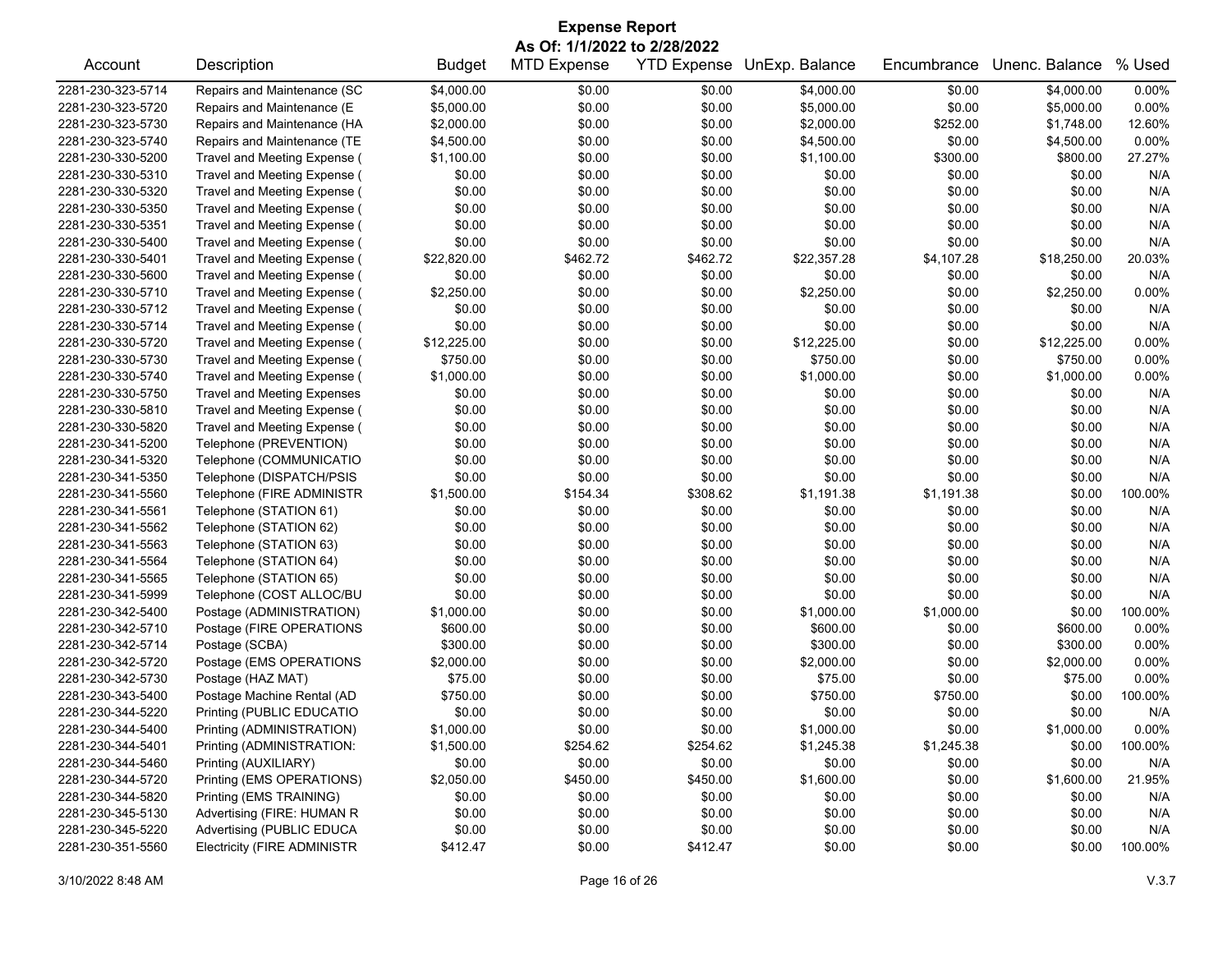| As Of: 1/1/2022 to 2/28/2022<br>YTD Expense UnExp. Balance<br>Unenc. Balance<br>Account<br>Description<br><b>Budget</b><br><b>MTD Expense</b><br>Encumbrance<br>\$1,887.93<br>\$1,887.93<br>2281-230-351-5561<br>Electricity (STATION 61)<br>\$0.00<br>\$0.00<br>\$0.00<br>\$0.00<br>\$0.00<br>2281-230-351-5562<br>Electricity (STATION 62)<br>\$432.30<br>\$432.30<br>\$0.00<br>\$0.00<br>\$0.00<br>Electricity (STATION 63)<br>\$609.39<br>\$0.00<br>\$609.39<br>\$0.00<br>\$0.00<br>2281-230-351-5563<br>\$0.00<br>Electricity (STATION 64)<br>\$852.11<br>\$0.00<br>\$852.11<br>\$0.00<br>\$0.00<br>2281-230-351-5564<br>\$0.00<br>Electricity (STATION 65)<br>\$0.00<br>\$0.00<br>\$0.00<br>2281-230-351-5565<br>\$0.00<br>\$0.00<br>\$0.00<br>\$157.79<br>\$60.76<br>\$157.79<br>Water and Sewage (FIRE AD<br>\$0.00<br>\$0.00<br>\$0.00<br>2281-230-352-5560<br>2281-230-352-5561<br>Water and Sewage (STATIO<br>\$590.21<br>\$245.49<br>\$590.21<br>\$0.00<br>\$0.00<br>\$0.00<br>\$369.87<br>\$0.00<br>2281-230-352-5562<br>Water and Sewage (STATIO<br>\$190.98<br>\$369.87<br>\$0.00<br>\$0.00 | % Used<br>100.00%<br>100.00%<br>100.00%<br>100.00%<br>N/A<br>100.00%<br>100.00%<br>100.00%<br>100.00%<br>100.00%<br>100.00%<br>N/A<br>100.00%<br>N/A |
|------------------------------------------------------------------------------------------------------------------------------------------------------------------------------------------------------------------------------------------------------------------------------------------------------------------------------------------------------------------------------------------------------------------------------------------------------------------------------------------------------------------------------------------------------------------------------------------------------------------------------------------------------------------------------------------------------------------------------------------------------------------------------------------------------------------------------------------------------------------------------------------------------------------------------------------------------------------------------------------------------------------------------------------------------------------------------------------------------------|------------------------------------------------------------------------------------------------------------------------------------------------------|
|                                                                                                                                                                                                                                                                                                                                                                                                                                                                                                                                                                                                                                                                                                                                                                                                                                                                                                                                                                                                                                                                                                            |                                                                                                                                                      |
|                                                                                                                                                                                                                                                                                                                                                                                                                                                                                                                                                                                                                                                                                                                                                                                                                                                                                                                                                                                                                                                                                                            |                                                                                                                                                      |
|                                                                                                                                                                                                                                                                                                                                                                                                                                                                                                                                                                                                                                                                                                                                                                                                                                                                                                                                                                                                                                                                                                            |                                                                                                                                                      |
|                                                                                                                                                                                                                                                                                                                                                                                                                                                                                                                                                                                                                                                                                                                                                                                                                                                                                                                                                                                                                                                                                                            |                                                                                                                                                      |
|                                                                                                                                                                                                                                                                                                                                                                                                                                                                                                                                                                                                                                                                                                                                                                                                                                                                                                                                                                                                                                                                                                            |                                                                                                                                                      |
|                                                                                                                                                                                                                                                                                                                                                                                                                                                                                                                                                                                                                                                                                                                                                                                                                                                                                                                                                                                                                                                                                                            |                                                                                                                                                      |
|                                                                                                                                                                                                                                                                                                                                                                                                                                                                                                                                                                                                                                                                                                                                                                                                                                                                                                                                                                                                                                                                                                            |                                                                                                                                                      |
|                                                                                                                                                                                                                                                                                                                                                                                                                                                                                                                                                                                                                                                                                                                                                                                                                                                                                                                                                                                                                                                                                                            |                                                                                                                                                      |
|                                                                                                                                                                                                                                                                                                                                                                                                                                                                                                                                                                                                                                                                                                                                                                                                                                                                                                                                                                                                                                                                                                            |                                                                                                                                                      |
|                                                                                                                                                                                                                                                                                                                                                                                                                                                                                                                                                                                                                                                                                                                                                                                                                                                                                                                                                                                                                                                                                                            |                                                                                                                                                      |
| Water and Sewage (STATIO<br>\$343.71<br>\$0.00<br>\$343.71<br>\$0.00<br>\$0.00<br>\$0.00<br>2281-230-352-5563                                                                                                                                                                                                                                                                                                                                                                                                                                                                                                                                                                                                                                                                                                                                                                                                                                                                                                                                                                                              |                                                                                                                                                      |
| \$846.16<br>\$423.08<br>\$846.16<br>2281-230-352-5564<br>Water and Sewage (STATIO<br>\$0.00<br>\$0.00<br>\$0.00                                                                                                                                                                                                                                                                                                                                                                                                                                                                                                                                                                                                                                                                                                                                                                                                                                                                                                                                                                                            |                                                                                                                                                      |
| 2281-230-352-5565<br>Water & Sewage (STATION 6<br>\$809.96<br>\$417.07<br>\$809.96<br>\$0.00<br>\$0.00<br>\$0.00                                                                                                                                                                                                                                                                                                                                                                                                                                                                                                                                                                                                                                                                                                                                                                                                                                                                                                                                                                                           |                                                                                                                                                      |
| 2281-230-353-5560<br>Natural Gas (FIRE ADMINIST<br>\$0.00<br>\$0.00<br>\$0.00<br>\$0.00<br>\$0.00<br>\$0.00                                                                                                                                                                                                                                                                                                                                                                                                                                                                                                                                                                                                                                                                                                                                                                                                                                                                                                                                                                                                |                                                                                                                                                      |
| \$882.48<br>\$0.00<br>\$882.48<br>\$0.00<br>2281-230-353-5561<br>Natural Gas (STATION 61)<br>\$0.00<br>\$0.00                                                                                                                                                                                                                                                                                                                                                                                                                                                                                                                                                                                                                                                                                                                                                                                                                                                                                                                                                                                              |                                                                                                                                                      |
| 2281-230-353-5562<br>\$0.00<br>\$0.00<br>\$0.00<br>\$0.00<br>Natural Gas (STATION 62)<br>\$0.00<br>\$0.00                                                                                                                                                                                                                                                                                                                                                                                                                                                                                                                                                                                                                                                                                                                                                                                                                                                                                                                                                                                                  |                                                                                                                                                      |
| \$0.00<br>\$0.00<br>\$0.00<br>2281-230-353-5563<br>Natural Gas (STATION 63)<br>\$0.00<br>\$0.00<br>\$0.00                                                                                                                                                                                                                                                                                                                                                                                                                                                                                                                                                                                                                                                                                                                                                                                                                                                                                                                                                                                                  | N/A                                                                                                                                                  |
| \$0.00<br>\$0.00<br>\$0.00<br>\$0.00<br>\$0.00<br>\$0.00<br>2281-230-353-5564<br>Natural Gas (STATION 64)                                                                                                                                                                                                                                                                                                                                                                                                                                                                                                                                                                                                                                                                                                                                                                                                                                                                                                                                                                                                  | N/A                                                                                                                                                  |
| 2281-230-353-5565<br>Natural Gas (STATION 65)<br>\$0.00<br>\$0.00<br>\$0.00<br>\$0.00<br>\$0.00<br>\$0.00                                                                                                                                                                                                                                                                                                                                                                                                                                                                                                                                                                                                                                                                                                                                                                                                                                                                                                                                                                                                  | N/A                                                                                                                                                  |
| \$0.00<br>\$0.00<br>\$0.00<br>\$0.00<br>2281-230-360-5000<br><b>Contracted Services (OPERA</b><br>\$0.00<br>\$0.00                                                                                                                                                                                                                                                                                                                                                                                                                                                                                                                                                                                                                                                                                                                                                                                                                                                                                                                                                                                         | N/A                                                                                                                                                  |
| <b>Contracted Services (HEALT</b><br>\$6,000.00<br>\$0.00<br>\$0.00<br>\$6,000.00<br>\$0.00<br>\$6,000.00<br>2281-230-360-5121                                                                                                                                                                                                                                                                                                                                                                                                                                                                                                                                                                                                                                                                                                                                                                                                                                                                                                                                                                             | 0.00%                                                                                                                                                |
| 2281-230-360-5130<br>Contracted Services (FIRE: H<br>\$45,501.76<br>\$769.00<br>\$1,593.76<br>\$43,908.00<br>\$43,908.00<br>\$0.00                                                                                                                                                                                                                                                                                                                                                                                                                                                                                                                                                                                                                                                                                                                                                                                                                                                                                                                                                                         | 100.00%                                                                                                                                              |
| \$0.00<br><b>Contracted Services (PREVE</b><br>\$0.00<br>\$0.00<br>\$0.00<br>\$0.00<br>\$0.00<br>2281-230-360-5200                                                                                                                                                                                                                                                                                                                                                                                                                                                                                                                                                                                                                                                                                                                                                                                                                                                                                                                                                                                         | N/A                                                                                                                                                  |
| 2281-230-360-5310<br><b>Contracted Services (TECHN</b><br>\$100.00<br>\$0.00<br>\$0.00<br>\$100.00<br>\$100.00<br>\$0.00                                                                                                                                                                                                                                                                                                                                                                                                                                                                                                                                                                                                                                                                                                                                                                                                                                                                                                                                                                                   | 100.00%                                                                                                                                              |
| \$0.00<br>\$0.00<br>\$0.00<br>2281-230-360-5320<br>Contracted Services (COMM<br>\$0.00<br>\$0.00<br>\$0.00                                                                                                                                                                                                                                                                                                                                                                                                                                                                                                                                                                                                                                                                                                                                                                                                                                                                                                                                                                                                 | N/A                                                                                                                                                  |
| 2281-230-360-5340<br>Contracted Services (INTERO<br>\$0.00<br>\$0.00<br>\$0.00<br>\$0.00<br>\$0.00<br>\$0.00                                                                                                                                                                                                                                                                                                                                                                                                                                                                                                                                                                                                                                                                                                                                                                                                                                                                                                                                                                                               | N/A                                                                                                                                                  |
| \$275.17<br>\$0.00<br>\$0.00<br>\$275.17<br>\$275.17<br>2281-230-360-5350<br><b>Contracted Services (DISPAT</b><br>\$0.00                                                                                                                                                                                                                                                                                                                                                                                                                                                                                                                                                                                                                                                                                                                                                                                                                                                                                                                                                                                  | 100.00%                                                                                                                                              |
| \$16,362.95<br>\$7,814.05<br><b>Contracted Services (ADMINI</b><br>\$17,989.86<br>(\$7.40)<br>\$1,626.91<br>\$8,548.90<br>2281-230-360-5400                                                                                                                                                                                                                                                                                                                                                                                                                                                                                                                                                                                                                                                                                                                                                                                                                                                                                                                                                                | 52.48%                                                                                                                                               |
| 2281-230-360-5401<br>Contracted Services (ADMINI<br>\$8,480.00<br>\$0.00<br>\$0.00<br>\$8,480.00<br>\$8,480.00<br>\$0.00                                                                                                                                                                                                                                                                                                                                                                                                                                                                                                                                                                                                                                                                                                                                                                                                                                                                                                                                                                                   | 100.00%                                                                                                                                              |
| \$0.00<br>2281-230-360-5451<br><b>Contracted Services (EMS BI</b><br>\$90,316.47<br>\$6,216.33<br>\$13,902.63<br>\$76,413.84<br>\$76,413.84                                                                                                                                                                                                                                                                                                                                                                                                                                                                                                                                                                                                                                                                                                                                                                                                                                                                                                                                                                | 100.00%                                                                                                                                              |
| <b>Contracted Services (AUXILI</b><br>\$0.00<br>\$0.00<br>\$0.00<br>\$0.00<br>\$0.00<br>2281-230-360-5460<br>\$0.00                                                                                                                                                                                                                                                                                                                                                                                                                                                                                                                                                                                                                                                                                                                                                                                                                                                                                                                                                                                        | N/A                                                                                                                                                  |
| 2281-230-360-5560<br>Contracted Services (FIRE A<br>\$5,523.70<br>\$544.12<br>\$1,928.37<br>\$3,595.33<br>\$3,595.33<br>\$0.00                                                                                                                                                                                                                                                                                                                                                                                                                                                                                                                                                                                                                                                                                                                                                                                                                                                                                                                                                                             | 100.00%                                                                                                                                              |
| 2281-230-360-5561<br>Contracted Services (STATIO<br>\$900.00<br>\$0.00<br>\$0.00<br>\$900.00<br>\$0.00<br>\$900.00                                                                                                                                                                                                                                                                                                                                                                                                                                                                                                                                                                                                                                                                                                                                                                                                                                                                                                                                                                                         | 0.00%                                                                                                                                                |
| 2281-230-360-5562<br>Contracted Services (STATIO<br>\$400.00<br>\$0.00<br>\$0.00<br>\$400.00<br>\$0.00<br>\$400.00                                                                                                                                                                                                                                                                                                                                                                                                                                                                                                                                                                                                                                                                                                                                                                                                                                                                                                                                                                                         | 0.00%                                                                                                                                                |
| \$0.00<br>2281-230-360-5563<br><b>Contracted Services (STATIO</b><br>\$3,300.00<br>\$0.00<br>\$3,300.00<br>\$0.00<br>\$3,300.00                                                                                                                                                                                                                                                                                                                                                                                                                                                                                                                                                                                                                                                                                                                                                                                                                                                                                                                                                                            | 0.00%                                                                                                                                                |
| 2281-230-360-5564<br>Contracted Services (STATIO<br>\$500.00<br>\$0.00<br>\$0.00<br>\$500.00<br>\$0.00<br>\$500.00                                                                                                                                                                                                                                                                                                                                                                                                                                                                                                                                                                                                                                                                                                                                                                                                                                                                                                                                                                                         | 0.00%                                                                                                                                                |
| \$0.00<br>\$0.00<br>2281-230-360-5565<br><b>Contracted Services (STATIO</b><br>\$0.00<br>\$0.00<br>\$0.00<br>\$0.00                                                                                                                                                                                                                                                                                                                                                                                                                                                                                                                                                                                                                                                                                                                                                                                                                                                                                                                                                                                        | N/A                                                                                                                                                  |
| Contracted Services (FIRE A<br>\$1,200.00<br>\$0.00<br>\$0.00<br>\$1,200.00<br>\$1,200.00<br>\$0.00<br>2281-230-360-5600                                                                                                                                                                                                                                                                                                                                                                                                                                                                                                                                                                                                                                                                                                                                                                                                                                                                                                                                                                                   | 100.00%                                                                                                                                              |
| 2281-230-360-5712<br><b>Contracted Services (FIRE G</b><br>\$35,000.00<br>\$0.00<br>\$0.00<br>\$35,000.00<br>\$0.00<br>\$35,000.00                                                                                                                                                                                                                                                                                                                                                                                                                                                                                                                                                                                                                                                                                                                                                                                                                                                                                                                                                                         | 0.00%                                                                                                                                                |
| \$0.00<br>\$0.00<br>\$0.00<br>2281-230-360-5714<br>Contracted Services (SCBA)<br>\$2,500.00<br>\$2,500.00<br>\$2,500.00                                                                                                                                                                                                                                                                                                                                                                                                                                                                                                                                                                                                                                                                                                                                                                                                                                                                                                                                                                                    | 100.00%                                                                                                                                              |
| \$295,323.36<br>\$652.27<br>2281-230-360-5720<br>Contracted Services (EMS O<br>\$6,913.95<br>\$288,409.41<br>\$17,661.68<br>\$270,747.73                                                                                                                                                                                                                                                                                                                                                                                                                                                                                                                                                                                                                                                                                                                                                                                                                                                                                                                                                                   | 8.32%                                                                                                                                                |
| \$0.00<br>\$0.00<br>2281-230-360-5730<br>Contracted Services (HAZ MA<br>\$3,000.00<br>\$3,000.00<br>\$0.00<br>\$3,000.00                                                                                                                                                                                                                                                                                                                                                                                                                                                                                                                                                                                                                                                                                                                                                                                                                                                                                                                                                                                   | 0.00%                                                                                                                                                |
| \$0.00<br>\$0.00<br>2281-230-360-5740<br><b>Contracted Services (TECHNI</b><br>\$500.00<br>\$500.00<br>\$500.00<br>\$0.00                                                                                                                                                                                                                                                                                                                                                                                                                                                                                                                                                                                                                                                                                                                                                                                                                                                                                                                                                                                  | 100.00%                                                                                                                                              |
| 2281-230-360-5820<br><b>Contracted Services (EMS TR</b><br>\$0.00<br>\$0.00<br>\$0.00<br>\$0.00<br>\$0.00<br>\$0.00                                                                                                                                                                                                                                                                                                                                                                                                                                                                                                                                                                                                                                                                                                                                                                                                                                                                                                                                                                                        | N/A                                                                                                                                                  |
| Contracted Services (COST<br>2281-230-360-5999<br>\$123,939.06<br>\$1,270.50<br>\$4,460.31<br>\$119,478.75<br>\$8,506.75<br>\$110,972.00                                                                                                                                                                                                                                                                                                                                                                                                                                                                                                                                                                                                                                                                                                                                                                                                                                                                                                                                                                   | 10.46%                                                                                                                                               |
| Software As A Service (PREV<br>\$0.00<br>2281-230-361-5200<br>\$0.00<br>\$0.00<br>\$0.00<br>\$0.00<br>\$0.00                                                                                                                                                                                                                                                                                                                                                                                                                                                                                                                                                                                                                                                                                                                                                                                                                                                                                                                                                                                               | N/A                                                                                                                                                  |
| Software As A Service (TECH<br>2281-230-361-5310<br>\$81,619.00<br>\$1,929.80<br>\$1,929.80<br>\$79,689.20<br>\$5,289.20<br>\$74,400.00                                                                                                                                                                                                                                                                                                                                                                                                                                                                                                                                                                                                                                                                                                                                                                                                                                                                                                                                                                    | 8.84%                                                                                                                                                |
| Software As A Service (DISP<br>2281-230-361-5350<br>\$2,480.00<br>\$0.00<br>\$61.00<br>\$2,419.00<br>\$2,419.00<br>\$0.00                                                                                                                                                                                                                                                                                                                                                                                                                                                                                                                                                                                                                                                                                                                                                                                                                                                                                                                                                                                  | 100.00%                                                                                                                                              |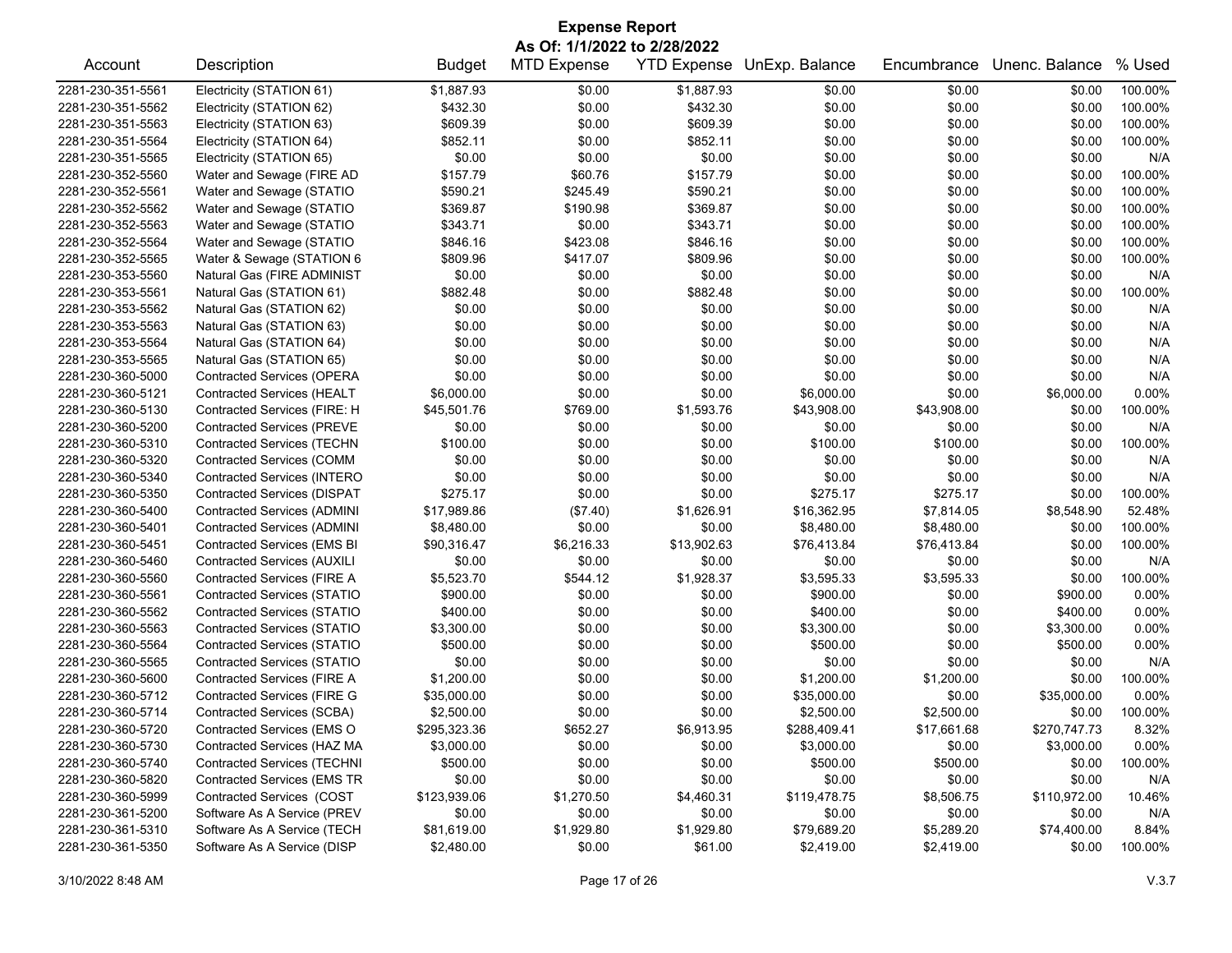| <b>Expense Report</b><br>As Of: 1/1/2022 to 2/28/2022 |                                    |               |                    |              |                            |             |                |         |  |
|-------------------------------------------------------|------------------------------------|---------------|--------------------|--------------|----------------------------|-------------|----------------|---------|--|
| Account                                               | Description                        | <b>Budget</b> | <b>MTD Expense</b> |              | YTD Expense UnExp. Balance | Encumbrance | Unenc. Balance | % Used  |  |
| 2281-230-361-5401                                     | Software As A Service (ADMI        | \$11,520.00   | \$0.00             | \$0.00       | \$11,520.00                | \$0.00      | \$11,520.00    | 0.00%   |  |
| 2281-230-361-5720                                     | Software as a Service (EMS         | \$34,050.00   | \$0.00             | \$0.00       | \$34,050.00                | \$16,804.00 | \$17,246.00    | 49.35%  |  |
| 2281-230-382-5400                                     | Liability Insurance Premiums (     | \$0.00        | \$0.00             | \$0.00       | \$0.00                     | \$0.00      | \$0.00         | N/A     |  |
| 2281-230-410-5400                                     | Office Supplies (ADMINISTR         | \$10,000.00   | \$675.44           | \$854.25     | \$9,145.75                 | \$9,145.75  | \$0.00         | 100.00% |  |
| 2281-230-420-5000                                     | <b>Operating Supplies (OPERAT</b>  | \$0.00        | \$0.00             | \$0.00       | \$0.00                     | \$0.00      | \$0.00         | N/A     |  |
| 2281-230-420-5130                                     | Operating Supplies (FIRE: HU       | \$0.00        | \$0.00             | \$0.00       | \$0.00                     | \$0.00      | \$0.00         | N/A     |  |
| 2281-230-420-5170                                     | <b>Operating Supplies (UNIFOR</b>  | \$91,844.65   | \$120.94           | \$469.59     | \$91,375.06                | \$10,039.06 | \$81,336.00    | 11.44%  |  |
| 2281-230-420-5200                                     | <b>Operating Supplies (PREVEN</b>  | \$320.00      | \$0.00             | \$0.00       | \$320.00                   | \$300.00    | \$20.00        | 93.75%  |  |
| 2281-230-420-5220                                     | <b>Operating Supplies (PUBLIC</b>  | \$7,660.00    | \$0.00             | \$0.00       | \$7,660.00                 | \$6,090.00  | \$1,570.00     | 79.50%  |  |
| 2281-230-420-5310                                     | <b>Operating Supplies (TECHNO</b>  | \$0.00        | \$0.00             | \$0.00       | \$0.00                     | \$0.00      | \$0.00         | N/A     |  |
| 2281-230-420-5400                                     | <b>Operating Supplies (ADMINIS</b> | \$3,000.00    | \$0.00             | \$0.00       | \$3,000.00                 | \$0.00      | \$3,000.00     | 0.00%   |  |
| 2281-230-420-5401                                     | <b>Operating Supplies (ADMINIS</b> | \$0.00        | \$0.00             | \$0.00       | \$0.00                     | \$0.00      | \$0.00         | N/A     |  |
| 2281-230-420-5460                                     | <b>Operating Supplies (AUXILIA</b> | \$4,300.00    | \$0.00             | \$155.24     | \$4,144.76                 | \$1,000.00  | \$3,144.76     | 26.87%  |  |
| 2281-230-420-5530                                     | NoDescription                      | \$0.00        | \$0.00             | \$0.00       | \$0.00                     | \$0.00      | \$0.00         | N/A     |  |
| 2281-230-420-5560                                     | <b>Operating Supplies (FIRE AD</b> | \$3,200.00    | \$82.84            | \$82.84      | \$3,117.16                 | \$3,117.16  | \$0.00         | 100.00% |  |
| 2281-230-420-5561                                     | <b>Operating Supplies (STATIO</b>  | \$9,000.00    | \$87.63            | \$87.63      | \$8,912.37                 | \$8,912.37  | \$0.00         | 100.00% |  |
| 2281-230-420-5562                                     | <b>Operating Supplies (STATIO</b>  | \$5,000.00    | \$467.44           | \$467.44     | \$4,532.56                 | \$4,532.56  | \$0.00         | 100.00% |  |
| 2281-230-420-5563                                     | <b>Operating Supplies (STATIO</b>  | \$7,000.77    | \$583.09           | \$583.09     | \$6,417.68                 | \$6,417.68  | \$0.00         | 100.00% |  |
| 2281-230-420-5564                                     | <b>Operating Supplies (STATIO</b>  | \$9,500.00    | \$131.28           | \$131.28     | \$9,368.72                 | \$9,068.72  | \$300.00       | 96.84%  |  |
| 2281-230-420-5565                                     | <b>Operating Supplies (STATIO</b>  | \$5.065.09    | \$45.62            | \$110.71     | \$4,954.38                 | \$4,954.38  | \$0.00         | 100.00% |  |
| 2281-230-420-5600                                     | <b>Operating Supplies (FIRE AP</b> | \$75,000.00   | \$7,754.82         | \$18,931.37  | \$56,068.63                | \$18,265.96 | \$37,802.67    | 49.60%  |  |
| 2281-230-420-5710                                     | Operating Supplies (FIRE OP        | \$21,000.00   | \$0.00             | \$0.00       | \$21,000.00                | \$0.00      | \$21,000.00    | 0.00%   |  |
| 2281-230-420-5712                                     | <b>Operating Supplies (FIRE GE</b> | \$0.00        | \$0.00             | \$0.00       | \$0.00                     | \$0.00      | \$0.00         | N/A     |  |
| 2281-230-420-5714                                     | <b>Operating Supplies (SCBA)</b>   | \$2,000.00    | \$0.00             | \$0.00       | \$2,000.00                 | \$0.00      | \$2,000.00     | 0.00%   |  |
| 2281-230-420-5717                                     | <b>Operating Supplies (SAFETY</b>  | \$0.00        | \$0.00             | \$0.00       | \$0.00                     | \$0.00      | \$0.00         | N/A     |  |
| 2281-230-420-5720                                     | Operating Supplies (EMS OP         | \$76,611.87   | (\$7,873.24)       | (\$5,982.03) | \$82,593.90                | \$18,898.03 | \$63,695.87    | 16.86%  |  |
| 2281-230-420-5730                                     | Operating Supplies (HAZ MA         | \$4,500.00    | \$0.00             | \$0.00       | \$4,500.00                 | \$0.00      | \$4,500.00     | 0.00%   |  |
| 2281-230-420-5740                                     | <b>Operating Supplies (TECHNI</b>  | \$3,500.00    | \$0.00             | \$0.00       | \$3,500.00                 | \$0.00      | \$3,500.00     | 0.00%   |  |
| 2281-230-420-5750                                     | <b>Operating Supplies (HONOR</b>   | \$28,493.00   | \$28.00            | \$28.00      | \$28,465.00                | \$102.00    | \$28,363.00    | 0.46%   |  |
| 2281-230-420-5810                                     | <b>Operating Supplies (FIRE TR</b> | \$0.00        | \$0.00             | \$0.00       | \$0.00                     | \$0.00      | \$0.00         | N/A     |  |
| 2281-230-420-5820                                     | <b>Operating Supplies (EMS TR</b>  | \$0.00        | \$0.00             | \$0.00       | \$0.00                     | \$0.00      | \$0.00         | N/A     |  |
| 2281-230-421-5600                                     | Fuel (FIRE APPARATUS)              | \$0.00        | \$0.00             | \$0.00       | \$0.00                     | \$0.00      | \$0.00         | N/A     |  |
| 2281-230-430-5121                                     | Small Tools and Minor Equip        | \$2,000.00    | \$0.00             | \$0.00       | \$2,000.00                 | \$0.00      | \$2,000.00     | 0.00%   |  |
| 2281-230-430-5160                                     | Small Tools and Minor Equip        | \$3,434.17    | \$0.00             | \$0.00       | \$3,434.17                 | \$834.17    | \$2,600.00     | 24.29%  |  |
| 2281-230-430-5200                                     | Small Tools and Minor Equip        | \$1,268.00    | \$0.00             | \$0.00       | \$1,268.00                 | \$0.00      | \$1,268.00     | 0.00%   |  |
| 2281-230-430-5220                                     | Small Tools and Minor Equip        | \$4,100.00    | \$0.00             | \$0.00       | \$4,100.00                 | \$0.00      | \$4,100.00     | 0.00%   |  |
| 2281-230-430-5310                                     | Small Tools and Minor Equip        | \$23,000.00   | \$163.90           | \$163.90     | \$22,836.10                | \$1,502.88  | \$21,333.22    | 7.25%   |  |
| 2281-230-430-5320                                     | Small Tools and Minor Equip        | \$23,585.00   | \$499.65           | \$499.65     | \$23,085.35                | \$189.93    | \$22,895.42    | 2.92%   |  |
| 2281-230-430-5340                                     | Small Tools and Minor Equip        | \$2,500.00    | \$0.00             | \$0.00       | \$2,500.00                 | \$0.00      | \$2,500.00     | 0.00%   |  |
| 2281-230-430-5350                                     | Small Tools and Minor Equip        | \$0.00        | \$0.00             | \$0.00       | \$0.00                     | \$0.00      | \$0.00         | N/A     |  |
| 2281-230-430-5400                                     | Small Tools and Minor Equip        | \$500.00      | \$0.00             | \$0.00       | \$500.00                   | \$0.00      | \$500.00       | 0.00%   |  |
| 2281-230-430-5460                                     | Small Tools and Minor Equip        | \$1,100.00    | \$0.00             | \$0.00       | \$1,100.00                 | \$0.00      | \$1,100.00     | 0.00%   |  |
| 2281-230-430-5600                                     | Small Tools and Minor Equip        | \$10,400.00   | \$0.00             | \$0.00       | \$10,400.00                | \$0.00      | \$10,400.00    | 0.00%   |  |
| 2281-230-430-5710                                     | Small Tools and Minor Equip        | \$4,713.28    | \$0.00             | \$0.00       | \$4,713.28                 | \$713.28    | \$4,000.00     | 15.13%  |  |
| 2281-230-430-5712                                     | Small Tools and Minor Equip        | \$16,500.00   | \$0.00             | \$0.00       | \$16,500.00                | \$584.75    | \$15,915.25    | 3.54%   |  |
| 2281-230-430-5714                                     | Small Tools and Minor Equip        | \$5,000.00    | \$0.00             | \$0.00       | \$5,000.00                 | \$668.25    | \$4,331.75     | 13.37%  |  |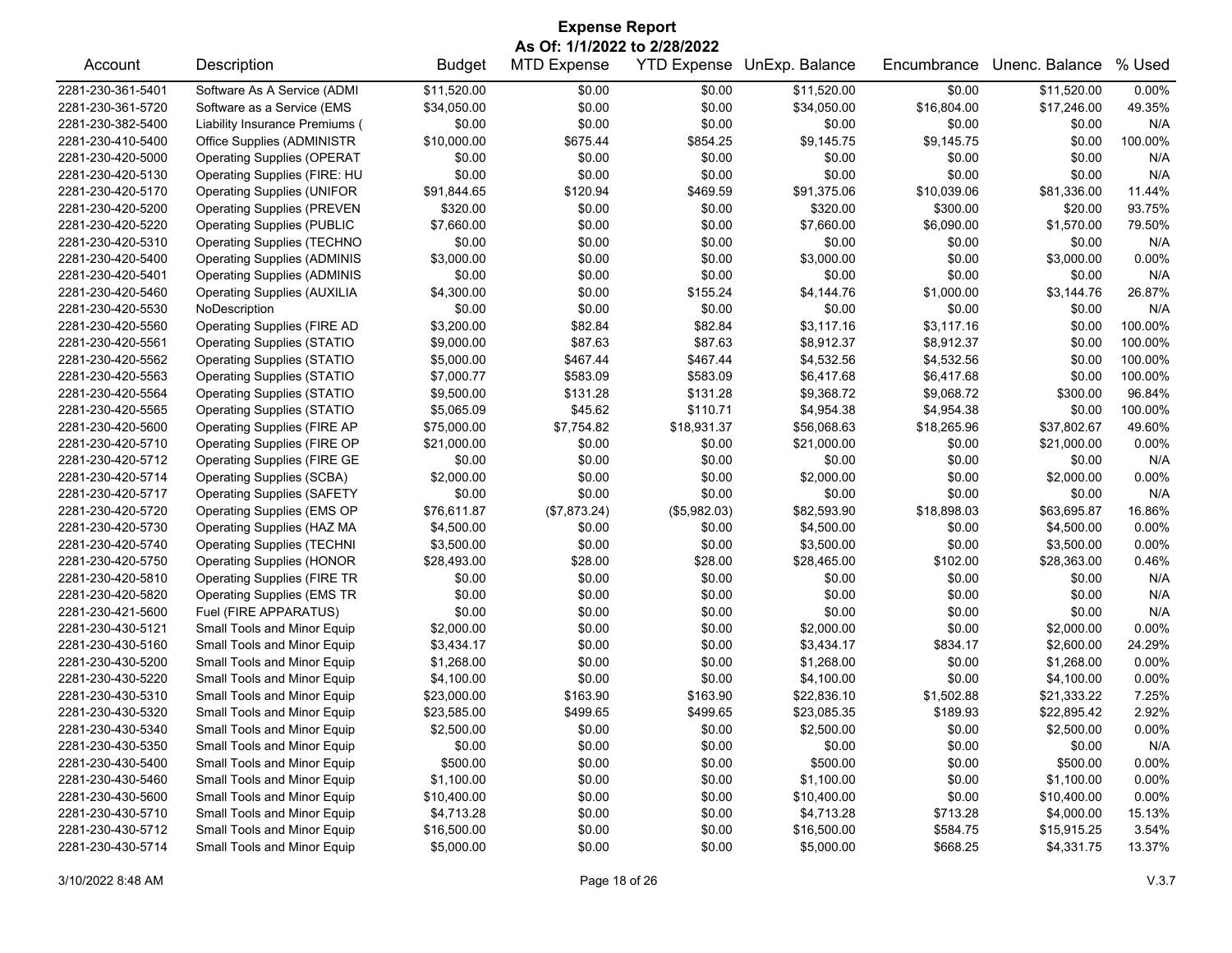|                   |                                   |               | <b>Expense Report</b>        |            |                            |             |                |         |
|-------------------|-----------------------------------|---------------|------------------------------|------------|----------------------------|-------------|----------------|---------|
|                   |                                   |               | As Of: 1/1/2022 to 2/28/2022 |            |                            |             |                |         |
| Account           | Description                       | <b>Budget</b> | <b>MTD Expense</b>           |            | YTD Expense UnExp. Balance | Encumbrance | Unenc. Balance | % Used  |
| 2281-230-430-5720 | Small Tools and Minor Equip       | \$14,509.05   | \$0.00                       | \$0.00     | \$14,509.05                | \$613.02    | \$13,896.03    | 4.23%   |
| 2281-230-430-5730 | Small Tools and Minor Equip       | \$1,750.00    | \$0.00                       | \$0.00     | \$1,750.00                 | \$0.00      | \$1,750.00     | 0.00%   |
| 2281-230-430-5740 | Small Tools and Minor Equip       | \$13,200.00   | \$0.00                       | \$0.00     | \$13,200.00                | \$0.00      | \$13,200.00    | 0.00%   |
| 2281-230-430-5810 | Small Tools and Minor Equip       | \$0.00        | \$0.00                       | \$0.00     | \$0.00                     | \$0.00      | \$0.00         | N/A     |
| 2281-230-430-5820 | Small Tools and Minor Equip       | \$0.00        | \$0.00                       | \$0.00     | \$0.00                     | \$0.00      | \$0.00         | N/A     |
| 2281-230-440-5200 | Software (PREVENTION)             | \$524.00      | \$0.00                       | \$0.00     | \$524.00                   | \$0.00      | \$524.00       | 0.00%   |
| 2281-230-440-5310 | Software (TECHNOLOGY)             | \$18,500.00   | \$0.00                       | \$0.00     | \$18,500.00                | \$0.00      | \$18,500.00    | 0.00%   |
| 2281-230-440-5320 | Software (COMMUNICATION           | \$14,250.00   | \$0.00                       | \$0.00     | \$14,250.00                | \$0.00      | \$14,250.00    | 0.00%   |
| 2281-230-440-5350 | Software (DISPATCH/PSISN)         | \$0.00        | \$0.00                       | \$0.00     | \$0.00                     | \$0.00      | \$0.00         | N/A     |
| 2281-230-490-5710 | Other - Supplies and Material     | \$0.00        | \$0.00                       | \$0.00     | \$0.00                     | \$0.00      | \$0.00         | N/A     |
| 2281-230-490-5712 | Other - Supplies and Material     | \$0.00        | \$0.00                       | \$0.00     | \$0.00                     | \$0.00      | \$0.00         | N/A     |
| 2281-230-490-5720 | Other - Supplies and Material     | \$1,500.00    | \$0.00                       | \$0.00     | \$1,500.00                 | \$0.00      | \$1,500.00     | 0.00%   |
| 2281-230-490-5750 | Other - Supplies and Material     | \$134.40      | \$0.00                       | \$134.40   | \$0.00                     | \$0.00      | \$0.00         | 100.00% |
| 2281-230-519-5200 | Other - Dues and Fees (PRE        | \$2,910.00    | \$0.00                       | \$160.00   | \$2,750.00                 | \$2,750.00  | \$0.00         | 100.00% |
| 2281-230-519-5350 | Other - Dues and Fees (DISP       | \$38,361.00   | \$0.00                       | \$0.00     | \$38,361.00                | \$661.00    | \$37,700.00    | 1.72%   |
| 2281-230-519-5400 | Other - Dues and Fees (ADMI       | \$60.00       | \$0.00                       | \$0.00     | \$60.00                    | \$30.00     | \$30.00        | 50.00%  |
| 2281-230-519-5401 | Other - Dues and Fees (ADMI       | \$1,500.00    | \$0.00                       | \$0.00     | \$1,500.00                 | \$0.00      | \$1,500.00     | 0.00%   |
| 2281-230-519-5460 | Other - Dues and Fees (AUXI       | \$200.00      | \$0.00                       | \$0.00     | \$200.00                   | \$0.00      | \$200.00       | 0.00%   |
| 2281-230-519-5720 | Other - Dues and Fees (EMS        | \$1,200.00    | \$0.00                       | \$0.00     | \$1,200.00                 | \$1,200.00  | \$0.00         | 100.00% |
| 2281-230-519-5730 | Other - Dues and Fees (HAZ        | \$1,500.00    | \$0.00                       | \$0.00     | \$1,500.00                 | \$1,500.00  | \$0.00         | 100.00% |
| 2281-230-519-5740 | Other Dues and Fees (TECH         | \$0.00        | \$0.00                       | \$0.00     | \$0.00                     | \$0.00      | \$0.00         | N/A     |
| 2281-230-599-5121 | Other - Other Expenses (Heal      | \$500.00      | \$0.00                       | \$0.00     | \$500.00                   | \$0.00      | \$500.00       | 0.00%   |
| 2281-230-599-5200 | Other - Other Expenses (PRE       | \$640.00      | \$0.00                       | \$0.00     | \$640.00                   | \$0.00      | \$640.00       | 0.00%   |
| 2281-230-599-5400 | Other - Other Expenses (ADM       | \$341.60      | \$0.00                       | \$111.60   | \$230.00                   | \$0.00      | \$230.00       | 32.67%  |
| 2281-230-599-5451 | Other - Other Expenses (EMS       | \$0.00        | \$0.00                       | \$0.00     | \$0.00                     | \$0.00      | \$0.00         | N/A     |
| 2281-230-720-5560 | <b>Buildings (FIRE ADMINISTRA</b> | \$0.00        | \$0.00                       | \$0.00     | \$0.00                     | \$0.00      | \$0.00         | N/A     |
| 2281-230-720-5561 | Buildings (STATION 61)            | \$0.00        | \$0.00                       | \$0.00     | \$0.00                     | \$0.00      | \$0.00         | N/A     |
| 2281-230-720-5563 | Buildings (STATION 63)            | \$0.00        | \$0.00                       | \$0.00     | \$0.00                     | \$0.00      | \$0.00         | N/A     |
| 2281-230-730-5560 | Improvement of Sites (FIRE A      | \$0.00        | \$0.00                       | \$0.00     | \$0.00                     | \$0.00      | \$0.00         | N/A     |
| 2281-230-730-5561 | Improvement of Sites (STATI       | \$0.00        | \$0.00                       | \$0.00     | \$0.00                     | \$0.00      | \$0.00         | N/A     |
| 2281-230-730-5562 | Improvement of Sites (STATI       | \$0.00        | \$0.00                       | \$0.00     | \$0.00                     | \$0.00      | \$0.00         | N/A     |
| 2281-230-730-5563 | Improvement of Sites (STATI       | \$0.00        | \$0.00                       | \$0.00     | \$0.00                     | \$0.00      | \$0.00         | N/A     |
| 2281-230-730-5564 | Improvement of Sites (STATI       | \$0.00        | \$0.00                       | \$0.00     | \$0.00                     | \$0.00      | \$0.00         | N/A     |
| 2281-230-740-5121 | Machinery, Equipment and Fu       | \$0.00        | \$0.00                       | \$0.00     | \$0.00                     | \$0.00      | \$0.00         | N/A     |
| 2281-230-740-5160 | Machinery, Equipment and Fu       | \$0.00        | \$0.00                       | \$0.00     | \$0.00                     | \$0.00      | \$0.00         | N/A     |
| 2281-230-740-5200 | Machinery, Equipment and Fu       | \$0.00        | \$0.00                       | \$0.00     | \$0.00                     | \$0.00      | \$0.00         | N/A     |
| 2281-230-740-5310 | Machinery, Equipment and Fu       | \$0.00        | \$0.00                       | \$0.00     | \$0.00                     | \$0.00      | \$0.00         | N/A     |
| 2281-230-740-5320 | Machinery, Equipment and Fu       | \$0.00        | \$0.00                       | \$0.00     | \$0.00                     | \$0.00      | \$0.00         | N/A     |
| 2281-230-740-5350 | Machinery, Equipment and Fu       | \$0.00        | \$0.00                       | \$0.00     | \$0.00                     | \$0.00      | \$0.00         | N/A     |
| 2281-230-740-5400 | Machinery, Equipment and Fu       | \$0.00        | \$0.00                       | \$0.00     | \$0.00                     | \$0.00      | \$0.00         | N/A     |
| 2281-230-740-5460 | Machinery, Equipment and Fu       | \$0.00        | \$0.00                       | \$0.00     | \$0.00                     | \$0.00      | \$0.00         | N/A     |
| 2281-230-740-5561 | Machinery, Equipment and Fu       | \$0.00        | \$0.00                       | \$0.00     | \$0.00                     | \$0.00      | \$0.00         | N/A     |
| 2281-230-740-5600 | Machinery, Equipment and Fu       | \$0.00        | \$0.00                       | \$0.00     | \$0.00                     | \$0.00      | \$0.00         | N/A     |
| 2281-230-740-5710 | Machinery, Equipment and Fu       | \$0.00        | \$0.00                       | \$0.00     | \$0.00                     | \$0.00      | \$0.00         | N/A     |
| 2281-230-740-5712 | Machinery, Equipment and Fu       | \$40,890.00   | \$0.00                       | \$5,946.00 | \$34,944.00                | \$34,944.00 | \$0.00         | 100.00% |
| 2281-230-740-5720 | Machinery, Equipment and Fu       | \$3,616.60    | \$0.00                       | \$0.00     | \$3,616.60                 | \$3,616.60  | \$0.00         | 100.00% |
|                   |                                   |               |                              |            |                            |             |                |         |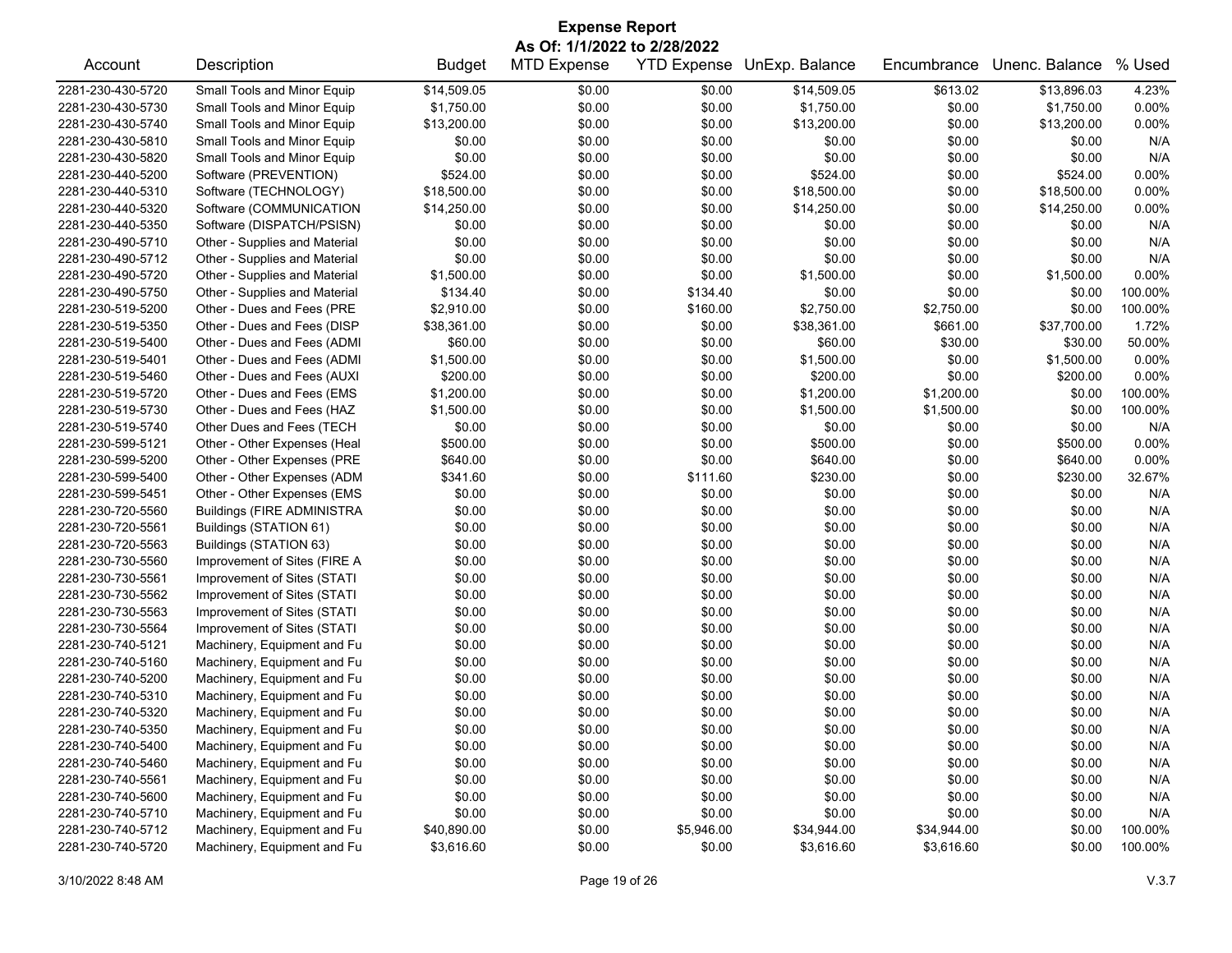|                                           |                                     |                | <b>Expense Report</b>                              |                    |                |                 |                |                |
|-------------------------------------------|-------------------------------------|----------------|----------------------------------------------------|--------------------|----------------|-----------------|----------------|----------------|
| Account                                   | Description                         | <b>Budget</b>  | As Of: 1/1/2022 to 2/28/2022<br><b>MTD Expense</b> | <b>YTD Expense</b> | UnExp. Balance | Encumbrance     | Unenc. Balance | % Used         |
| 2281-230-740-5730                         | Machinery, Equipment and Fu         | \$0.00         | \$0.00                                             | \$0.00             | \$0.00         | \$0.00          | \$0.00         | N/A            |
| 2281-230-740-5740                         | Machinery, Equipment and Fu         | \$0.00         | \$0.00                                             | \$0.00             | \$0.00         | \$0.00          | \$0.00         | N/A            |
| 2281-230-750-5460                         | Motor Vehicles (AUXILIARY)          | \$0.00         | \$0.00                                             | \$0.00             | \$0.00         | \$0.00          | \$0.00         | N/A            |
| 2281-230-750-5600                         | Motor Vehicles (FIRE APPAR          | \$0.00         | \$0.00                                             | \$0.00             | \$0.00         | \$0.00          | \$0.00         | N/A            |
|                                           | <b>EMS Totals:</b>                  | \$1,864,189.60 | \$50,881.70                                        | \$106,977.93       | \$1,757,211.67 | \$510,985.39    | \$1,246,226.28 | 33.15%         |
| <b>Transfers</b>                          |                                     |                |                                                    |                    |                |                 |                |                |
| 2281-910-910-5000                         | Transfers - Out (OPERATION          | \$0.00         | \$0.00                                             | \$0.00             | \$0.00         | \$0.00          | \$0.00         | N/A            |
| 2281-910-910-5999                         | Transfers - Out (COST ALLO          | \$0.00         | \$0.00                                             | \$0.00             | \$0.00         | \$0.00          | \$0.00         | N/A            |
|                                           | <b>Transfers Totals:</b>            | \$0.00         | \$0.00                                             | \$0.00             | \$0.00         | \$0.00          | \$0.00         | N/A            |
| <b>Contingencies</b><br>2281-930-930-5999 | Contingencies (COST ALLO            | \$0.00         | \$0.00                                             | \$0.00             | \$0.00         | \$0.00          | \$0.00         | N/A            |
|                                           | <b>Contingencies Totals:</b>        | \$0.00         | \$0.00                                             | \$0.00             | \$0.00         | \$0.00          | \$0.00         | N/A            |
| <b>Other Financing Uses</b>               |                                     |                |                                                    |                    |                |                 |                |                |
| 2281-990-990-5999                         | <b>Budget Stabilization (COST A</b> | \$0.00         | \$0.00                                             | \$0.00             | \$0.00         | \$0.00          | \$0.00         | N/A            |
|                                           | Other Financing Uses Totals:        | \$0.00         | \$0.00                                             | \$0.00             | \$0.00         | \$0.00          | \$0.00         | N/A            |
| 2281 Total:                               |                                     | \$1,864,189.60 | \$50,881.70                                        | \$106,977.93       | \$1,757,211.67 | \$510,985.39    | \$1,246,226.28 | 33.15%         |
| 2901                                      | <b>FEMA Airpack</b>                 |                |                                                    |                    |                | Target Percent: | 16.67%         |                |
| Fire                                      |                                     |                |                                                    |                    |                |                 |                |                |
| 2901-220-740-5714                         | Machinery, Equipment and Fu         | \$405,750.00   | \$405,749.88                                       | \$405,749.88       | \$0.12         | \$0.12          | \$0.00         | 100.00%        |
|                                           | Fire Totals:                        | \$405,750.00   | \$405,749.88                                       | \$405,749.88       | \$0.12         | \$0.12          | 30.00          | 100.00%        |
| <b>Advances</b>                           |                                     |                |                                                    |                    |                |                 |                |                |
| 2901-920-920-0000                         | Advances - Out                      | \$0.00         | \$0.00                                             | \$0.00             | \$0.00         | \$0.00          | \$0.00         | N/A            |
|                                           | Advances Totals:                    | \$0.00         | \$0.00                                             | \$0.00             | \$0.00         | \$0.00          | \$0.00         | N/A            |
| <b>Contingencies</b>                      |                                     |                |                                                    |                    |                |                 |                |                |
| 2901-930-930-0000                         | Contingencies                       | \$0.00         | \$0.00                                             | \$0.00             | \$0.00         | \$0.00          | \$0.00         | N/A            |
|                                           | <b>Contingencies Totals:</b>        | \$0.00         | \$0.00                                             | \$0.00             | \$0.00         | \$0.00          | \$0.00         | N/A            |
| 2901 Total:                               |                                     | \$405,750.00   | \$405,749.88                                       | \$405,749.88       | \$0.12         | \$0.12          |                | \$0.00 100.00% |
| 2902                                      | <b>FEMA Reimbursements: Local</b>   |                |                                                    |                    |                | Target Percent: | 16.67%         |                |
| <b>Transfers</b>                          |                                     |                |                                                    |                    |                |                 |                |                |
| 2902-910-910-0000                         | Transfers - Out                     | \$0.00         | \$0.00                                             | \$0.00             | \$0.00         | \$0.00          | \$0.00         | N/A            |
|                                           | <b>Transfers Totals:</b>            | \$0.00         | \$0.00                                             | \$0.00             | \$0.00         | \$0.00          | \$0.00         | N/A            |
| <b>Contingencies</b>                      |                                     |                |                                                    |                    |                |                 |                |                |
| 2902-930-930-0000                         | Contingencies                       | \$0.00         | \$0.00                                             | \$0.00             | \$0.00         | \$0.00          | \$0.00         | N/A            |
|                                           | <b>Contingencies Totals:</b>        | \$0.00         | \$0.00                                             | \$0.00             | \$0.00         | \$0.00          | \$0.00         | N/A            |
| 2902 Total:                               |                                     | \$0.00         | \$0.00                                             | \$0.00             | \$0.00         | \$0.00          | \$0.00         | N/A            |
| 2903                                      | Paying Accumulated Leave            |                |                                                    |                    |                | Target Percent: | 16.67%         |                |
| Fire                                      |                                     |                |                                                    |                    |                |                 |                |                |
| 2903-220-190-5112                         | Other - Salaries (WAGES & B         | \$80,440.00    | \$0.00                                             | \$0.00             | \$80,440.00    | \$0.00          | \$80,440.00    | 0.00%          |
| 2903-220-211-5112                         | Ohio Public Employees Retire        | \$1,300.00     | \$0.00                                             | \$0.00             | \$1,300.00     | \$0.00          | \$1,300.00     | 0.00%          |
| 2903-220-213-5112                         | Medicare (WAGES & BENEFI            | \$200.00       | \$0.00                                             | \$0.00             | \$200.00       | \$0.00          | \$200.00       | 0.00%          |
| 2903-220-215-5112                         | Ohio Police and Fire Pension        | \$13,900.00    | \$0.00                                             | \$0.00             | \$13,900.00    | \$0.00          | \$13,900.00    | $0.00\%$       |
| 3/10/2022 8:48 AM                         |                                     |                | Page 20 of 26                                      |                    |                |                 |                | V.3.7          |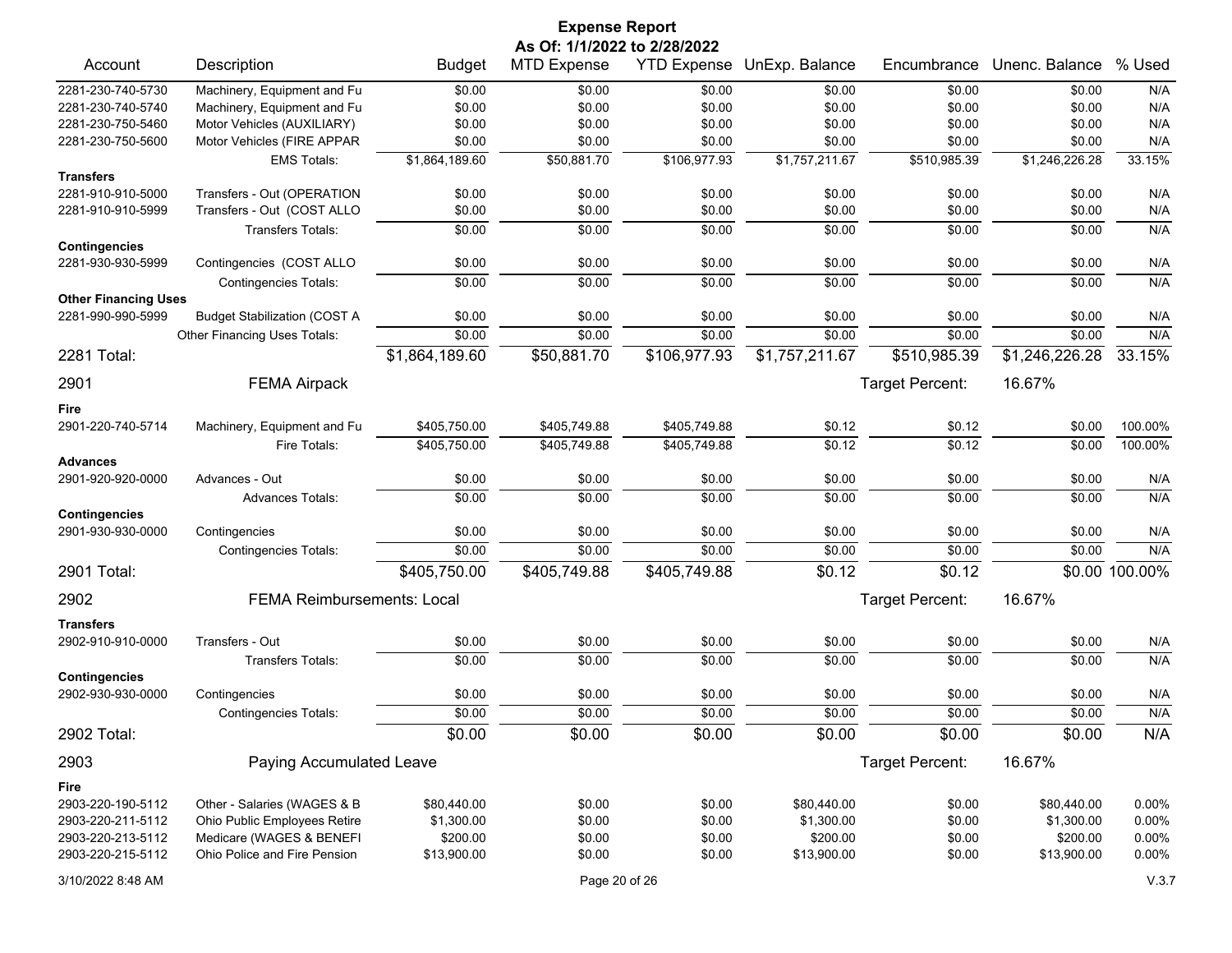|                                                              |                                                                 |               | <b>Expense Report</b>        |              |                            |                  |                |            |
|--------------------------------------------------------------|-----------------------------------------------------------------|---------------|------------------------------|--------------|----------------------------|------------------|----------------|------------|
|                                                              |                                                                 |               | As Of: 1/1/2022 to 2/28/2022 |              |                            |                  |                |            |
| Account                                                      | Description                                                     | <b>Budget</b> | <b>MTD Expense</b>           |              | YTD Expense UnExp. Balance | Encumbrance      | Unenc. Balance | % Used     |
| 2903-220-221-5112                                            | Medical/Hospitalization (WAG                                    | \$0.00        | \$0.00                       | \$0.00       | \$0.00                     | \$0.00           | \$0.00         | N/A        |
| 2903-220-222-5112                                            | Life Insurance (WAGES AND                                       | \$0.00        | \$0.00                       | \$0.00       | \$0.00                     | \$0.00           | \$0.00         | N/A        |
| 2903-220-223-5112                                            | Dental Insurance (WAGES A                                       | \$0.00        | \$0.00                       | \$0.00       | \$0.00                     | \$0.00           | \$0.00         | N/A        |
| 2903-220-230-5112                                            | Workers' Compensation (WA                                       | \$0.00        | \$0.00                       | \$0.00       | \$0.00                     | \$0.00           | \$0.00         | N/A        |
|                                                              | Fire Totals:                                                    | \$95,840.00   | \$0.00                       | \$0.00       | \$95,840.00                | \$0.00           | \$95,840.00    | 0.00%      |
| 2903 Total:                                                  |                                                                 | \$95,840.00   | \$0.00                       | \$0.00       | \$95,840.00                | \$0.00           | \$95,840.00    | $0.00\%$   |
| 2904                                                         | SAFER Grant: 2017 Funding Cycle                                 |               |                              |              |                            | Target Percent:  | 16.67%         |            |
| Fire                                                         |                                                                 |               |                              |              |                            |                  |                |            |
| 2904-220-190-5112                                            | Other - Salaries (WAGES & B                                     | \$562,900.00  | \$57,599.09                  | \$118,643.19 | \$444,256.81               | \$0.00           | \$444,256.81   | 21.08%     |
| 2904-220-213-5112                                            | Medicare (WAGES & BENEFI                                        | \$7,800.00    | \$1,046.05                   | \$2,206.94   | \$5,593.06                 | \$0.00           | \$5,593.06     | 28.29%     |
| 2904-220-215-5112                                            | Ohio Police and Fire Pension                                    | \$133,400.00  | \$14,650.54                  | \$26,456.03  | \$106,943.97               | \$0.00           | \$106,943.97   | 19.83%     |
| 2904-220-221-5112                                            | Medical/Hospitalization (WAG                                    | \$57,300.00   | \$11,252.26                  | \$11,252.26  | \$46,047.74                | \$0.00           | \$46,047.74    | 19.64%     |
| 2904-220-222-5112                                            | Life Insurance (WAGES & BE                                      | \$800.00      | \$0.00                       | \$63.00      | \$737.00                   | \$0.00           | \$737.00       | 7.88%      |
| 2904-220-223-5112                                            | Dental Insurance (WAGES &                                       | \$2,800.00    | \$0.00                       | \$0.00       | \$2,800.00                 | \$0.00           | \$2,800.00     | 0.00%      |
| 2904-220-230-5112                                            | Workers' Compensation (WA                                       | \$10,298.50   | \$0.00                       | \$5,398.50   | \$4,900.00                 | \$0.00           | \$4,900.00     | 52.42%     |
|                                                              | Fire Totals:                                                    | \$775,298.50  | \$84,547.94                  | \$164,019.92 | \$611,278.58               | \$0.00           | \$611,278.58   | 21.16%     |
| <b>Transfers</b>                                             |                                                                 |               |                              |              |                            |                  |                |            |
| 2904-910-910-0000                                            | Transfers - Out                                                 | \$0.00        | \$0.00                       | \$0.00       | \$0.00                     | \$0.00           | \$0.00         | N/A        |
|                                                              | Transfers Totals:                                               | \$0.00        | \$0.00                       | \$0.00       | \$0.00                     | \$0.00           | \$0.00         | N/A        |
| 2904 Total:                                                  |                                                                 | \$775,298.50  | \$84,547.94                  | \$164,019.92 | \$611,278.58               | \$0.00           | \$611,278.58   | 21.16%     |
| 2905                                                         | COVID-19 Relief Fund                                            |               |                              |              |                            | Target Percent:  | 16.67%         |            |
|                                                              |                                                                 |               |                              |              |                            |                  |                |            |
|                                                              |                                                                 |               |                              |              |                            |                  |                |            |
| <b>Administrative</b>                                        |                                                                 |               |                              |              |                            |                  |                |            |
| 2905-110-125-1500                                            | Salaries (FINANCE DEPART                                        | \$0.00        | \$440.64                     | \$440.64     | (\$440.64)                 | \$0.00           | (\$440.64)     | N/A        |
|                                                              | <b>Administrative Totals:</b>                                   | \$0.00        | \$440.64                     | \$440.64     | (\$440.64)                 | \$0.00           | (\$440.64)     | N/A        |
| <b>Townhalls</b><br>2905-120-740-0000                        |                                                                 | \$0.00        | \$0.00                       | \$0.00       | \$0.00                     | \$0.00           | \$0.00         |            |
|                                                              | Machinery, Equipment and Fu                                     |               |                              |              |                            |                  |                | N/A        |
|                                                              | <b>Townhalls Totals:</b>                                        | \$0.00        | \$0.00                       | \$0.00       | \$0.00                     | \$0.00           | \$0.00         | N/A        |
| <b>Community Development &amp; Risk</b><br>2905-130-190-6000 | Salaries (CD&R)                                                 |               | \$9,361.72                   |              |                            |                  |                |            |
|                                                              |                                                                 | \$0.00        |                              | \$9,361.72   | (\$9,361.72)               | \$0.00           | (\$9,361.72)   | N/A        |
| Fire                                                         | Community Development & Risk Totals:                            | \$0.00        | \$9,361.72                   | \$9,361.72   | (\$9,361.72)               | \$0.00           | (\$9,361.72)   | N/A        |
| 2905-220-190-5112                                            | Salaries (FIRE WAGES)                                           | \$0.00        | \$61,328.40                  | \$61,328.40  |                            | \$0.00           |                | N/A        |
|                                                              | Fire Totals:                                                    |               |                              |              | (\$61,328.40)              |                  | (\$61,328.40)  |            |
| <b>EMS</b>                                                   |                                                                 | \$0.00        | \$61,328.40                  | \$61,328.40  | (\$61,328.40)              | \$0.00           | (\$61,328.40)  | N/A        |
| 2905-230-360-5000                                            |                                                                 | \$0.00        |                              | \$4,949.90   |                            |                  | (\$4,949.90)   |            |
| 2905-230-360-5310                                            | Contracted Services (OPERA<br><b>Contracted Services (TECHN</b> | \$0.00        | \$4,949.90<br>\$0.00         | (\$2,113.95) | (\$4,949.90)<br>\$2,113.95 | \$0.00<br>\$0.00 | \$2,113.95     | N/A<br>N/A |
| 2905-230-360-5350                                            | <b>Contracted Services (DISPAT</b>                              | \$0.00        | \$0.00                       | \$0.00       | \$0.00                     | \$0.00           | \$0.00         | N/A        |
| 2905-230-420-5170                                            | <b>Operating Supplies (UNIFOR</b>                               | \$0.00        | \$0.00                       | \$0.00       | \$0.00                     | \$0.00           | \$0.00         | N/A        |
| 2905-230-420-5310                                            | <b>Operating Supplies (TECHNO</b>                               | \$0.00        | \$0.00                       | \$0.00       | \$0.00                     | \$0.00           | \$0.00         | N/A        |
| 2905-230-420-5720                                            | Operating Supplies (EMS OP                                      | \$167.60      | \$10,472.39                  | \$10,472.39  | (\$10,304.79)              | \$0.00           | (\$10,304.79)  | 6248.44%   |
| 2905-230-740-5310                                            | Machinery, Equipment and Fu                                     | \$0.00        | \$0.00                       | \$0.00       | \$0.00                     | \$0.00           | \$0.00         | N/A        |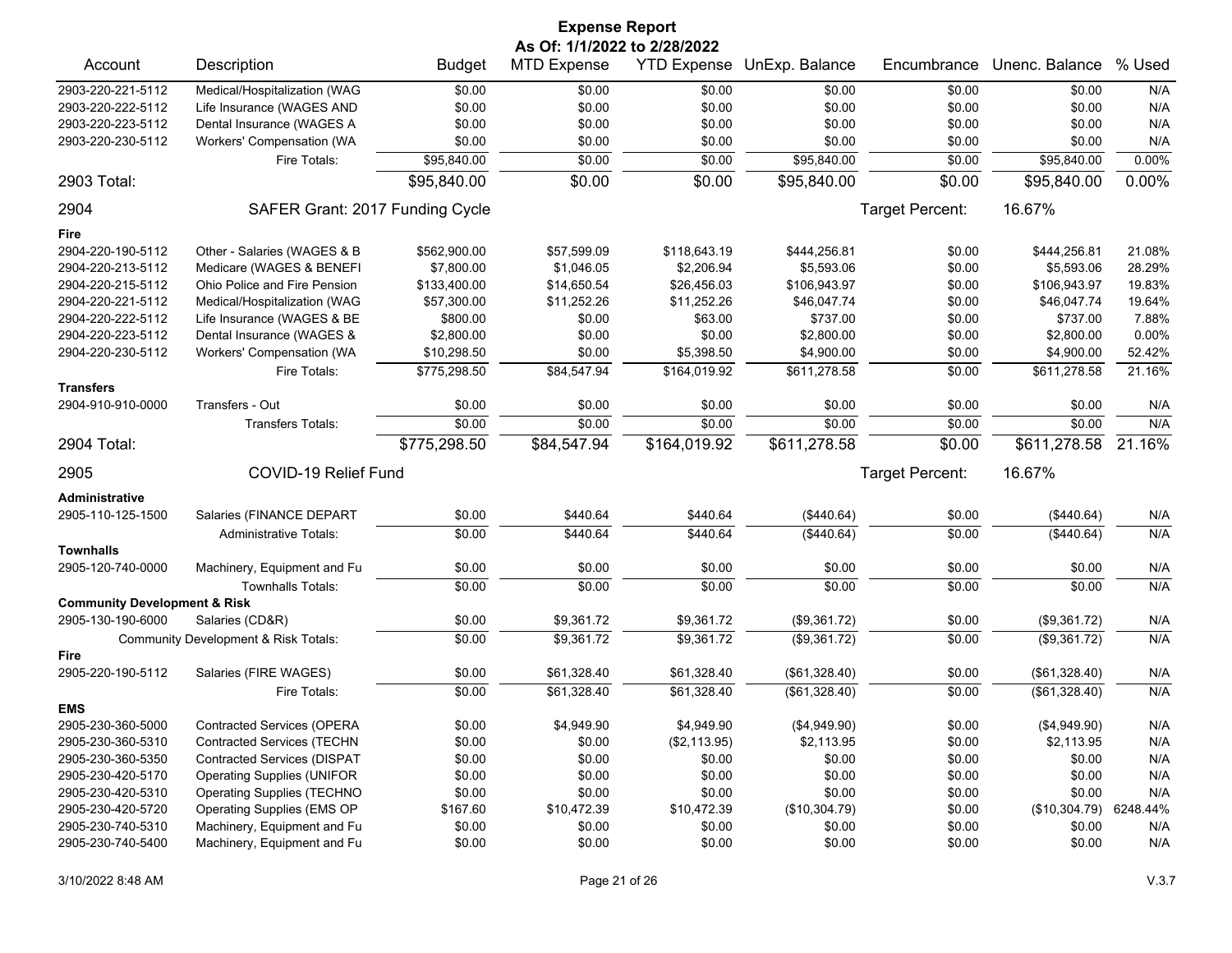|                                                     |                                                         |                  | <b>Expense Report</b><br>As Of: 1/1/2022 to 2/28/2022 |                            |                                  |                  |                                  |                |
|-----------------------------------------------------|---------------------------------------------------------|------------------|-------------------------------------------------------|----------------------------|----------------------------------|------------------|----------------------------------|----------------|
| Account                                             | Description                                             | <b>Budget</b>    | <b>MTD Expense</b>                                    | <b>YTD Expense</b>         | UnExp. Balance                   | Encumbrance      | Unenc. Balance                   | % Used         |
| 2905-230-740-5720                                   | Machinery, Equipment and Fu                             | \$0.00           | \$0.00                                                | (\$999.96)                 | \$999.96                         | \$0.00           | \$999.96                         | N/A            |
|                                                     | <b>EMS Totals:</b>                                      | \$167.60         | \$15,422.29                                           | \$12,308.38                | (\$12,140.78)                    | \$0.00           | (\$12,140.78)                    | 7343.90%       |
| <b>Highways</b>                                     |                                                         |                  |                                                       |                            |                                  |                  |                                  |                |
| 2905-330-190-4110                                   | Salaries (Road Full-Time Emp<br><b>Highways Totals:</b> | \$0.00<br>\$0.00 | \$66,163.83<br>\$66,163.83                            | \$66,163.83<br>\$66,163.83 | (\$66, 163.83)<br>(\$66, 163.83) | \$0.00<br>\$0.00 | (\$66, 163.83)<br>(\$66, 163.83) | N/A<br>N/A     |
| <b>Contingencies</b>                                |                                                         |                  |                                                       |                            |                                  |                  |                                  |                |
| 2905-930-930-0000                                   | Contingencies                                           | \$0.00           | \$0.00                                                | \$0.00                     | \$0.00                           | \$0.00           | \$0.00                           | N/A            |
|                                                     | <b>Contingencies Totals:</b>                            | \$0.00           | \$0.00                                                | \$0.00                     | \$0.00                           | \$0.00           | \$0.00                           | N/A            |
| 2905 Total:                                         |                                                         | \$167.60         | \$152,716.88                                          | \$149,602.97               | (\$149,435.37)                   | \$0.00           | (\$149, 435.37)                  | 89261.9<br>2%  |
| 2906                                                | American Rescue Plan                                    |                  |                                                       |                            |                                  | Target Percent:  | 16.67%                           |                |
| <b>Highways</b>                                     |                                                         |                  |                                                       |                            |                                  |                  |                                  |                |
| 2906-330-316-0000                                   | <b>Engineering Services</b>                             | \$28,965.00      | \$11,167.00                                           | \$13,530.00                | \$15,435.00                      | \$15,435.00      | \$0.00                           | 100.00%        |
| 2906-330-730-0000<br>2906-330-750-0000              | Improvement of Sites<br><b>Motor Vehicles</b>           | \$0.00<br>\$0.00 | \$0.00<br>\$0.00                                      | \$0.00<br>\$0.00           | \$0.00<br>\$0.00                 | \$0.00<br>\$0.00 | \$0.00<br>\$0.00                 | N/A<br>N/A     |
|                                                     | Highways Totals:                                        | \$28,965.00      | \$11,167.00                                           | \$13,530.00                | \$15,435.00                      | \$15,435.00      | \$0.00                           | 100.00%        |
| <b>Contingencies</b>                                |                                                         |                  |                                                       |                            |                                  |                  |                                  |                |
| 2906-930-930-0000                                   | Contingencies                                           | \$0.00           | \$0.00                                                | \$0.00                     | \$0.00                           | \$0.00           | \$0.00                           | N/A            |
|                                                     | <b>Contingencies Totals:</b>                            | \$0.00           | \$0.00                                                | \$0.00                     | \$0.00                           | \$0.00           | \$0.00                           | N/A            |
| 2906 Total:                                         |                                                         | \$28,965.00      | \$11,167.00                                           | \$13,530.00                | \$15,435.00                      | \$15,435.00      |                                  | \$0.00 100.00% |
| 4101                                                | <b>Bond</b>                                             |                  |                                                       |                            |                                  | Target Percent:  | 16.67%                           |                |
| Debt Service - Bond Principal Payment               |                                                         |                  |                                                       |                            |                                  |                  |                                  |                |
| 4101-810-810-0000                                   | Principal Payments - Bonds                              | \$0.00           | \$0.00                                                | \$0.00                     | \$0.00                           | \$0.00           | \$0.00                           | N/A            |
|                                                     | Debt Service - Bond Principal Payment Totals:           | \$0.00           | \$0.00                                                | \$0.00                     | \$0.00                           | \$0.00           | \$0.00                           | N/A            |
| <b>Debt Service - Interest</b><br>4101-830-830-0000 | Interest Payments                                       | \$0.00           | \$0.00                                                | \$0.00                     | \$0.00                           | \$0.00           | \$0.00                           | N/A            |
|                                                     | Debt Service - Interest Totals:                         | \$0.00           | \$0.00                                                | \$0.00                     | \$0.00                           | \$0.00           | \$0.00                           | N/A            |
| 4101 Total:                                         |                                                         | \$0.00           | \$0.00                                                | \$0.00                     | \$0.00                           | \$0.00           | \$0.00                           | N/A            |
| 4301                                                | Capital Improvement Fund                                |                  |                                                       |                            |                                  | Target Percent:  | 16.67%                           |                |
| <b>Capital Outlay</b>                               |                                                         |                  |                                                       |                            |                                  |                  |                                  |                |
| 4301-760-790-0000                                   | Capital Outlay                                          | \$200,000.00     | \$0.00                                                | \$0.00                     | \$200.000.00                     | \$0.00           | \$200,000.00                     | 0.00%          |
|                                                     | Capital Outlay Totals:                                  | \$200,000.00     | \$0.00                                                | \$0.00                     | \$200,000.00                     | \$0.00           | \$200,000.00                     | 0.00%          |
| <b>Contingencies</b>                                |                                                         |                  |                                                       |                            |                                  |                  |                                  |                |
| 4301-930-930-0000                                   | Contengencies                                           | \$0.00           | \$0.00                                                | \$0.00                     | \$0.00                           | \$0.00           | \$0.00                           | N/A            |
|                                                     | <b>Contingencies Totals:</b>                            | \$0.00           | \$0.00                                                | \$0.00                     | \$0.00                           | \$0.00           | \$0.00                           | N/A            |
| 4301 Total:                                         |                                                         | \$200,000.00     | \$0.00                                                | \$0.00                     | \$200,000.00                     | \$0.00           | \$200,000.00                     | 0.00%          |
| 4304                                                | Improvement of Parks                                    |                  |                                                       |                            |                                  | Target Percent:  | 16.67%                           |                |
| <b>Capital Outlay</b>                               |                                                         |                  |                                                       |                            |                                  |                  |                                  |                |
| 4304-760-730-0000                                   | Improvement of Sites                                    | \$0.00           | \$0.00                                                | \$0.00                     | \$0.00                           | \$0.00           | \$0.00                           | N/A            |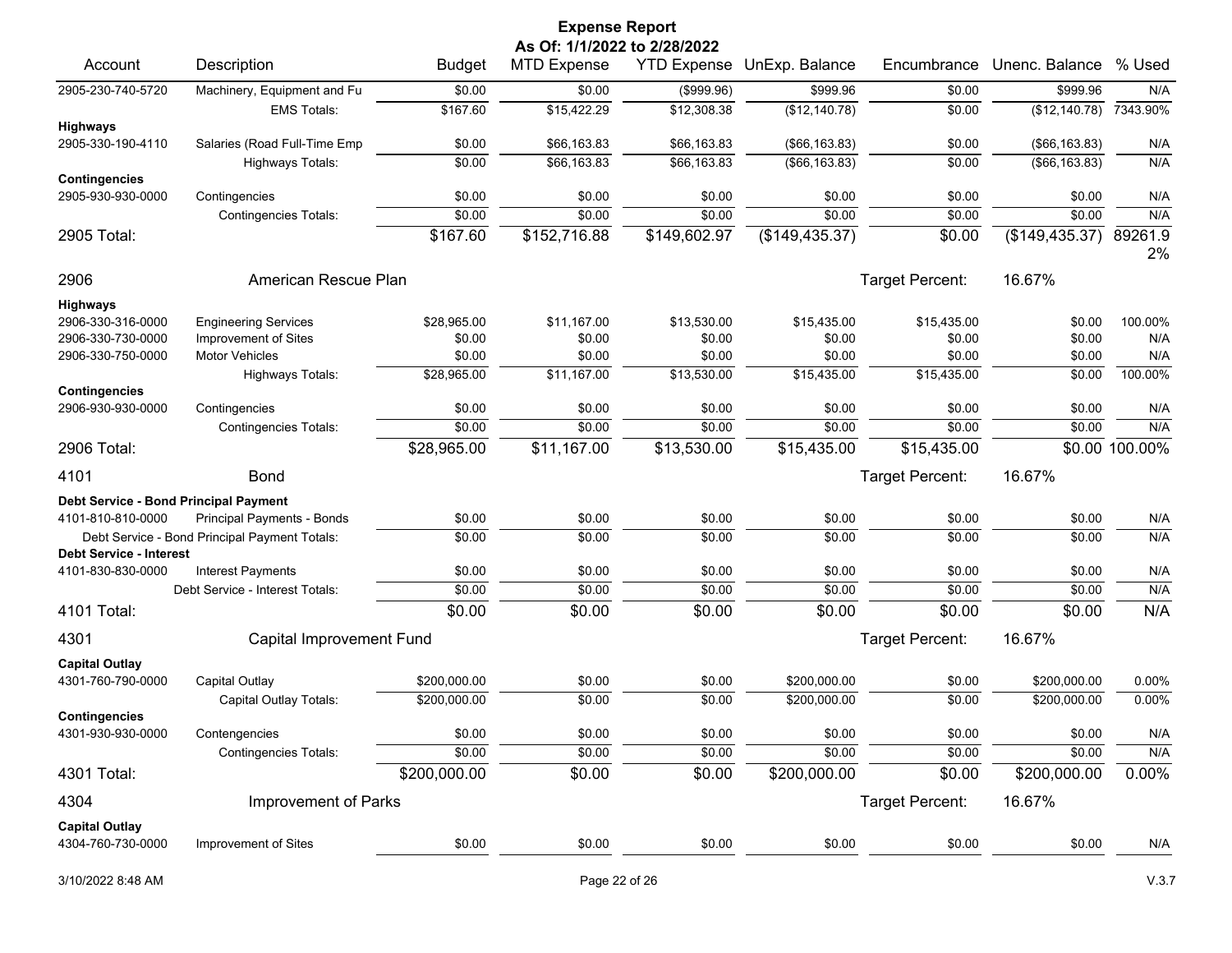|                                           |                                    |               | <b>Expense Report</b>        |        |                            |                 |                |        |
|-------------------------------------------|------------------------------------|---------------|------------------------------|--------|----------------------------|-----------------|----------------|--------|
|                                           |                                    |               | As Of: 1/1/2022 to 2/28/2022 |        |                            |                 |                |        |
| Account                                   | Description                        | <b>Budget</b> | <b>MTD Expense</b>           |        | YTD Expense UnExp. Balance | Encumbrance     | Unenc. Balance | % Used |
|                                           | Capital Outlay Totals:             | \$0.00        | \$0.00                       | \$0.00 | \$0.00                     | \$0.00          | \$0.00         | N/A    |
| 4304 Total:                               |                                    | \$0.00        | \$0.00                       | \$0.00 | \$0.00                     | \$0.00          | \$0.00         | N/A    |
| 4901                                      | New Ambulance                      |               |                              |        |                            | Target Percent: | 16.67%         |        |
| Fire                                      |                                    |               |                              |        |                            |                 |                |        |
| 4901-220-330-5600                         | Travel and Meeting Expense (       | \$0.00        | \$0.00                       | \$0.00 | \$0.00                     | \$0.00          | \$0.00         | N/A    |
| 4901-220-740-5600                         | Machinery, Equipment and Fu        | \$16,800.00   | \$0.00                       | \$0.00 | \$16,800.00                | \$0.00          | \$16,800.00    | 0.00%  |
| 4901-220-750-5600                         | Motor Vehicles (FIRE APPAR         | \$91,600.00   | \$0.00                       | \$0.00 | \$91,600.00                | \$0.00          | \$91,600.00    | 0.00%  |
| 4901-220-750-5900                         | Motor Vehicles (CAPITAL)           | \$0.00        | \$0.00                       | \$0.00 | \$0.00                     | \$0.00          | \$0.00         | N/A    |
|                                           | Fire Totals:                       | \$108,400.00  | \$0.00                       | \$0.00 | \$108,400.00               | \$0.00          | \$108,400.00   | 0.00%  |
| <b>Contingencies</b><br>4901-930-930-5999 | Contingencies (FIRE: COST          | \$0.00        | \$0.00                       | \$0.00 | \$0.00                     | \$0.00          | \$0.00         | N/A    |
|                                           | <b>Contingencies Totals:</b>       | \$0.00        | \$0.00                       | \$0.00 | \$0.00                     | \$0.00          | \$0.00         | N/A    |
| 4901 Total:                               |                                    | \$108,400.00  | \$0.00                       | \$0.00 | \$108,400.00               | \$0.00          | \$108,400.00   | 0.00%  |
| 4902                                      | <b>Land Acquisition</b>            |               |                              |        |                            | Target Percent: | 16.67%         |        |
| Administrative                            |                                    |               |                              |        |                            |                 |                |        |
| 4902-110-360-0000                         | <b>Contracted Services</b>         | \$0.00        | \$0.00                       | \$0.00 | \$0.00                     | \$0.00          | \$0.00         | N/A    |
|                                           | <b>Administrative Totals:</b>      | \$0.00        | \$0.00                       | \$0.00 | \$0.00                     | \$0.00          | \$0.00         | N/A    |
| <b>Capital Outlay</b>                     |                                    |               |                              |        |                            |                 |                |        |
| 4902-760-360-0000                         | <b>Contracted Services</b>         | \$0.00        | \$0.00                       | \$0.00 | \$0.00                     | \$0.00          | \$0.00         | N/A    |
| 4902-760-710-0000                         | Land                               | \$0.00        | \$0.00                       | \$0.00 | \$0.00                     | \$0.00          | \$0.00         | N/A    |
| 4902-760-730-0000                         | Improvement of Sites               | \$0.00        | \$0.00                       | \$0.00 | \$0.00                     | \$0.00          | \$0.00         | N/A    |
|                                           | Capital Outlay Totals:             | \$0.00        | \$0.00                       | \$0.00 | \$0.00                     | \$0.00          | \$0.00         | N/A    |
| <b>Transfers</b>                          |                                    |               |                              |        |                            |                 |                |        |
| 4902-910-910-0000                         | Transfers - Out                    | \$0.00        | \$0.00                       | \$0.00 | \$0.00                     | \$0.00          | \$0.00         | N/A    |
|                                           | Transfers Totals:                  | \$0.00        | \$0.00                       | \$0.00 | \$0.00                     | \$0.00          | \$0.00         | N/A    |
| 4902 Total:                               |                                    | \$0.00        | \$0.00                       | \$0.00 | \$0.00                     | \$0.00          | \$0.00         | N/A    |
| 4903                                      | <b>ALS Engine</b>                  |               |                              |        |                            | Target Percent: | 16.67%         |        |
| Fire                                      |                                    |               |                              |        |                            |                 |                |        |
| 4903-220-750-5600                         | Motor Vehicles (FIRE APPAR         | \$0.00        | \$0.00                       | \$0.00 | \$0.00                     | \$0.00          | \$0.00         | N/A    |
|                                           | Fire Totals:                       | \$0.00        | \$0.00                       | \$0.00 | \$0.00                     | \$0.00          | \$0.00         | N/A    |
| <b>Transfers</b>                          |                                    |               |                              |        |                            |                 |                |        |
| 4903-910-910-0000                         | Transfers - Out                    | \$0.00        | \$0.00                       | \$0.00 | \$0.00                     | \$0.00          | \$0.00         | N/A    |
|                                           | Transfers Totals:                  | \$0.00        | \$0.00                       | \$0.00 | \$0.00                     | \$0.00          | \$0.00         | N/A    |
| 4903 Total:                               |                                    | \$0.00        | \$0.00                       | \$0.00 | \$0.00                     | \$0.00          | \$0.00         | N/A    |
| 4904                                      | <b>Fire Stations</b>               |               |                              |        |                            | Target Percent: | 16.67%         |        |
| Fire                                      |                                    |               |                              |        |                            |                 |                |        |
| 4904-220-311-5565                         | Accounting and Legal Fees (S       | \$0.00        | \$0.00                       | \$0.00 | \$0.00                     | \$0.00          | \$0.00         | N/A    |
| 4904-220-311-5566                         | Accounting and Legal Fees (S       | \$15,000.00   | \$0.00                       | \$0.00 | \$15,000.00                | \$0.00          | \$15,000.00    | 0.00%  |
| 4904-220-316-5564                         | <b>Engineering Services (STATI</b> | \$0.00        | \$0.00                       | \$0.00 | \$0.00                     | \$0.00          | \$0.00         | N/A    |
| 4904-220-321-5600                         | Rents and Leases (FIRE APP         | \$0.00        | \$0.00                       | \$0.00 | \$0.00                     | \$0.00          | \$0.00         | N/A    |
| 3/10/2022 8:48 AM                         |                                    |               | Page 23 of 26                |        |                            |                 |                | V.3.7  |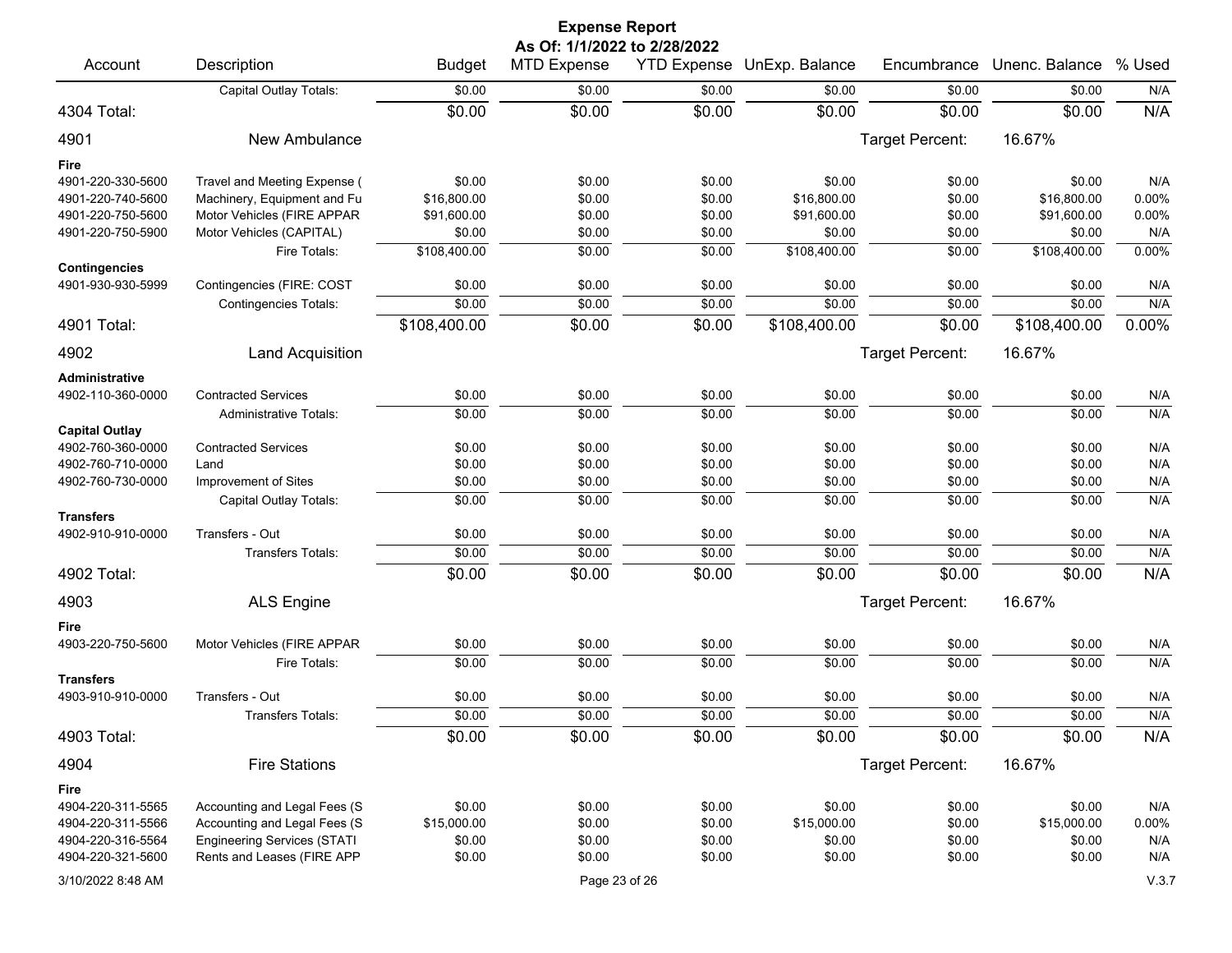|                       |                                    |               | <b>Expense Report</b>        |                    |                |                 |                |           |
|-----------------------|------------------------------------|---------------|------------------------------|--------------------|----------------|-----------------|----------------|-----------|
|                       |                                    |               | As Of: 1/1/2022 to 2/28/2022 |                    |                |                 |                |           |
| Account               | Description                        | <b>Budget</b> | <b>MTD Expense</b>           | <b>YTD Expense</b> | UnExp. Balance | Encumbrance     | Unenc. Balance | % Used    |
| 4904-220-345-5565     | Advertising (STATION 65)           | \$0.00        | \$0.00                       | \$0.00             | \$0.00         | \$0.00          | \$0.00         | N/A       |
| 4904-220-345-5566     | Advertising (STATION 66)           | \$0.00        | \$0.00                       | \$0.00             | \$0.00         | \$0.00          | \$0.00         | N/A       |
| 4904-220-351-5565     | Electricity (STATION 65)           | \$0.00        | \$0.00                       | \$0.00             | \$0.00         | \$0.00          | \$0.00         | N/A       |
| 4904-220-360-5565     | <b>Contracted Services (STATIO</b> | \$9,072.00    | \$0.00                       | \$9,072.00         | \$0.00         | \$0.00          | \$0.00         | 100.00%   |
| 4904-220-360-5566     | <b>Contracted Services (STATIO</b> | \$210,835.02  | \$0.00                       | \$0.00             | \$210,835.02   | \$160,835.02    | \$50,000.00    | 76.28%    |
| 4904-220-519-5565     | Other - Dues and Fees (STAT        | \$0.00        | \$0.00                       | \$0.00             | \$0.00         | \$0.00          | \$0.00         | N/A       |
| 4904-220-720-5564     | Buildings (STATION 64)             | \$0.00        | \$0.00                       | \$0.00             | \$0.00         | \$0.00          | \$0.00         | N/A       |
| 4904-220-720-5565     | Buildings (STATION 65)             | \$436,113.00  | \$0.00                       | \$15,928.00        | \$420,185.00   | \$420,185.00    | \$0.00         | 100.00%   |
| 4904-220-740-5564     | Machinery, Equipment and Fu        | \$0.00        | \$0.00                       | \$0.00             | \$0.00         | \$0.00          | \$0.00         | N/A       |
| 4904-220-740-5565     | Machinery, Equipment and Fu        | \$13,997.92   | \$0.00                       | \$10,386.16        | \$3,611.76     | \$3,611.76      | \$0.00         | 100.00%   |
|                       | Fire Totals:                       | \$685,017.94  | \$0.00                       | \$35,386.16        | \$649,631.78   | \$584,631.78    | \$65,000.00    | 90.51%    |
| <b>Transfers</b>      |                                    |               |                              |                    |                |                 |                |           |
| 4904-910-910-0000     | Transfers - Out                    | \$0.00        | \$0.00                       | \$0.00             | \$0.00         | \$0.00          | \$0.00         | N/A       |
|                       | <b>Transfers Totals:</b>           | \$0.00        | \$0.00                       | \$0.00             | \$0.00         | \$0.00          | \$0.00         | N/A       |
| 4904 Total:           |                                    | \$685,017.94  | \$0.00                       | \$35,386.16        | \$649,631.78   | \$584,631.78    | \$65,000.00    | $90.51\%$ |
| 4905                  | <b>Land Mobile Radios</b>          |               |                              |                    |                | Target Percent: | 16.67%         |           |
| <b>Capital Outlay</b> |                                    |               |                              |                    |                |                 |                |           |
| 4905-760-740-5320     | Machinery, Equipment and Fu        | \$0.00        | \$0.00                       | \$0.00             | \$0.00         | \$0.00          | \$0.00         | N/A       |
|                       | Capital Outlay Totals:             | \$0.00        | \$0.00                       | \$0.00             | \$0.00         | \$0.00          | \$0.00         | N/A       |
| <b>Transfers</b>      |                                    |               |                              |                    |                |                 |                |           |
| 4905-910-910-0000     | Transfers - Out                    | \$0.00        | \$0.00                       | \$0.00             | \$0.00         | \$0.00          | \$0.00         | N/A       |
|                       | <b>Transfers Totals:</b>           | \$0.00        | \$0.00                       | \$0.00             | \$0.00         | \$0.00          | \$0.00         | N/A       |
| 4905 Total:           |                                    | \$0.00        | \$0.00                       | \$0.00             | \$0.00         | \$0.00          | \$0.00         | N/A       |
| 8001                  | <b>Payroll Clearing Fund</b>       |               |                              |                    |                | Target Percent: | 16.67%         |           |
| PROGRAM: 999          |                                    |               |                              |                    |                |                 |                |           |
| 8001-999-995-9000     | <b>PCF Default</b>                 | \$0.00        | \$428,254.78                 | \$964,645.29       | (\$964,645.29) | \$0.00          | (\$964,645.29) | N/A       |
| 8001-999-995-9101     | <b>FITWH</b>                       | \$0.00        | \$52,916.51                  | \$118,471.33       | (\$118,471.33) | \$0.00          | (\$118,471.33) | N/A       |
| 8001-999-995-9102     | <b>MEDICARE</b>                    | \$0.00        | \$9,061.22                   | \$20,260.63        | (\$20,260.63)  | \$0.00          | (\$20,260.63)  | N/A       |
| 8001-999-995-9201     | OH                                 | \$0.00        | \$14,397.71                  | \$32,102.79        | (\$32,102.79)  | \$0.00          | (\$32,102.79)  | N/A       |
| 8001-999-995-9301     | <b>Brookville</b>                  | \$0.00        | \$112.00                     | \$252.89           | (\$252.89)     | \$0.00          | (\$252.89)     | N/A       |
| 8001-999-995-9302     | Cedarville                         | \$0.00        | \$69.28                      | \$164.65           | (\$164.65)     | \$0.00          | (\$164.65)     | N/A       |
| 8001-999-995-9303     | Centerville                        | \$0.00        | \$550.63                     | \$1,244.52         | (\$1,244.52)   | \$0.00          | (\$1,244.52)   | N/A       |
| 8001-999-995-9304     | Columbus                           | \$0.00        | \$0.00                       | \$0.00             | \$0.00         | \$0.00          | \$0.00         | N/A       |
| 8001-999-995-9305     | Dayton                             | \$0.00        | \$374.71                     | \$1,019.88         | (\$1,019.88)   | \$0.00          | (\$1,019.88)   | N/A       |
| 8001-999-995-9306     | Fairborn                           | \$0.00        | \$227.09                     | \$530.09           | (\$530.09)     | \$0.00          | (\$530.09)     | N/A       |
| 8001-999-995-9307     | Grove City                         | \$0.00        | \$117.18                     | \$281.02           | (\$281.02)     | \$0.00          | (\$281.02)     | N/A       |
| 8001-999-995-9308     | Huber Hts                          | \$0.00        | \$111.86                     | \$254.50           | $(\$254.50)$   | \$0.00          | (\$254.50)     | N/A       |
| 8001-999-995-9309     | Jamestown                          | \$0.00        | \$60.72                      | \$167.08           | (\$167.08)     | \$0.00          | (\$167.08)     | N/A       |
| 8001-999-995-9310     | Kettering                          | \$0.00        | \$869.01                     | \$2,073.75         | (\$2,073.75)   | \$0.00          | (\$2,073.75)   | N/A       |
| 8001-999-995-9311     | Miamisburg                         | \$0.00        | \$142.15                     | \$334.85           | (\$334.85)     | \$0.00          | (\$334.85)     | N/A       |
| 8001-999-995-9312     | New Bremen                         | \$0.00        | \$0.00                       | \$0.00             | \$0.00         | \$0.00          | \$0.00         | N/A       |
| 8001-999-995-9313     | <b>OHCLA</b>                       | \$0.00        | \$174.70                     | \$371.86           | (\$371.86)     | \$0.00          | (\$371.86)     | N/A       |
| 8001-999-995-9314     | Piqua                              | \$0.00        | \$0.00                       | \$0.00             | \$0.00         | \$0.00          | \$0.00         | N/A       |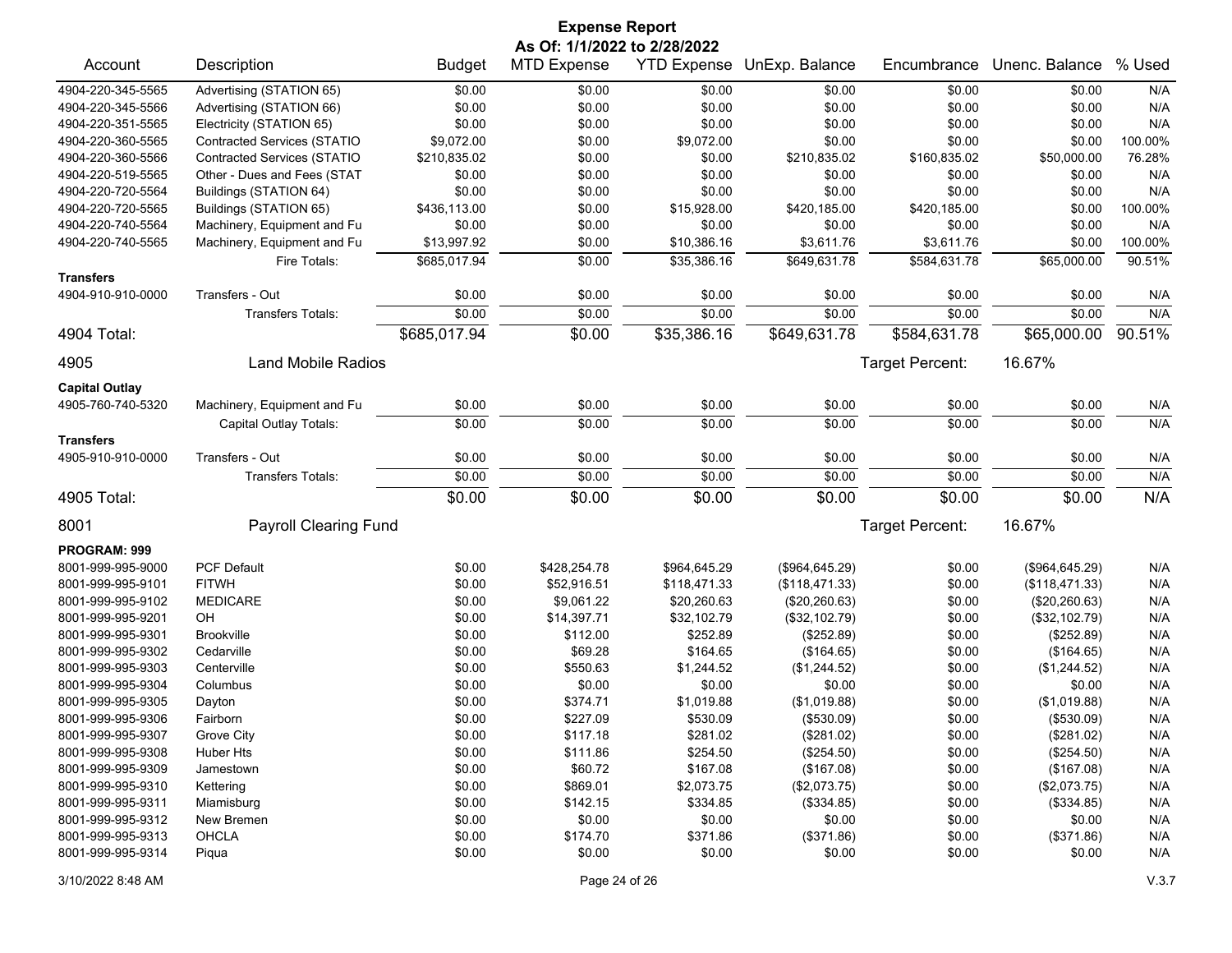| <b>Expense Report</b>        |                              |               |                    |             |                            |             |                |        |  |  |  |  |
|------------------------------|------------------------------|---------------|--------------------|-------------|----------------------------|-------------|----------------|--------|--|--|--|--|
| As Of: 1/1/2022 to 2/28/2022 |                              |               |                    |             |                            |             |                |        |  |  |  |  |
| Account                      | Description                  | <b>Budget</b> | <b>MTD Expense</b> |             | YTD Expense UnExp. Balance | Encumbrance | Unenc. Balance | % Used |  |  |  |  |
| 8001-999-995-9315            | Riverside                    | \$0.00        | \$78.02            | \$161.98    | (\$161.98)                 | \$0.00      | (\$161.98)     | N/A    |  |  |  |  |
| 8001-999-995-9316            | Springboro                   | \$0.00        | \$109.15           | \$341.01    | (\$341.01)                 | \$0.00      | (\$341.01)     | N/A    |  |  |  |  |
| 8001-999-995-9317            | Springfield                  | \$0.00        | \$297.53           | \$595.24    | (\$595.24)                 | \$0.00      | (\$595.24)     | N/A    |  |  |  |  |
| 8001-999-995-9318            | <b>Tipp City</b>             | \$0.00        | \$172.69           | \$411.12    | (\$411.12)                 | \$0.00      | (\$411.12)     | N/A    |  |  |  |  |
| 8001-999-995-9319            | Troy                         | \$0.00        | \$201.05           | \$452.43    | (\$452.43)                 | \$0.00      | (\$452.43)     | N/A    |  |  |  |  |
| 8001-999-995-9320            | <b>Union City</b>            | \$0.00        | \$124.77           | \$260.91    | (\$260.91)                 | \$0.00      | (\$260.91)     | N/A    |  |  |  |  |
| 8001-999-995-9321            | Urbana                       | \$0.00        | \$163.80           | \$383.53    | (\$383.53)                 | \$0.00      | (\$383.53)     | N/A    |  |  |  |  |
| 8001-999-995-9322            | Vandalia                     | \$0.00        | \$236.57           | \$546.51    | (\$546.51)                 | \$0.00      | (\$546.51)     | N/A    |  |  |  |  |
| 8001-999-995-9323            | Xenia                        | \$0.00        | \$375.00           | \$808.10    | (\$808.10)                 | \$0.00      | (\$808.10)     | N/A    |  |  |  |  |
| 8001-999-995-9324            | <b>Yellow Springs</b>        | \$0.00        | \$91.88            | \$183.76    | (\$183.76)                 | \$0.00      | (\$183.76)     | N/A    |  |  |  |  |
| 8001-999-995-9325            | Corwin                       | \$0.00        | \$7.72             | \$7.72      | (\$7.72)                   | \$0.00      | (\$7.72)       | N/A    |  |  |  |  |
| 8001-999-995-9326            | St Marys SD (0604)           | \$0.00        | \$49.70            | \$49.70     | (\$49.70)                  | \$0.00      | (\$49.70)      | N/A    |  |  |  |  |
| 8001-999-995-9351            | Cedar Cliff LSD (2902)       | \$0.00        | \$135.70           | \$325.78    | (\$325.78)                 | \$0.00      | (\$325.78)     | N/A    |  |  |  |  |
| 8001-999-995-9352            | Fairborn CSD (2903)          | \$0.00        | \$90.88            | \$220.33    | (\$220.33)                 | \$0.00      | (\$220.33)     | N/A    |  |  |  |  |
| 8001-999-995-9353            | Greeneview LSD (2904)        | \$0.00        | \$157.39           | \$403.64    | (\$403.64)                 | \$0.00      | (\$403.64)     | N/A    |  |  |  |  |
| 8001-999-995-9354            | Greenville CSD (1904)        | \$0.00        | \$22.66            | \$57.21     | (\$57.21)                  | \$0.00      | (\$57.21)      | N/A    |  |  |  |  |
| 8001-999-995-9355            | London CSD (4903)            | \$0.00        | \$0.00             | \$0.00      | \$0.00                     | \$0.00      | \$0.00         | N/A    |  |  |  |  |
| 8001-999-995-9356            | Miami East LSD (5504)        | \$0.00        | \$126.37           | \$212.82    | (\$212.82)                 | \$0.00      | (\$212.82)     | N/A    |  |  |  |  |
| 8001-999-995-9357            | Milton Union EVSD (5505)     | \$0.00        | \$151.23           | \$311.47    | (\$311.47)                 | \$0.00      | (\$311.47)     | N/A    |  |  |  |  |
| 8001-999-995-9358            | National Trail LSD (6802)    | \$0.00        | \$87.63            | \$205.28    | (\$205.28)                 | \$0.00      | (\$205.28)     | N/A    |  |  |  |  |
| 8001-999-995-9359            | New Bremen LSD (0602)        | \$0.00        | \$0.00             | \$0.00      | \$0.00                     | \$0.00      | \$0.00         | N/A    |  |  |  |  |
| 8001-999-995-9360            | Northeastern LSD OH (1203)   | \$0.00        | \$100.09           | \$226.56    | (\$226.56)                 | \$0.00      | (\$226.56)     | N/A    |  |  |  |  |
| 8001-999-995-9361            | Northwestern LSD (1204)      | \$0.00        | \$137.78           | \$325.49    | (\$325.49)                 | \$0.00      | (\$325.49)     | N/A    |  |  |  |  |
| 8001-999-995-9362            | Piqua CSD (5507)             | \$0.00        | \$0.00             | \$0.00      | \$0.00                     | \$0.00      | \$0.00         | N/A    |  |  |  |  |
| 8001-999-995-9363            | <b>Troy CSD (5509)</b>       | \$0.00        | \$218.22           | \$487.74    | (\$487.74)                 | \$0.00      | (\$487.74)     | N/A    |  |  |  |  |
| 8001-999-995-9364            | Xenia Community CSD (2906    | \$0.00        | \$231.98           | \$484.28    | (\$484.28)                 | \$0.00      | (\$484.28)     | N/A    |  |  |  |  |
| 8001-999-995-9365            | Yellow Springs EVSD (2907)   | \$0.00        | \$78.12            | \$156.24    | (\$156.24)                 | \$0.00      | (\$156.24)     | N/A    |  |  |  |  |
| 8001-999-995-9366            | Tri County North LSD(6806)   | \$0.00        | \$47.54            | \$107.76    | (\$107.76)                 | \$0.00      | (\$107.76)     | N/A    |  |  |  |  |
| 8001-999-995-9401            | Medical - EE + Children      | \$0.00        | \$4,142.88         | \$4,142.88  | (\$4,142.88)               | \$0.00      | (\$4, 142.88)  | N/A    |  |  |  |  |
| 8001-999-995-9402            | Medical - EE + Family        | \$0.00        | \$42,963.20        | \$42,963.20 | (\$42,963.20)              | \$0.00      | (\$42,963.20)  | N/A    |  |  |  |  |
| 8001-999-995-9403            | Medical - Emp + Spouse       | \$0.00        | \$4,500.82         | \$4,500.82  | (\$4,500.82)               | \$0.00      | (\$4,500.82)   | N/A    |  |  |  |  |
| 8001-999-995-9404            | Medical - Employee Only      | \$0.00        | \$2,046.08         | \$2,046.08  | (\$2,046.08)               | \$0.00      | (\$2,046.08)   | N/A    |  |  |  |  |
| 8001-999-995-9405            | Medical - Employee Only      | \$0.00        | \$1,981.82         | \$1,981.82  | (\$1,981.82)               | \$0.00      | (\$1,981.82)   | N/A    |  |  |  |  |
| 8001-999-995-9406            | <b>Medical Flexible Plan</b> | \$0.00        | \$6,113.32         | \$6,113.32  | (\$6,113.32)               | \$0.00      | (\$6, 113.32)  | N/A    |  |  |  |  |
| 8001-999-995-9411            | Vision Deduction - Pre Tax   | \$0.00        | \$129.33           | \$244.29    | (\$244.29)                 | \$0.00      | (\$244.29)     | N/A    |  |  |  |  |
| 8001-999-995-9412            | Vision Deduction - Pre Tax   | \$0.00        | \$43.99            | \$90.61     | (\$90.61)                  | \$0.00      | (\$90.61)      | N/A    |  |  |  |  |
| 8001-999-995-9413            | Vision Deduction - Pre Tax   | \$0.00        | \$129.42           | \$258.84    | (\$258.84)                 | \$0.00      | (\$258.84)     | N/A    |  |  |  |  |
| 8001-999-995-9414            | Vision Deduction - Pre Tax   | \$0.00        | \$26.73            | \$53.46     | (\$53.46)                  | \$0.00      | (\$53.46)      | N/A    |  |  |  |  |
| 8001-999-995-9415            | Vision Deduction - Pre Tax   | \$0.00        | \$26.76            | \$53.52     | (\$53.52)                  | \$0.00      | (\$53.52)      | N/A    |  |  |  |  |
| 8001-999-995-9416            | Vision Deduction - Pre Tax   | \$0.00        | \$10.37            | \$20.74     | (\$20.74)                  | \$0.00      | (\$20.74)      | N/A    |  |  |  |  |
| 8001-999-995-9417            | Vision Deduction - Pre Tax   | \$0.00        | \$46.71            | \$93.42     | (\$93.42)                  | \$0.00      | (\$93.42)      | N/A    |  |  |  |  |
| 8001-999-995-9418            | Vision Deduction - Pre Tax   | \$0.00        | \$26.19            | \$52.38     | (\$52.38)                  | \$0.00      | (\$52.38)      | N/A    |  |  |  |  |
| 8001-999-995-9419            | Vision Deduction - Pre Tax   | \$0.00        | \$26.22            | \$52.44     | (\$52.44)                  | \$0.00      | (\$52.44)      | N/A    |  |  |  |  |
| 8001-999-995-9421            | Dental - Emp+Sp/Fam          | \$0.00        | \$1,081.88         | \$2,163.76  | (\$2,163.76)               | \$0.00      | (\$2,163.76)   | N/A    |  |  |  |  |
| 8001-999-995-9422            | Dental - Employee Only       | \$0.00        | \$86.79            | \$173.58    | (\$173.58)                 | \$0.00      | (\$173.58)     | N/A    |  |  |  |  |
| 8001-999-995-9431            | AFLAC Group Pre-Tax          | \$0.00        | \$459.45           | \$918.90    | (\$918.90)                 | \$0.00      | (\$918.90)     | N/A    |  |  |  |  |